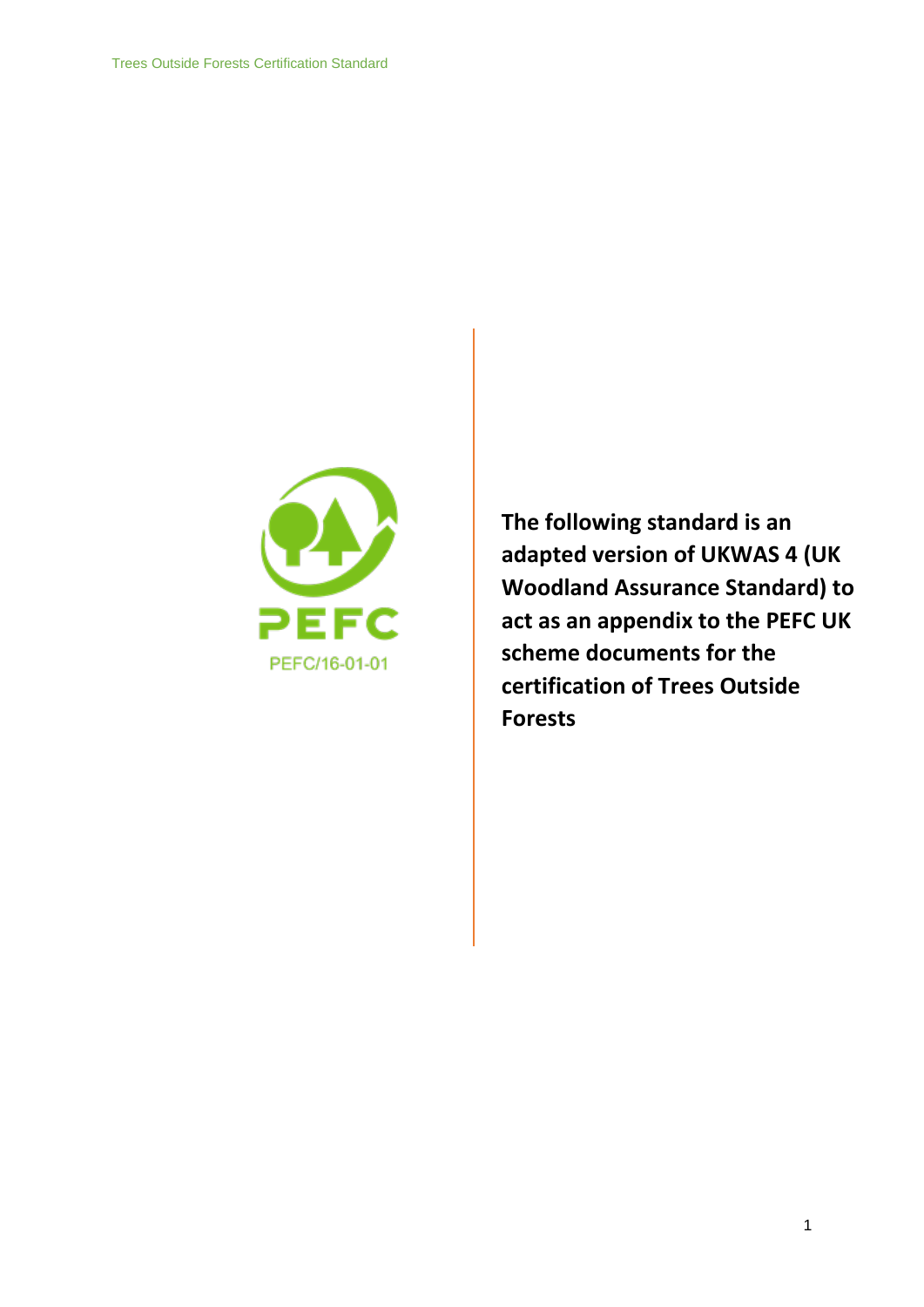### **Contents**

### **Introduction**

| 1. Background and purpose                           |  |
|-----------------------------------------------------|--|
| 2. Procedures for use of the certification standard |  |

### **Certification Standard**

# **1. Legal compliance and PEFC TOF conformance**

| 1.1 Compliance and conformance         |    |
|----------------------------------------|----|
| 1.2 Protection from illegal activities | 10 |
| 1.3 Genetically modified organisms     | 11 |

# **2. Management planning**

| 2.1 Long-term policy and objectives                    | 12 <sup>2</sup> |
|--------------------------------------------------------|-----------------|
| 2.2 Documentation                                      | 13              |
| 2.3 Consultation and co-operation                      | 16              |
| 2.4 Productive potential of the management unit        | 18              |
| 2.5 Assessment of environmental impacts                | 20              |
| 2.6 Tree Species Selection                             | 21              |
| 2.7 Emergency Planning                                 | 21              |
| 2.8 Implementation, amendment and revision of the plan | 22              |
| 2.9 Monitoring                                         | 22              |

## **3. Operations**

| 25 |
|----|
| 27 |
| 29 |
| 34 |
| 35 |
|    |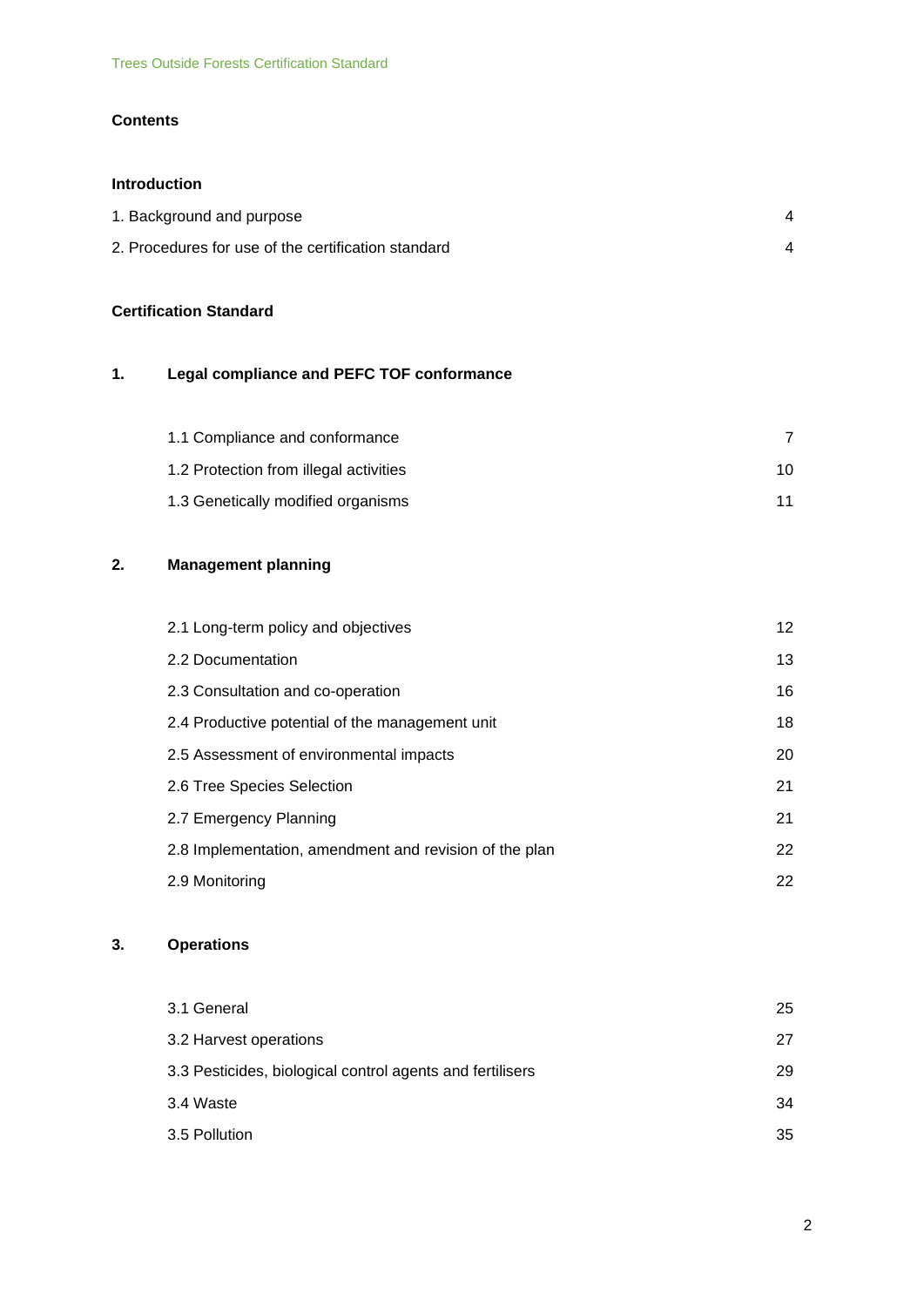Trees Outside Forests Certification Standard

# **4. Natural, historical and cultural environment**

| 4.1 Statutory designated sites and protected species | 36 |
|------------------------------------------------------|----|
| 4.2 Watershed management and erosion control         | 37 |
| 4.3 Cultural and historical features/sites           | 39 |
| 4.4 Game and fisheries management                    | 39 |

# **5. People, communities and workers**

| 5.1 Access and recreation including traditional and permissive use rights | 41 |
|---------------------------------------------------------------------------|----|
| 5.2 Minimising adverse impacts                                            | 42 |
| 5.3 Local economy                                                         | 43 |
| 5.4 Health and safety                                                     | 44 |
| 5.5 Training and continuing development                                   | 45 |
| 5.6 Workers' rights                                                       | 46 |
| 5.7 Insurance                                                             | 47 |
|                                                                           |    |

# **Glossary**

### **References**

| Main legislation, regulations, guidelines and codes of practice referred to in the UKWAS | 55 |
|------------------------------------------------------------------------------------------|----|
| Other main reference documents                                                           | 55 |
| Further information sources                                                              | 56 |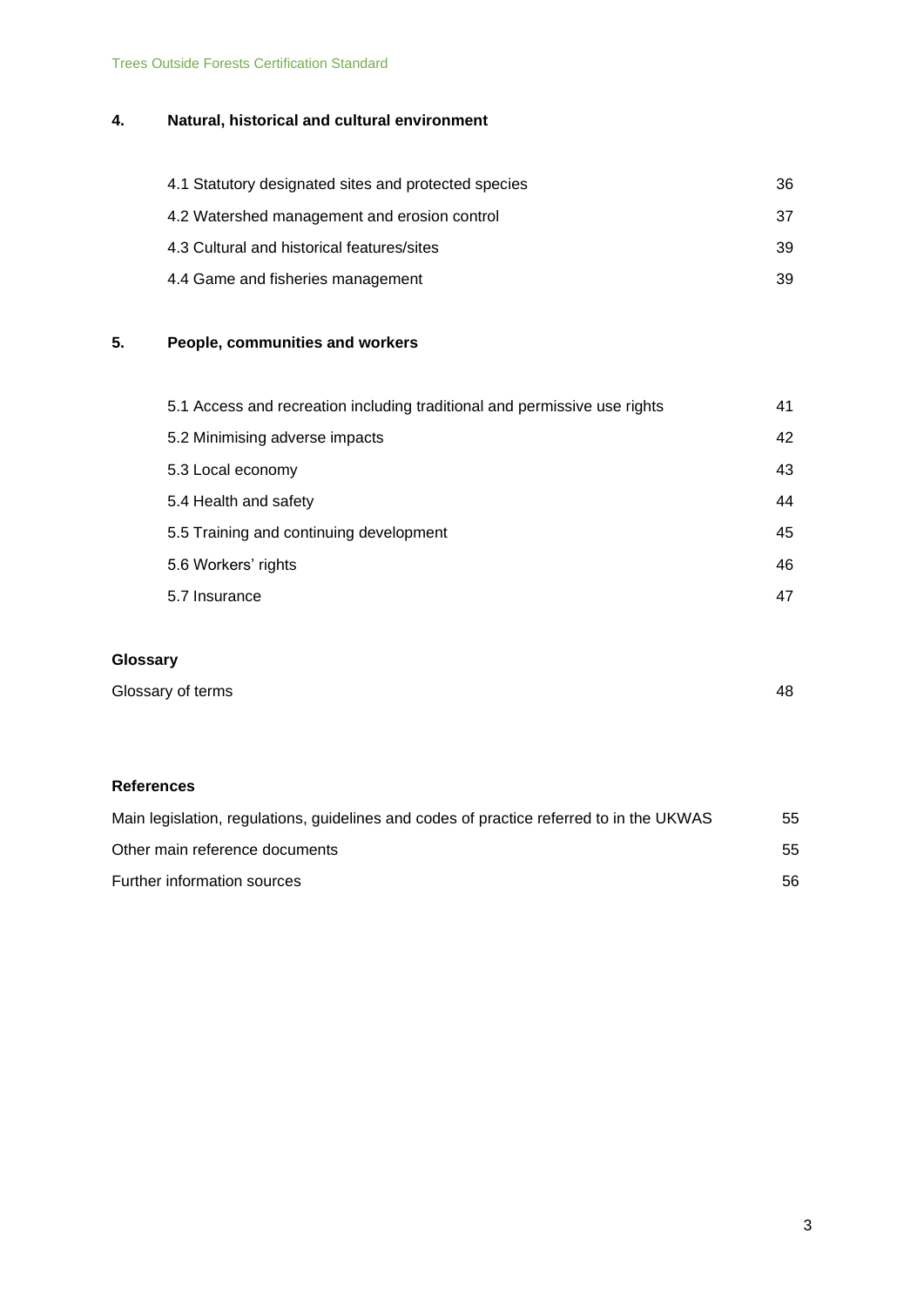## **Introduction**

#### **1. Background and purpose**

Primarily, the UKWAS certification standard was designed to reflect the applicable requirements for Forestry set out in the governmental UK Forestry Standard and thereby the General Guidelines adopted by European Forestry Ministers at Helsinki in 1993, the Pan-European Operational Level Guidelines (PEOLG) subsequently adopted at Lisbon in 1998 and other relevant international agreements.

In response to the demand from the UK Public Authorities and owners of Trees Outside Forests (TOF), this appendix is designed to reflect the requirements of the Programme for the Endorsement of Forest Certification (PEFC) standard PEFC ST 1003:2018 Appendix 2, using the UKWAS as a baseline document.

PEFC UK takes responsibility for submitting this appendix to their international parent body for assessment and provided the appendix is judged to be conformant with the scheme's requirements it will provide a certification standard for certification for Trees Outside Forests within the UK. PEFC UK already have UKWAS 4 endorsed as their national forest certification scheme for sustainable forest management and have therefore used the UKWAS (with the grateful agreement of the UKWAS Steering Group) as a basis of TOF certification, with applicable amendments

### **2. Procedures for use of the certification standard**

#### **The Tree Management Unit**

The unit of certification is a Tree Management Unit (TMU) given as an area where trees are in an urban environment (street trees), parkland, orchards or other TOF. A TMU is a clearly defined area, or areas, with mapped boundaries, managed to a set of explicit long-term objectives. The TMU is covered by management planning documentation.

The scope of the TMU will be established by the certified entity and their certification body. The scope may be limited to a department, or departments within an organisation where management control prevents a whole organisation becoming certified. All activities and all operators within the scope of the certificate will be subject to all requirements of this standard.

#### **Flexibility in meeting requirements**

Not all requirements will be applicable to every TMU.

While all applicable requirements must be met, there may be flexibility in exactly how requirements are fulfilled. Any different approach taken must be an equally or more effective way of achieving the objectives intended by the requirement. The impacts of the approach taken shall be carefully monitored and recorded.

The certification body carrying out the audit shall make a professional judgement as to the acceptability of the flexibility.

#### **Use of the certification standard by certification bodies**

When using this appendix, all certification aspects of the PEFC UK Scheme documents shall be followed.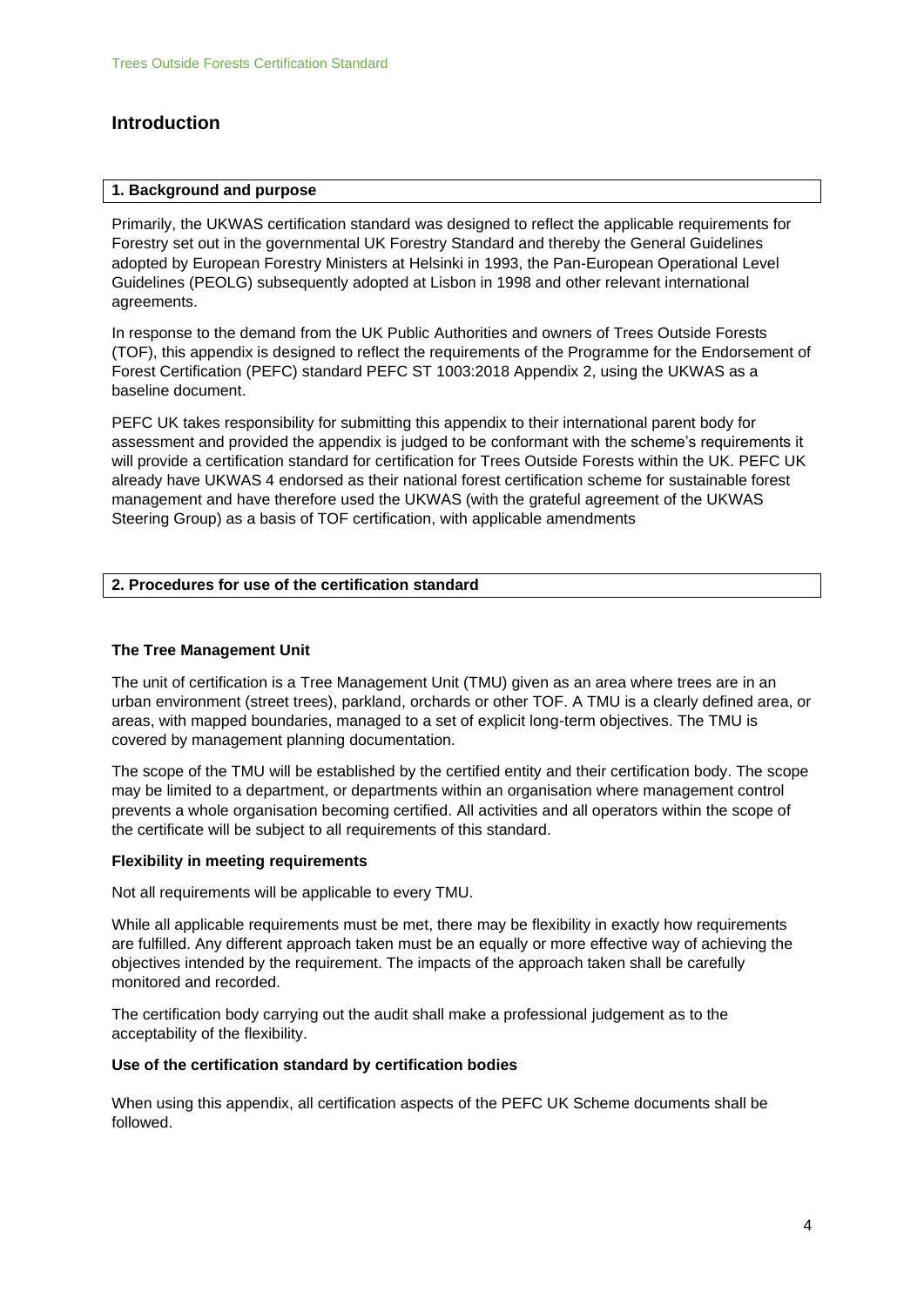### **Research**

The owner/manager should consider contributing to and/or supporting relevant research activities which benefit the future management of trees. The establishment of research trials or plots may be undertaken only in the context of a research policy and should conform to the spirit of the certification standard.

#### **Establishing the threshold for intensive and extensive TOF systems at the National level**

Whilst developing this standard it was understood that all PEFC ST 1003:2018 requirements are applicable with the potential exception of some requirements in the case of TOF-agriculture extensive and/or TOF-settlement extensive system. In this case, the standard-setting process has built agreement around the appropriate threshold between "intensive" or "extensive" TOF systems, based on clear rationale. The eligibility of a particular TOF system is clearly communicated within the standard.

When establishing the threshold between the intensive and extensive categorisation of TOF systems, the national standard-setting process has considered:

- a) size of management unit
- b) tree cover/hectare
- c) economic value of production
- d) intensity of management
- e) scale of cultural, ecological and conservation value

Whilst taking into account the five points above, the working group and the consultation decided that all instances of TOF systems within the UK, will be deemed to be 'extensive'. Where income generation is a primary objective of the TMU, this will be assessed on a case by case basis by PEFC UK, as to whether additional requirements for intensive management may need to be considered.

#### **Using the Glossary of terms and references**

In using this appendix, owners/managers and certification bodies shall also take full account of the introduction, glossary and appendix of references.

The certification standard is set out as follows:

#### **Requirements**

These are the compulsory elements of the certification standard and are stated as 'shall'. Tree management must meet all relevant requirements and certification bodies will check that each requirement is being met.

#### **Example verifiers**

These are examples of objective evidence – documents, actions or discussions – that owners/managers may present to the certification body for their consideration in order to demonstrate that the requirement is being met. Certification bodies are required to undertake audits and owners/managers should be able to present sufficient evidence to allow the auditor to report conformance. It will not always be necessary to use any or all of the verifiers suggested, and conformance to requirements may be demonstrated in other ways. The selected verifiers should be appropriate to the scale and intensity of management of the TMU and the risk of negative impacts.

The three most common example verifiers are: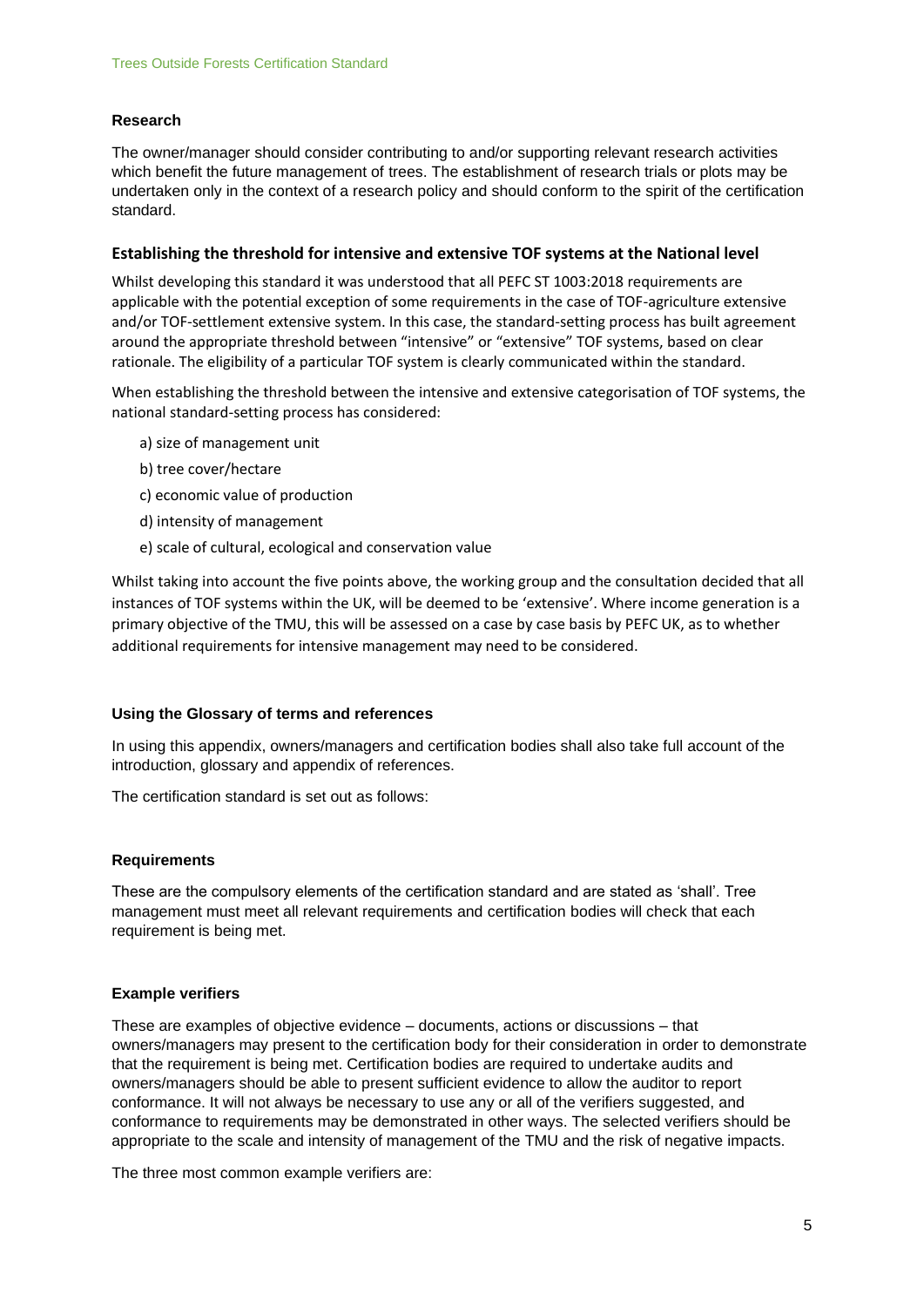• Discussion with the owner/manager.

The owner/manager may explain in conversation with the auditor their understanding of the standard, their knowledge of the TMU or the rationale for management decisions, or they may describe actions they have taken to conform to the standard.

• Field observation.

The auditor may look for tangible evidence in the TMU of conformance to the standard.

• Management planning documentation.

The owner/manager may demonstrate conformance through written documents, records, maps, their knowledge of the TMU, the rationale for management decisions, or the actions they have taken to conform to the appendix. Note that if specific management planning documentation is expected to be produced it will be described in the requirements of the appendix. Documentation may include that produced by third parties, for example a felling licence.

#### **Guidance notes**

These aim to help both the owner/manager and the certification body to understand how requirements should be applied in practice. More information is provided to elaborate some requirements, the meaning of certain terms or phrases is explained, and examples of appropriate action are given. Where guidance is stated as 'should' it indicates a recommendation. Where it is stated as 'may' it indicates an option or a list of options.

Note: The guidance note can include 'advice to owners/managers' on related matters which are beyond the direct scope of this TOF certification appendix, e.g. owners/managers are advised to check the specific requirements of PEFC UK in relation to chain-of-custody certification matters. Such information is clearly marked and is provided as an advisory note only: it shall not be considered by certification bodies when assessing conformance with the certification standard.

#### **Abbreviations**

The following abbreviations are used frequently in the text:

- NWTP Non-Wood Tree Products
- TOF Trees Outside Forests
- UKFS UK Forestry Standard
- TMU Tree Management Unit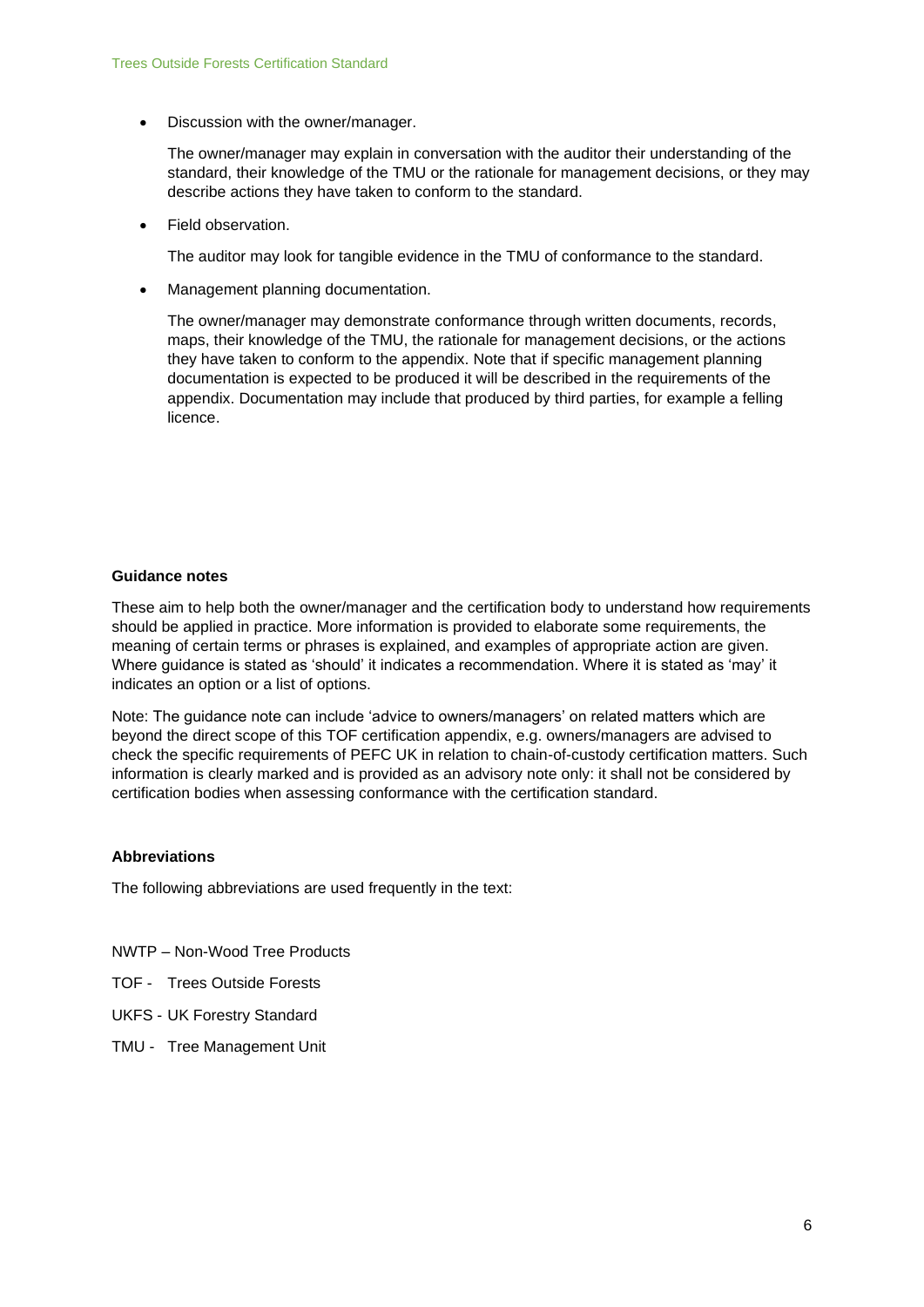# **1. Legal compliance and PEFC TOF standard conformance**

|       | <b>REQUIREMENT</b>                                                                                                                                   | <b>EXAMPLE VERIFIERS</b>                                                                                                                                                                                                                                     | <b>GUIDANCE</b>                                                                                                                                                                                                                                                                                                                                                                                                                                                                                                                                                                                                                                                                                                                                                                                                                                                                                    |
|-------|------------------------------------------------------------------------------------------------------------------------------------------------------|--------------------------------------------------------------------------------------------------------------------------------------------------------------------------------------------------------------------------------------------------------------|----------------------------------------------------------------------------------------------------------------------------------------------------------------------------------------------------------------------------------------------------------------------------------------------------------------------------------------------------------------------------------------------------------------------------------------------------------------------------------------------------------------------------------------------------------------------------------------------------------------------------------------------------------------------------------------------------------------------------------------------------------------------------------------------------------------------------------------------------------------------------------------------------|
| 1.1   | Compliance and conformance                                                                                                                           |                                                                                                                                                                                                                                                              |                                                                                                                                                                                                                                                                                                                                                                                                                                                                                                                                                                                                                                                                                                                                                                                                                                                                                                    |
| 1.1.1 | There shall be compliance<br>with the law. There shall be<br>no substantiated outstanding<br>claims of non-compliance<br>related to tree management. | No evidence of non-<br>$\bullet$<br>compliance from audit<br>Evidence of correction of<br>$\bullet$<br>any previous non-<br>compliance<br>A system to be aware of<br>and implement<br>requirements of new<br>legislation.                                    | The certification standard does not go into detail in all areas covered by UK<br>legislation. The appendix of references provides a non-exhaustive list of relevant<br>legislation.<br>Certification bodies will be checking that there is no evidence of non-compliance<br>with relevant legal requirements including that:<br>Management and workers understand and comply with all legal<br>requirements relevant to their roles and responsibilities<br>All documentation including procedures, work instructions, contracts and<br>$\bullet$<br>agreements meet legal requirements and are respected<br>No issues of legal non-compliance are raised by regulatory authorities or<br>other interested parties.<br>In the event of a perceived conflict between the requirements of the certification<br>standard and legal requirements, owners/managers should seek guidance from<br>PEFC UK |
| 1.1.2 | There shall be conformance<br>to the spirit of any relevant<br>codes of practice or good<br>practice guidelines.                                     | No evidence of non-<br>$\bullet$<br>conformance from audit<br>Evidence of correction of<br>$\bullet$<br>any previous non-<br>conformance<br>A system to be aware of<br>$\bullet$<br>and conform to new<br>codes of practice and<br>good practice guidelines. | The appendix of references provides further information on good practice<br>guidelines and codes of practice.<br>Conformance to the spirit means that the owner/manager is aiming to achieve<br>the principles set out in relevant codes of practice or good practice guidelines<br>and that:<br>Management and workers understand and conform to the spirit of codes<br>and guidelines relevant to their roles and responsibilities<br>All documentation including procedures, work instructions and contracts<br>$\bullet$<br>conform to the spirit of relevant codes and guidelines.                                                                                                                                                                                                                                                                                                            |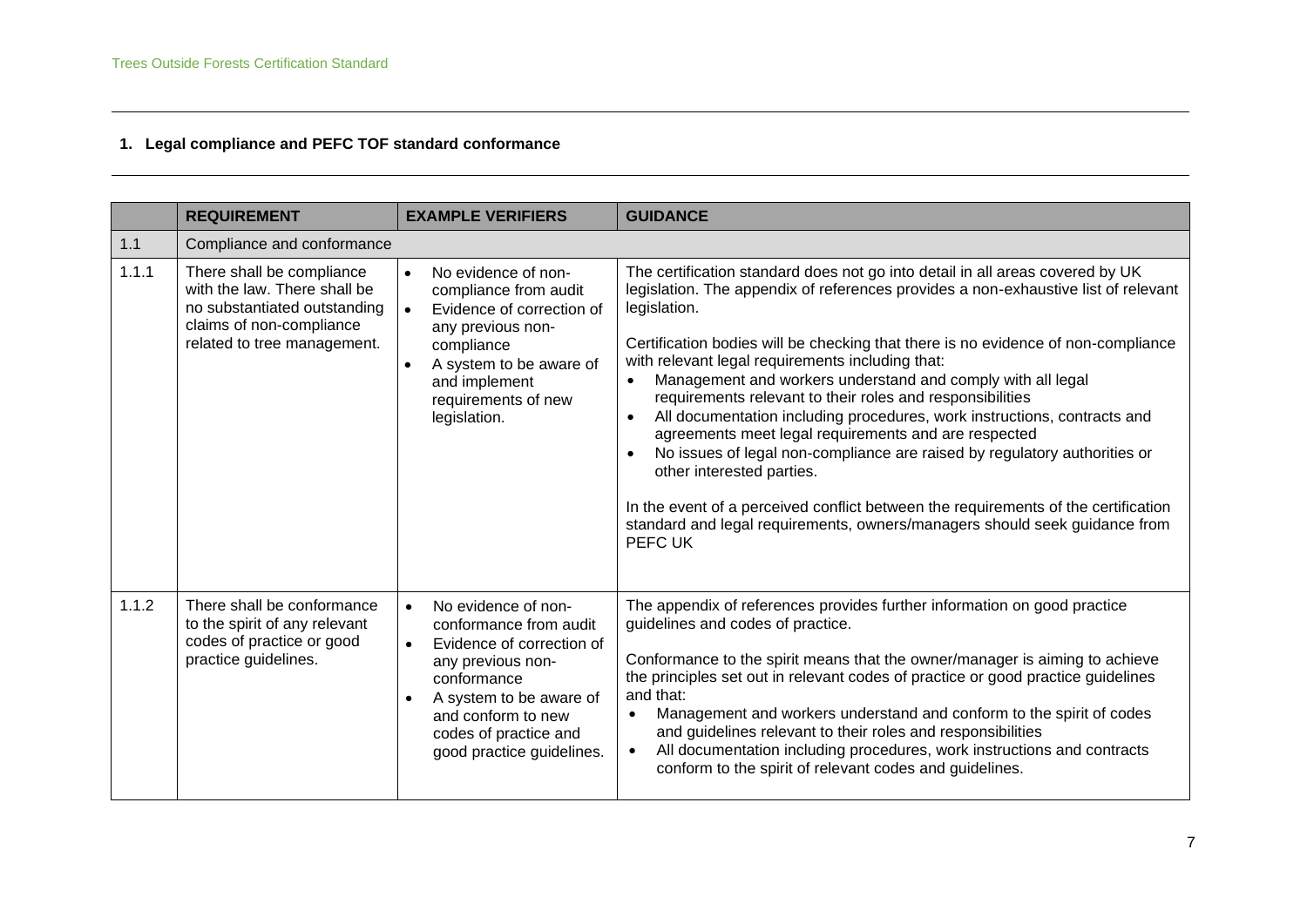|       |                                                                                                                                                                                                                                                                                                                                                                                                                                                                                                                                                                                                                                                                                                                                                                 |                                                                                                                                                                                                                                                                                                                                                                                                                          | In the event of a perceived conflict between the requirements of the certification<br>standard and relevant codes and guidelines, owners/managers should seek<br>guidance from PEFC UK.                                                                                                                                                                                                                                                                                                                                                                                                                                                                                                                                      |
|-------|-----------------------------------------------------------------------------------------------------------------------------------------------------------------------------------------------------------------------------------------------------------------------------------------------------------------------------------------------------------------------------------------------------------------------------------------------------------------------------------------------------------------------------------------------------------------------------------------------------------------------------------------------------------------------------------------------------------------------------------------------------------------|--------------------------------------------------------------------------------------------------------------------------------------------------------------------------------------------------------------------------------------------------------------------------------------------------------------------------------------------------------------------------------------------------------------------------|------------------------------------------------------------------------------------------------------------------------------------------------------------------------------------------------------------------------------------------------------------------------------------------------------------------------------------------------------------------------------------------------------------------------------------------------------------------------------------------------------------------------------------------------------------------------------------------------------------------------------------------------------------------------------------------------------------------------------|
| 1.1.3 | a) The legal identity of the<br>owner/manager shall be<br>documented.<br>b) The boundaries of the<br>owner's/manager's legal<br>ownership or tenure shall be<br>documented.<br>c) The scope of the<br>owner's/manager's legal<br>rights to manage the trees<br>and to harvest products<br>and/or supply services from<br>within the certified area shall<br>be documented. The scope<br>of the certified area, including<br>the boundaries of the TMU<br>shall also be documented.<br>d) Legal authority to carry out<br>specific operations, where<br>required by the relevant<br>authorities, shall be<br>documented.<br>e) Payment shall be made in<br>a timely manner of all<br>applicable legally prescribed<br>charges connected with tree<br>management. | Long-term unchallenged<br>$\bullet$<br>use<br>A signed declaration<br>$\bullet$<br>detailing nature and<br>location of tenure<br>documentation<br>Solicitor's letter<br>$\bullet$<br>Title deeds<br>$\bullet$<br>Land registry records<br>$\bullet$<br><b>Companies House</b><br>records<br>Licences<br>$\bullet$<br>Written permissions from<br>$\bullet$<br>competent authorities<br>Records of payments.<br>$\bullet$ | Examples of circumstances which may affect the scope of the<br>owner's/manager's legal rights to manage the Trees and to harvest products<br>and/or supply services from them include:<br>The owner/manager is bound by a restrictive covenant<br>Depending on the nature of operations, the competent authorities providing legal<br>authorisation may include statutory nature conservation and countryside<br>agencies, statutory environment protection agencies, statutory historic<br>environment agencies, or local authorities.<br>Legally prescribed charges connected with tree management may include fees<br>for licences or permissions, or grant repayments where grant conditions have<br>not been fulfilled. |
| 1.1.4 | a) Mechanisms shall be<br>employed to identify, prevent<br>and resolve disputes over                                                                                                                                                                                                                                                                                                                                                                                                                                                                                                                                                                                                                                                                            | Use of dispute resolution<br>$\bullet$<br>mechanism.                                                                                                                                                                                                                                                                                                                                                                     | Unresolved disputes of substantial magnitude involving a significant number of<br>interests will normally disqualify an entity from being certified.                                                                                                                                                                                                                                                                                                                                                                                                                                                                                                                                                                         |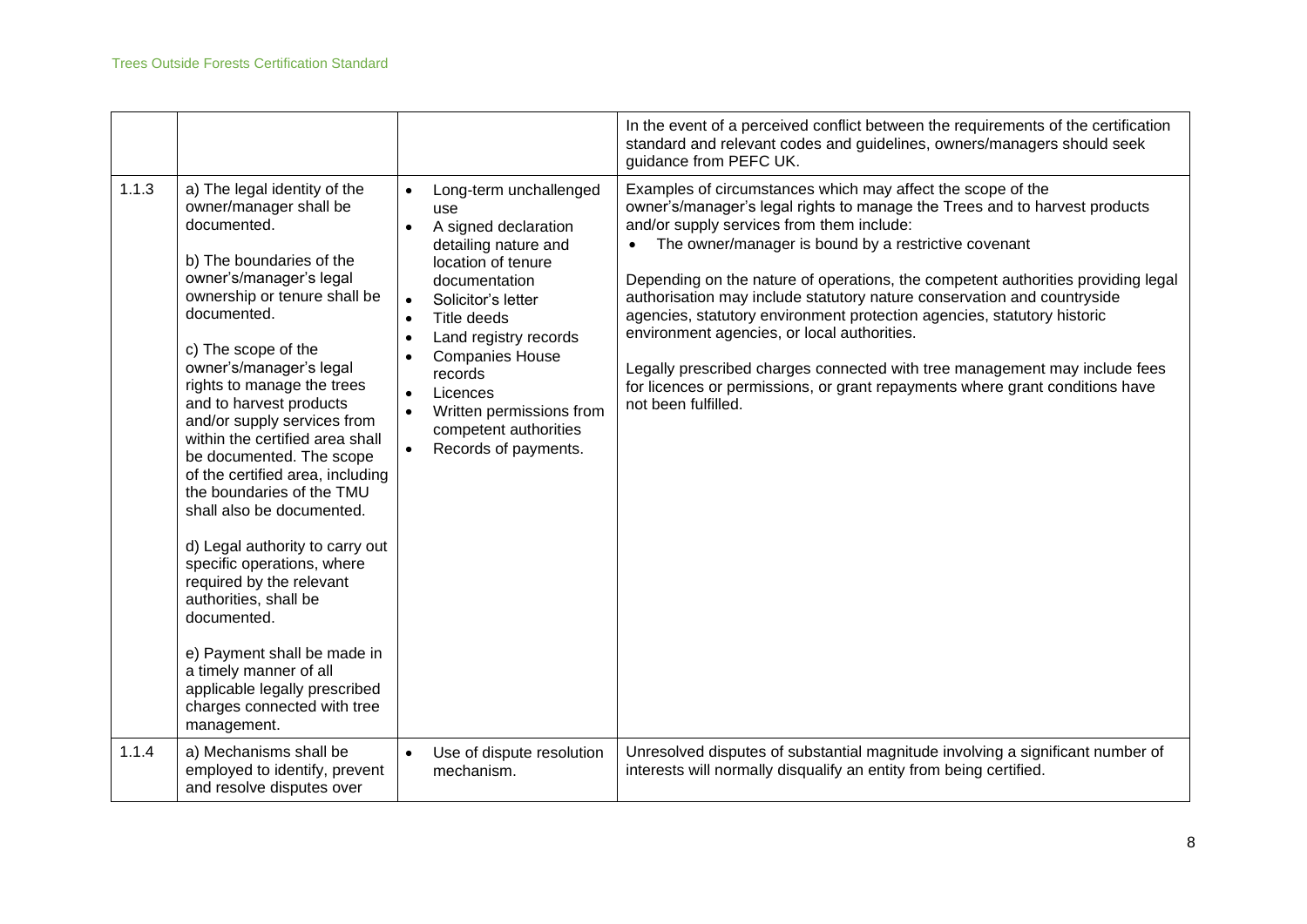|       | tenure claims and use rights<br>through appropriate<br>consultation with interested<br>parties.<br>b) Where possible, the<br>owner/manager shall seek to<br>resolve disputes out of court<br>and in a timely manner.                                                                                                       |                                                                                                                                                                                                                        | Examples of relevant tenure claims and use rights may include:<br>Boundary rights and responsibilities<br>Joint access routes                                                                                                                                                                                                                                                                                                                                                                                                                                                                                                  |
|-------|----------------------------------------------------------------------------------------------------------------------------------------------------------------------------------------------------------------------------------------------------------------------------------------------------------------------------|------------------------------------------------------------------------------------------------------------------------------------------------------------------------------------------------------------------------|--------------------------------------------------------------------------------------------------------------------------------------------------------------------------------------------------------------------------------------------------------------------------------------------------------------------------------------------------------------------------------------------------------------------------------------------------------------------------------------------------------------------------------------------------------------------------------------------------------------------------------|
| 1.1.5 | a) The owner/manager shall:<br>Commit to conformance<br>to this certification<br>standard, and<br>Have declared an<br>intention to protect and<br>maintain the trees and<br>their ecological integrity<br>in the long term.<br>b) A statement of these<br>commitments shall be made<br>publicly available upon<br>request. | Signed declaration of<br>commitment<br>Dissemination of the<br>$\bullet$<br>requirements of this<br>certification standard to<br>workers, licensees and<br>leaseholders<br>Public statement of<br>$\bullet$<br>policy. | Workers, licensees and leaseholders should be informed of the aim of the<br>certification standard and, to the degree that is relevant, of the practical<br>implications for them in carrying out their activities. This might be done through,<br>for example, meetings or briefings and the provision of appropriate written<br>material.<br>If a substantial failure has led to withdrawal of a TOF certification to this standard<br>in the past, then substantial changes in ownership, policy commitment and<br>management regime should have been implemented or a two-year track record<br>of conformance established. |
| 1.1.6 | a) There shall be<br>conformance to guidance on<br>anti-corruption legislation.<br>b) The owner/manager shall<br>have and implement a<br>publicly available anti-<br>corruption policy which<br>meets or exceeds the<br>requirements of legislation.                                                                       | Discussion with the<br>$\bullet$<br>owner/manager<br>Written procedures<br>$\bullet$<br>Public statement of<br>policy.                                                                                                 | Guidance on procedures to prevent bribery is available from the Ministry of<br>Justice.                                                                                                                                                                                                                                                                                                                                                                                                                                                                                                                                        |
| 1.1.7 | There shall be compliance<br>with legislation relating to the<br>transportation and trade of                                                                                                                                                                                                                               | Relevant procedures and<br>$\bullet$<br>records.                                                                                                                                                                       | The owner/manager should comply with any relevant phytosanitary movement<br>licences and other statutory plant health requirements.                                                                                                                                                                                                                                                                                                                                                                                                                                                                                            |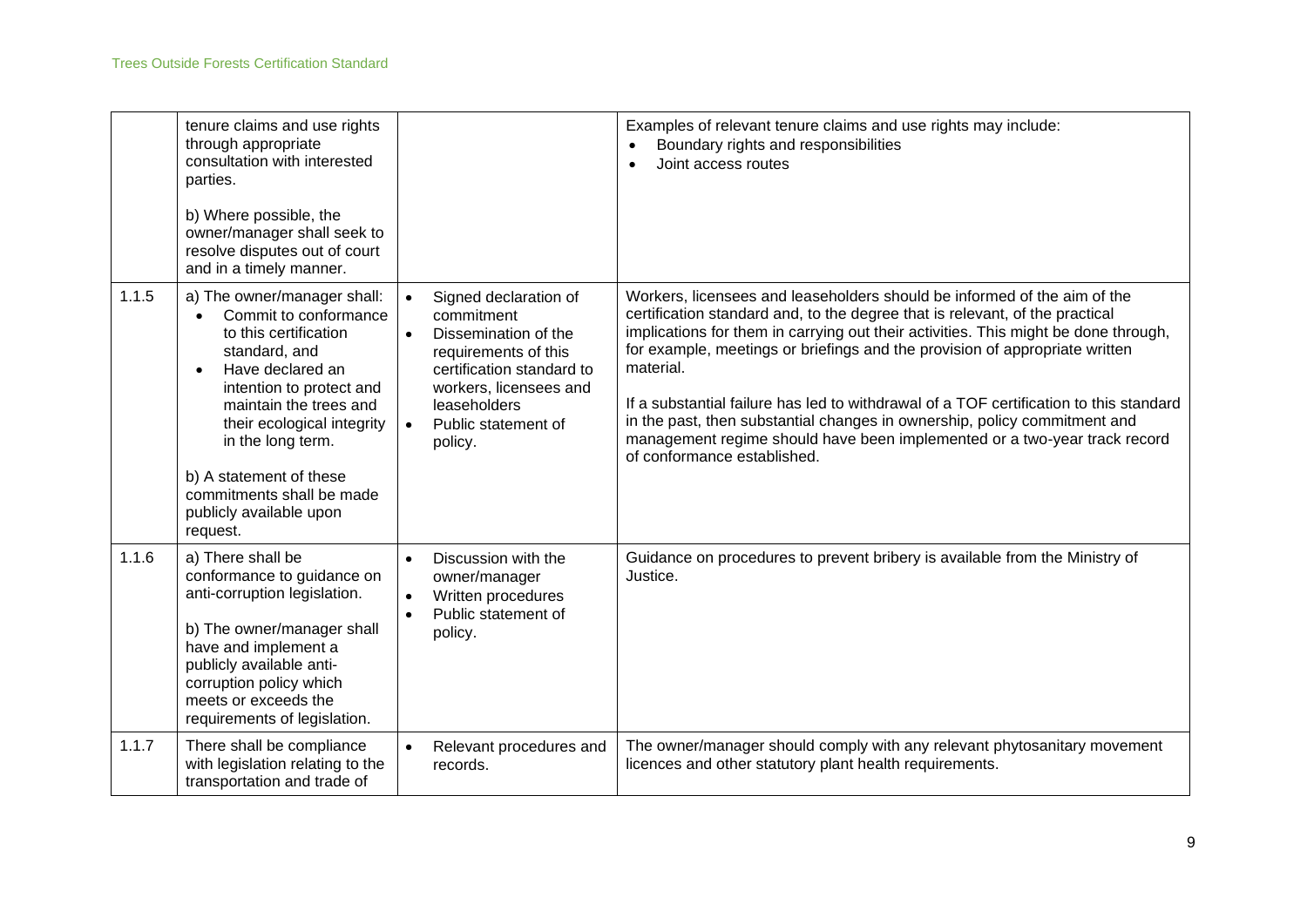|       | timber products, including<br>relevant timber regulations<br>and phytosanitary<br>requirements.                                                                                                                                                                            |                                                                                                                                                                                                                                                                                                                 | UK-grown planting stock, preferably from seed of UK origin, should be sourced<br>where it is available, commercially viable and aligned with management<br>objectives.                                                                                                                                                                                                                                                                                                                                                                                                                             |
|-------|----------------------------------------------------------------------------------------------------------------------------------------------------------------------------------------------------------------------------------------------------------------------------|-----------------------------------------------------------------------------------------------------------------------------------------------------------------------------------------------------------------------------------------------------------------------------------------------------------------|----------------------------------------------------------------------------------------------------------------------------------------------------------------------------------------------------------------------------------------------------------------------------------------------------------------------------------------------------------------------------------------------------------------------------------------------------------------------------------------------------------------------------------------------------------------------------------------------------|
|       |                                                                                                                                                                                                                                                                            |                                                                                                                                                                                                                                                                                                                 | Where possible, trees should be sourced from nurseries with accredited<br>biosecurity practices, as demonstrated by adherence to recognised assurance<br>standards.                                                                                                                                                                                                                                                                                                                                                                                                                                |
|       |                                                                                                                                                                                                                                                                            |                                                                                                                                                                                                                                                                                                                 | Where stock is imported, best practice and protocols regarding quarantine<br>periods and treatments should be followed.                                                                                                                                                                                                                                                                                                                                                                                                                                                                            |
|       |                                                                                                                                                                                                                                                                            |                                                                                                                                                                                                                                                                                                                 | Relevant timber regulations are the UK Timber Regulation (UKTR) in Great<br>Britain and the European Union Timber Regulation (EUTR) in Northern Ireland.                                                                                                                                                                                                                                                                                                                                                                                                                                           |
|       |                                                                                                                                                                                                                                                                            |                                                                                                                                                                                                                                                                                                                 | Plant passports may be required before moving regulated plant material. The<br>requirements are different in Great Britain and Northern Ireland.                                                                                                                                                                                                                                                                                                                                                                                                                                                   |
|       |                                                                                                                                                                                                                                                                            |                                                                                                                                                                                                                                                                                                                 | In rare cases the provisions of the Convention on International Trade in<br>Endangered Species of Wild Fauna and Flora (CITES) may apply. The import,<br>export and use for commercial gain of certain species requires a CITES permit.<br>CITES species present in the UK include Snowdrops (Galanthus spp.) and<br>Monkey-puzzle (Araucaria araucana).                                                                                                                                                                                                                                           |
| 1.2   | Protection from illegal activities                                                                                                                                                                                                                                         |                                                                                                                                                                                                                                                                                                                 |                                                                                                                                                                                                                                                                                                                                                                                                                                                                                                                                                                                                    |
| 1.2.1 | The owner/manager shall<br>take all reasonable<br>measures, including<br>engagement with the police<br>and statutory bodies, to<br>prevent or stop illegal or<br>unauthorised uses of the<br>trees that could jeopardise<br>fulfilment of the objectives of<br>management. | The owner/manager is<br>aware of potential and<br>actual problems<br>Evidence of response to<br>$\bullet$<br>actual current problems<br>Evidence of a proactive<br>$\bullet$<br>approach to potential and<br>actual problems including<br>follow-up action<br>Engagement with<br>$\bullet$<br>statutory bodies. | The phrase 'reasonable measures' means measures that are both within the<br>law, within the terms of any tenancy and within the jurisdiction of the<br>owner/manager and that the measures are economically viable and<br>environmentally and socially acceptable.<br>The scope of illegal activities which the owner/manager may encounter is so<br>diverse that it is not possible to prescribe actions in every case. In specific<br>cases a legal opinion may be required in order to prescribe 'reasonable<br>measures'.<br>Illegal activities may include vandalism or ant-social behaviour. |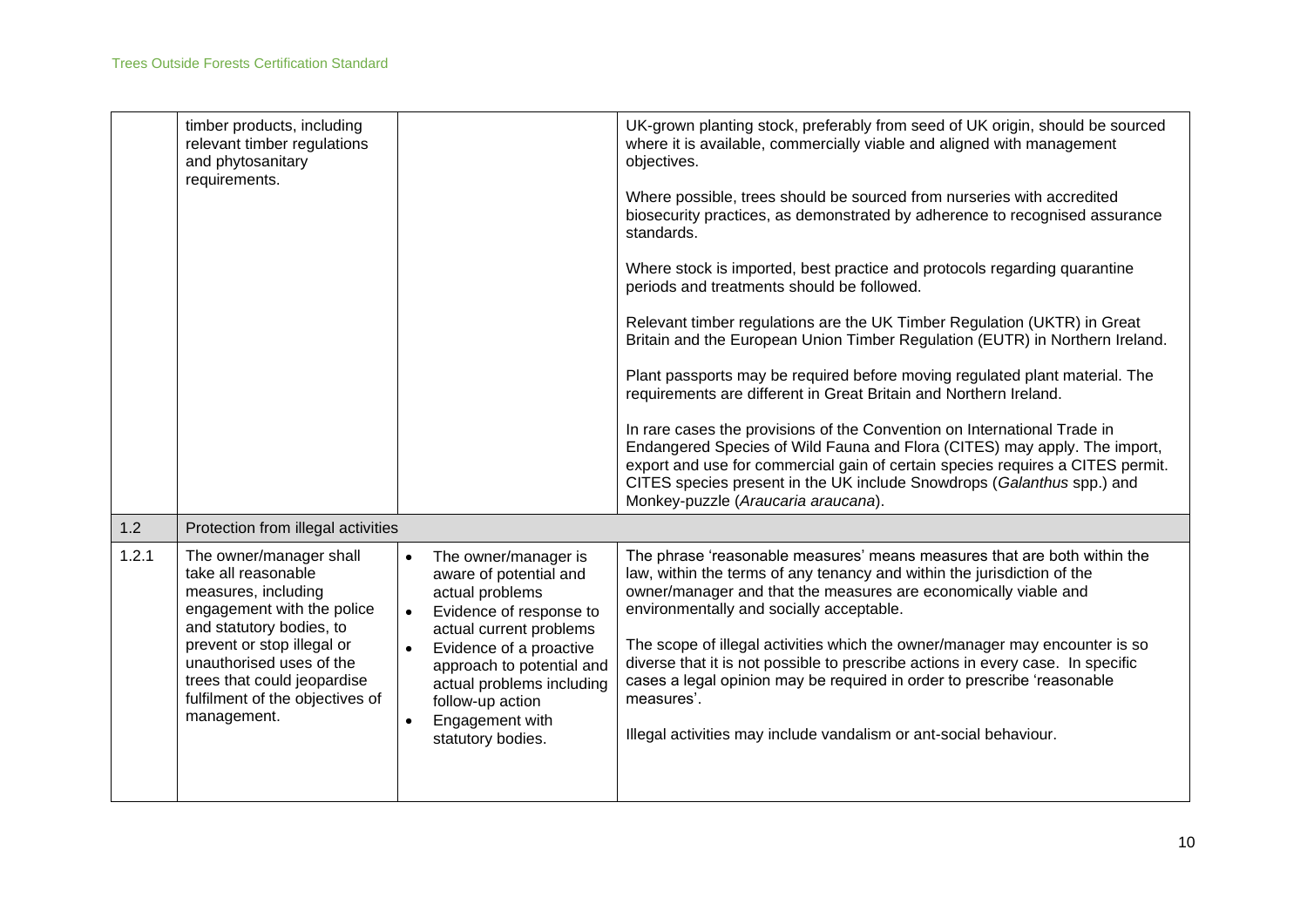| 1.3   | Genetically modified organisms |                      |                                                                                              |
|-------|--------------------------------|----------------------|----------------------------------------------------------------------------------------------|
| 1.3.1 | Genetically modified           | Plant supply records | $\mid$ GMOs are created through gene transfer under laboratory conditions and are not $\mid$ |
|       | organisms (GMOs) shall not     | Discussion with the  | the product of tree breeding, vegetative propagation, cloning or tissue culture              |
|       | be used.                       | owner/manager.       | programmes.                                                                                  |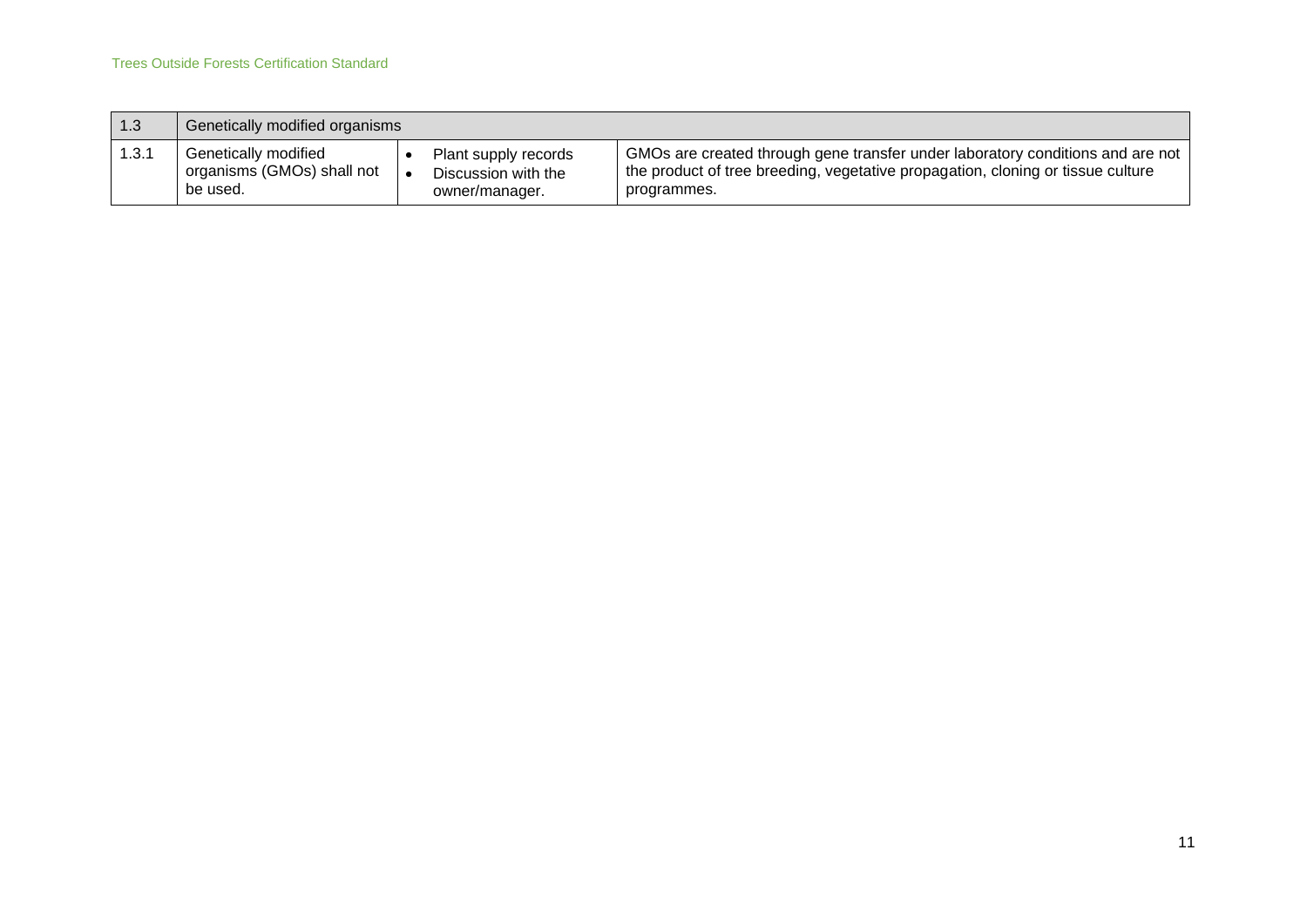# **2. Management planning**

|       | <b>REQUIREMENT</b>                                                                                                                                                                                                                                                                                                                                                                                                                                                                                                                                                                     | <b>EXAMPLE VERIFIERS</b>                                                                                                                             | <b>GUIDANCE</b>                                                                                                                                                                                                                                                                                                                                                                                                                                                                                                                                                                                                                                                                                                                                                                                                                                                                                                                                                                                                                                                                                                                                                                                                                                                                                                                                                                                                                                                                                                                                                                        |
|-------|----------------------------------------------------------------------------------------------------------------------------------------------------------------------------------------------------------------------------------------------------------------------------------------------------------------------------------------------------------------------------------------------------------------------------------------------------------------------------------------------------------------------------------------------------------------------------------------|------------------------------------------------------------------------------------------------------------------------------------------------------|----------------------------------------------------------------------------------------------------------------------------------------------------------------------------------------------------------------------------------------------------------------------------------------------------------------------------------------------------------------------------------------------------------------------------------------------------------------------------------------------------------------------------------------------------------------------------------------------------------------------------------------------------------------------------------------------------------------------------------------------------------------------------------------------------------------------------------------------------------------------------------------------------------------------------------------------------------------------------------------------------------------------------------------------------------------------------------------------------------------------------------------------------------------------------------------------------------------------------------------------------------------------------------------------------------------------------------------------------------------------------------------------------------------------------------------------------------------------------------------------------------------------------------------------------------------------------------------|
| 2.1   | Long-term policy and objectives                                                                                                                                                                                                                                                                                                                                                                                                                                                                                                                                                        |                                                                                                                                                      |                                                                                                                                                                                                                                                                                                                                                                                                                                                                                                                                                                                                                                                                                                                                                                                                                                                                                                                                                                                                                                                                                                                                                                                                                                                                                                                                                                                                                                                                                                                                                                                        |
| 2.1.1 | a) The owner/manager shall<br>have a long-term policy and<br>management objectives<br>which are environmentally<br>sound, socially beneficial and<br>economically viable and take<br>full account of the need to<br>embed tree resilience.<br>b) The policy and objectives,<br>or summaries thereof, shall<br>be proactively communicated<br>to workers consistent with<br>their roles and<br>responsibilities.<br>c) The owner/manager shall<br>provide a publicly available<br>commitment to continuously<br>improve the Tree<br>Management Unit (TMU) and<br>its management system. | Discussion with the<br>$\bullet$<br>owner/manager and<br>workers<br>Management planning<br>$\bullet$<br>documentation<br>$\bullet$<br>Toolbox talks. | The long-term policy should articulate the overall vision for tree management.<br>Management objectives should set out tangible, shorter-term steps towards<br>achieving that vision.<br>The owner/manager should be aware that long-term tree resilience will underpin<br>environmental, social and economic objectives. Management planning should<br>take into account the positive and negative impacts on the carbon sequestration<br>and storage in trees and soils.<br>Economic viability need not be based on, or solely on, the sale of products.<br>Income from other sources, such as membership subscriptions, government<br>funding or private investment, may be sufficient to achieve the policy and<br>objectives of management.<br>The level of detail required in the policy and objectives should be proportionate<br>to the scale and intensity of management.<br>Workers should be aware of the policy and objectives to the extent necessary for<br>them to contribute to achieving the aims of management; they should<br>understand how their actions might have positive or negative effects on meeting<br>those aims.<br>Means of communicating the policy and objectives to workers should always be<br>proportionate to the extent of their influence on the outcomes of management<br>and might range from detailed notes or staff meetings to a simple verbal briefing.<br>Where contractors are used, the emphasis should be on ensuring that those<br>responsible for supervising them are appropriately briefed and can instruct them<br>accordingly. |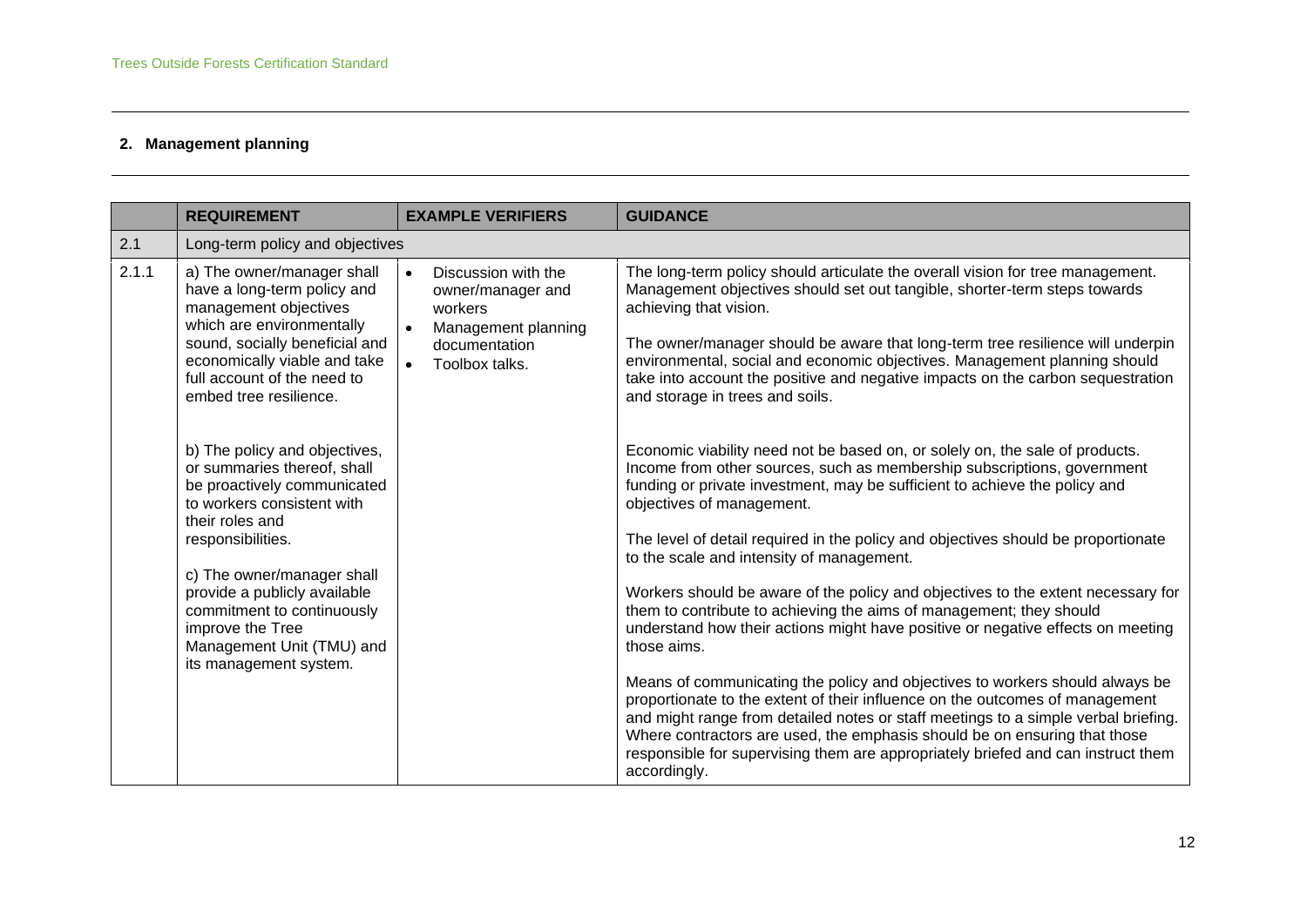| 2.1.2 | Management planning shall<br>take fully into account the<br>long-term positive and<br>negative economic,<br>environmental and social<br>impacts of proposed<br>operations, including<br>potential impacts outside the<br>certified area.                                                                                | Discussion with the<br>$\bullet$<br>owner/manager<br>Management planning<br>$\bullet$<br>documentation.                                                                                                                            | Management planning should be proportionate to the scale and intensity of<br>management, and to the potential economic, environmental and social impacts<br>of management activities. This will include guidance around sightlines.                                                                                                                                                                                                                                                                                                                                                                                                                                                                                    |
|-------|-------------------------------------------------------------------------------------------------------------------------------------------------------------------------------------------------------------------------------------------------------------------------------------------------------------------------|------------------------------------------------------------------------------------------------------------------------------------------------------------------------------------------------------------------------------------|------------------------------------------------------------------------------------------------------------------------------------------------------------------------------------------------------------------------------------------------------------------------------------------------------------------------------------------------------------------------------------------------------------------------------------------------------------------------------------------------------------------------------------------------------------------------------------------------------------------------------------------------------------------------------------------------------------------------|
| 2.1.3 | The owner/manager shall<br>aim to secure the necessary<br>investment to implement the<br>management plan in order to<br>meet this standard and to<br>ensure long-term economic<br>viability.                                                                                                                            | Discussion with the<br>$\bullet$<br>owner/manager<br>Management planning<br>documentation<br>Financial records relating<br>to the resource<br>Budget forecasting,<br>$\bullet$<br>expenditure and potential<br>sources of funding. | Management planning should be proportionate to the scale and intensity of<br>management.<br>Management planning should show how the stated policy and objectives of<br>management can be achieved and sustained economically in the long term, for<br>example from future sources of income. Detailed projections are not required but<br>there should be evidence that the longer-term resourcing of essential operations<br>has been considered.<br>Management planning should indicate that sufficient resources are available for<br>the implementation and maintenance of the management plan so that it<br>continues to be suitable and effective in ensuring that the requirements of this<br>standard are met. |
| 2.2   | Documentation                                                                                                                                                                                                                                                                                                           |                                                                                                                                                                                                                                    |                                                                                                                                                                                                                                                                                                                                                                                                                                                                                                                                                                                                                                                                                                                        |
| 2.2.1 | All parts of the certified area<br>shall be covered by<br>management planning<br>documentation which shall<br>be retained for at least ten<br>years and shall incorporate:<br>a) A long-term policy for tree<br>management.<br>b) Assessment of relevant<br>components of the resource,<br>including potential products | Management planning<br>$\bullet$<br>documentation<br>Appropriate maps and<br>records.                                                                                                                                              | The subsequent sections of this standard provide additional guidance and<br>information on how to meet this requirement.<br>There should be a link between features and sensitivities identified in (b), (c), (d),<br>(e) and (f) and the setting of management objectives. Equally, monitoring should<br>be linked to potential positive and negative impacts of management on these<br>features and sensitivities and to the delivery of management objectives.<br>The documentation and level of detail associated with the planning process<br>should be appropriate to scale, intensity and risk.<br>The documentation might include:                                                                             |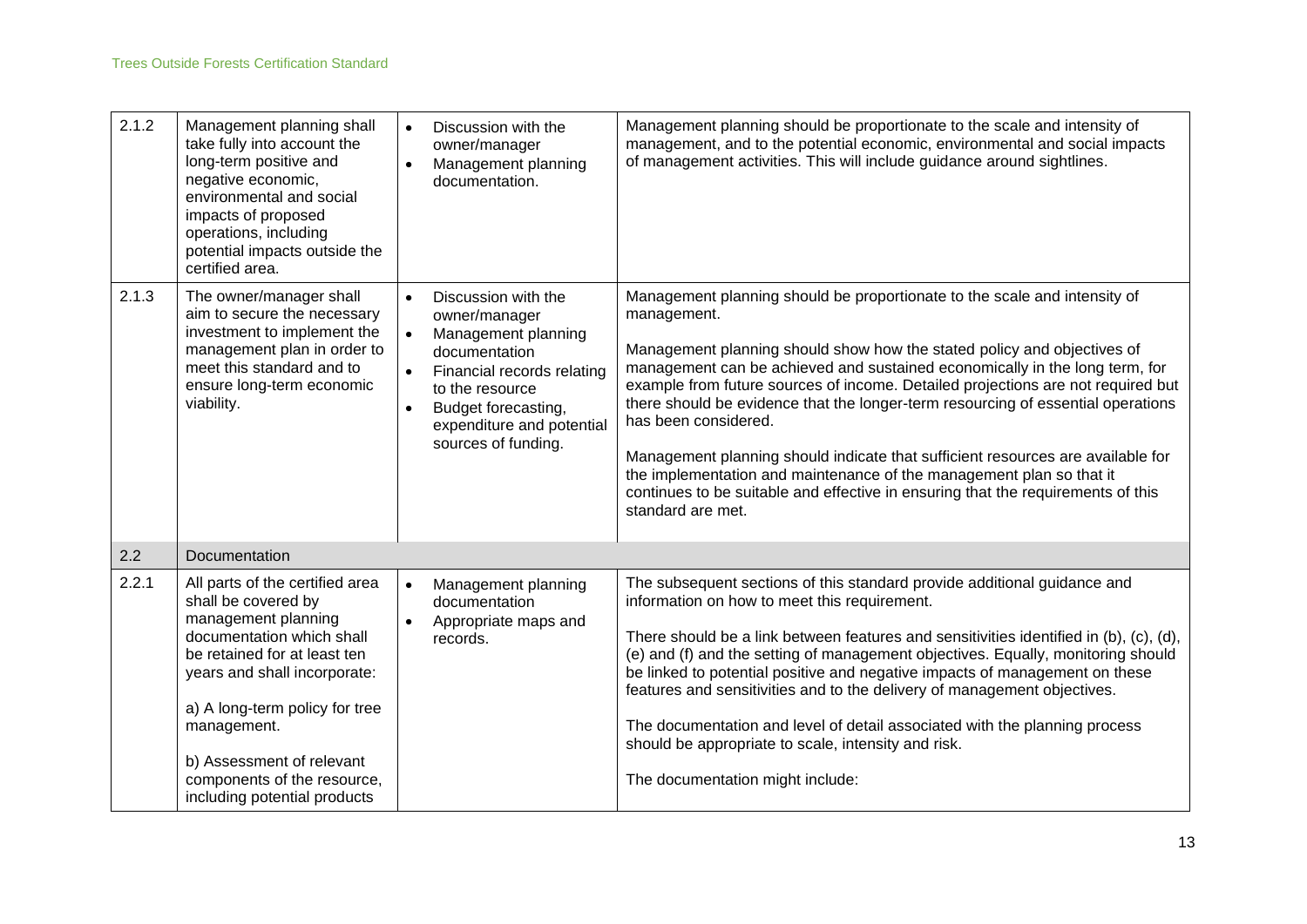| and services which are<br>consistent with the<br>management objectives.<br>c) Assessment of<br>environmental values,<br>including those outside the<br>certified area potentially<br>affected by management,<br>sufficient to determine<br>appropriate conservation<br>measures and to provide a<br>baseline for detecting<br>possible negative impacts.<br>d) Identification of special<br>characteristics and<br>sensitivities of the trees and<br>appropriate treatments.<br>e) Identification of community<br>and social needs and<br>sensitivities.<br>f) Prioritised objectives, with<br>verifiable targets to measure<br>progress.<br>g) Rationale for management<br>prescriptions.<br>h) Where applicable, annual<br>allowable harvest of Non-<br><b>Wood Tree Products</b> | A brief statement of intent and an annotated map<br>$\bullet$<br>A plan covering a 20-year period and incorporating an assessment at the<br>$\bullet$<br>landscape level<br>An overarching plan.<br>$\bullet$<br>The management planning documentation should cover all elements of the<br>requirement but may refer to other documents as appropriate. |  |
|-------------------------------------------------------------------------------------------------------------------------------------------------------------------------------------------------------------------------------------------------------------------------------------------------------------------------------------------------------------------------------------------------------------------------------------------------------------------------------------------------------------------------------------------------------------------------------------------------------------------------------------------------------------------------------------------------------------------------------------------------------------------------------------|---------------------------------------------------------------------------------------------------------------------------------------------------------------------------------------------------------------------------------------------------------------------------------------------------------------------------------------------------------|--|
| (NWTPs).                                                                                                                                                                                                                                                                                                                                                                                                                                                                                                                                                                                                                                                                                                                                                                            |                                                                                                                                                                                                                                                                                                                                                         |  |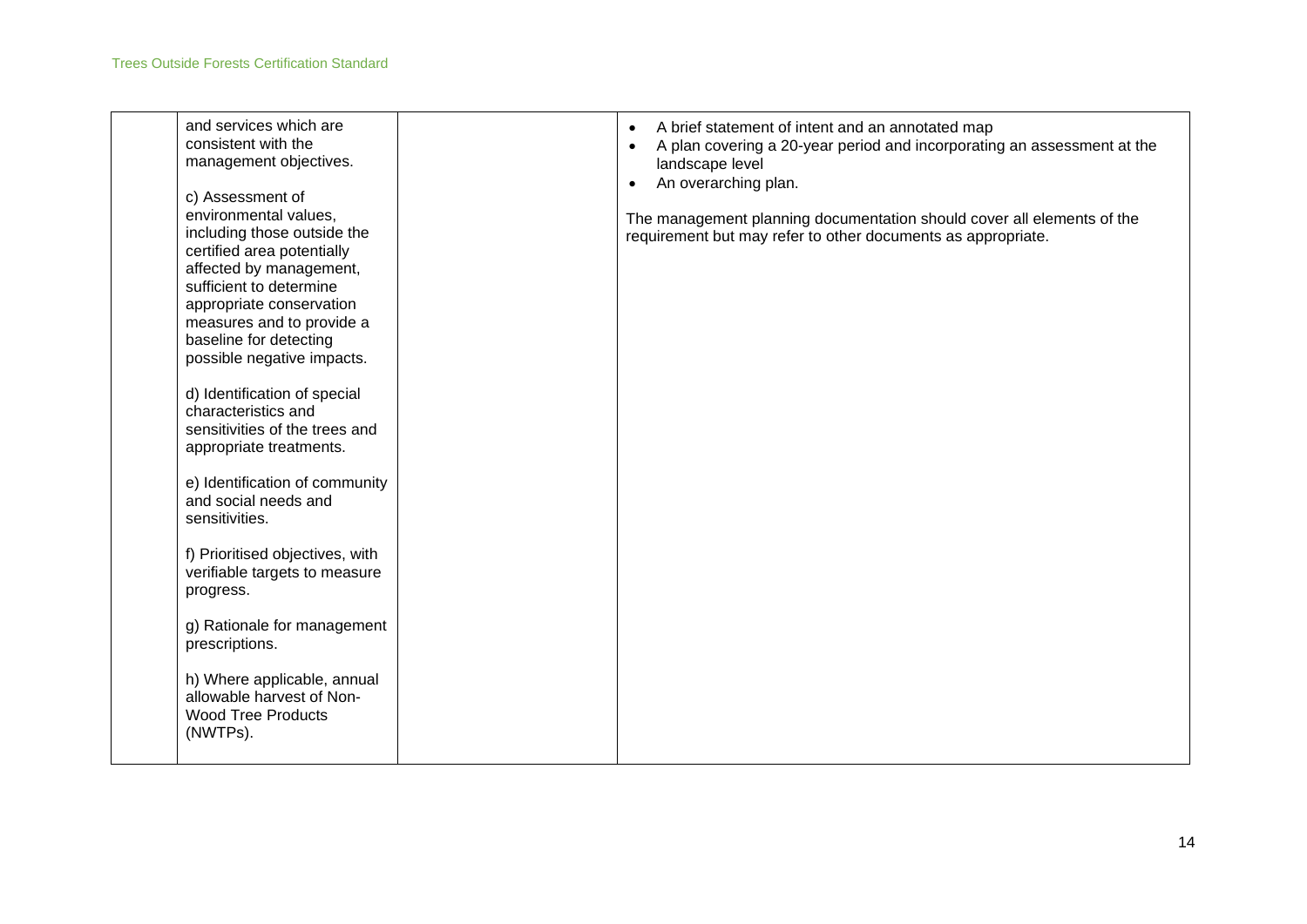|       | i) Rationale for the<br>operational techniques to be<br>used.<br>j) Plans for implementation,<br>first five years in detail.<br>k) Appropriate maps.<br>I) Plans to monitor at least<br>those elements identified<br>under section 2.9.1 against<br>the objectives.                  |                                                                                                                                                                                                                  |                                                                                                                                                                                                                                                                                                                                                                                                                                                                                                                         |
|-------|--------------------------------------------------------------------------------------------------------------------------------------------------------------------------------------------------------------------------------------------------------------------------------------|------------------------------------------------------------------------------------------------------------------------------------------------------------------------------------------------------------------|-------------------------------------------------------------------------------------------------------------------------------------------------------------------------------------------------------------------------------------------------------------------------------------------------------------------------------------------------------------------------------------------------------------------------------------------------------------------------------------------------------------------------|
| 2.2.2 | While respecting the<br>confidentiality of information,<br>the owner/manager shall,<br>upon request, make publicly<br>available either:<br>Management planning<br>$\bullet$<br>documentation, or<br>A summary of the<br>management planning<br>documentation.                        | Evidence of fulfilling<br>$\bullet$<br>requests for<br>management planning<br>documentation or<br>summaries<br>A public contact point<br>$\bullet$<br>Summary management<br>$\bullet$<br>planning documentation. | This requirement deliberately gives the owner/manager discretion as to how they<br>make management planning documentation available to allow for situations<br>where they are happy to provide documentation in full and where producing a<br>summary may be an unnecessary administrative burden.<br>Owners/managers may demonstrate that they are receptive for requests to make<br>documentation available by providing details of a public contact point, for<br>example in the form of a dedicated e-mail address. |
| 2.2.3 | a) Management planning<br>documentation shall be kept<br>current taking into account<br>changes required as a result<br>of:<br>Monitoring results<br>Results of certification<br>audits<br>Results of stakeholder<br>engagement<br>New research and<br>technical information,<br>and | Management planning<br>$\bullet$<br>documentation.                                                                                                                                                               |                                                                                                                                                                                                                                                                                                                                                                                                                                                                                                                         |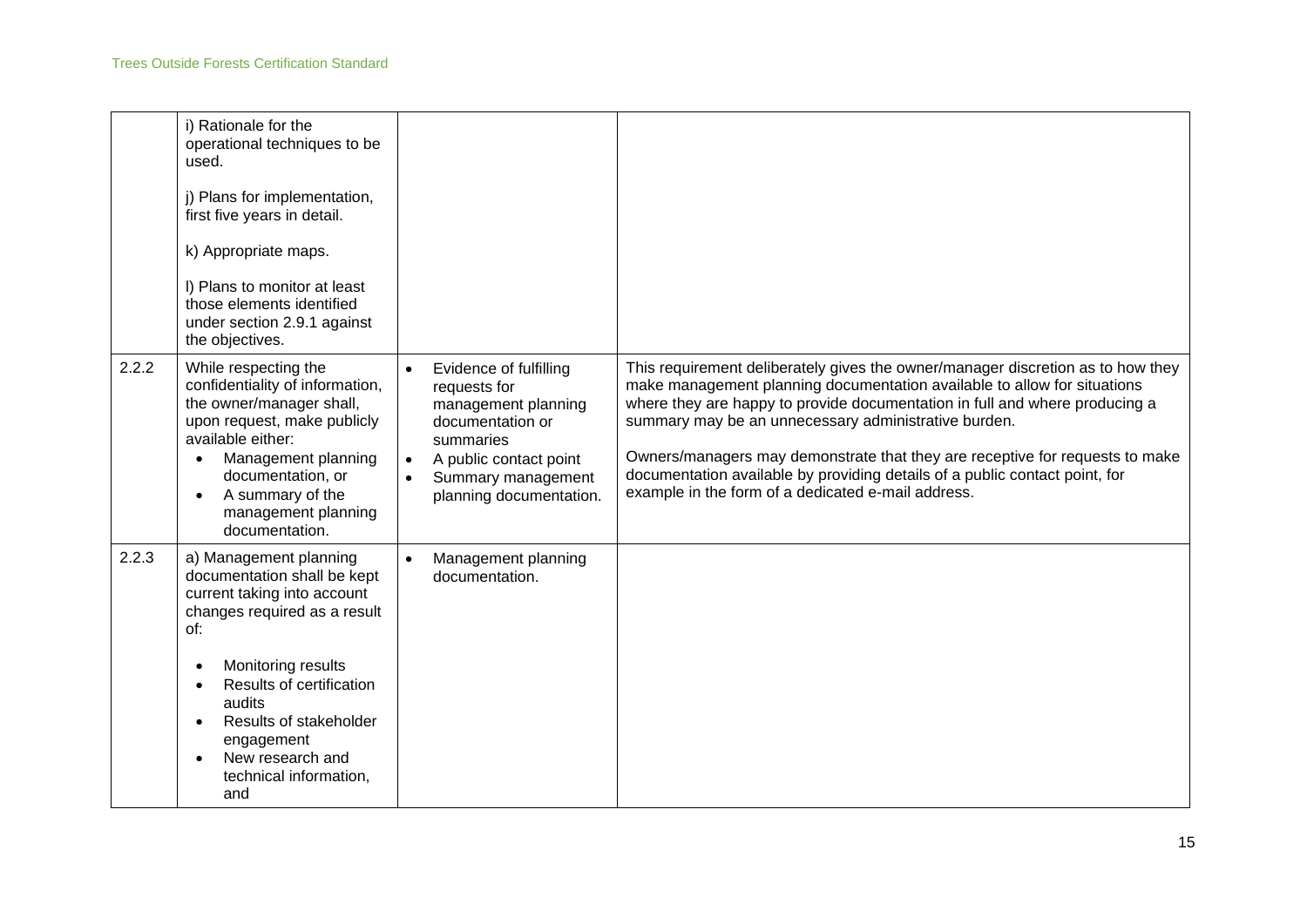|       | Changed<br>$\bullet$<br>environmental, social,<br>or economic<br>circumstances.<br>b) All management planning<br>documentation is reviewed at<br>least every ten years.                                                                                                                                                                                                                                                                                                                                                                                                                                                                                                       |                                                                                                                                                                                                                                                                                                                                                                                   |                                                                                                                                                                                                                                                                                                                                                                                                                                                                                                                                                                                                                                                                                                                                                                                                                                                                                                                                                                                                                                                                                                                                                                                                                                                                                                                                                                                                                                                        |
|-------|-------------------------------------------------------------------------------------------------------------------------------------------------------------------------------------------------------------------------------------------------------------------------------------------------------------------------------------------------------------------------------------------------------------------------------------------------------------------------------------------------------------------------------------------------------------------------------------------------------------------------------------------------------------------------------|-----------------------------------------------------------------------------------------------------------------------------------------------------------------------------------------------------------------------------------------------------------------------------------------------------------------------------------------------------------------------------------|--------------------------------------------------------------------------------------------------------------------------------------------------------------------------------------------------------------------------------------------------------------------------------------------------------------------------------------------------------------------------------------------------------------------------------------------------------------------------------------------------------------------------------------------------------------------------------------------------------------------------------------------------------------------------------------------------------------------------------------------------------------------------------------------------------------------------------------------------------------------------------------------------------------------------------------------------------------------------------------------------------------------------------------------------------------------------------------------------------------------------------------------------------------------------------------------------------------------------------------------------------------------------------------------------------------------------------------------------------------------------------------------------------------------------------------------------------|
| 2.3   | Consultation and co-operation                                                                                                                                                                                                                                                                                                                                                                                                                                                                                                                                                                                                                                                 |                                                                                                                                                                                                                                                                                                                                                                                   |                                                                                                                                                                                                                                                                                                                                                                                                                                                                                                                                                                                                                                                                                                                                                                                                                                                                                                                                                                                                                                                                                                                                                                                                                                                                                                                                                                                                                                                        |
| 2.3.1 | a) Local people, relevant<br>organisations and interested<br>parties shall be identified and<br>made aware that:<br>New or revised<br>management planning<br>documentation, as<br>specified under section<br>$2.2.1$ , is being<br>produced<br>High impact operations<br>are planned<br>The certified area is<br>being evaluated for<br>certification.<br>b) The owner/manager shall<br>ensure that there is full co-<br>operation with the relevant<br>authority's consultation<br>processes.<br>c) The owner/manager shall<br>consult appropriately with<br>local people, relevant<br>organisations and other<br>interested parties, and<br>provide opportunities for their | Consultation with the<br>$\bullet$<br>relevant authority<br>Evidence that users of<br>$\bullet$<br>the certified area are<br>informed about high<br>impact operations (e.g.<br>signs, letters or other<br>appropriate means)<br>A list of interested parties<br>$\bullet$<br>Established means of<br>$\bullet$<br>proactive communication<br>A public contact point.<br>$\bullet$ | The owner should be able to justify the frequency and level of consultation and<br>the certification body will look for corroborating evidence. Examples of methods<br>for identifying and making local people and relevant organisations aware include:<br>Statutory consultations by the relevant local authority or voluntary<br>consultation with statutory bodies<br>Letters to individuals or groups<br>$\bullet$<br>Temporary or permanent signs in or near the affected area<br>Information in local newspapers or other publications<br>Meetings and dialogue<br>Internet<br>$\bullet$<br>Consultation and engagement with local people should be sufficient to identify:<br>their permissive or traditional uses of the trees<br>sites or features of special cultural or historical significance.<br>For access issues, owners/managers should seek to identify and consult local<br>representative groups or bodies which can represent users, including the<br>statutory Local Access Forum where relevant.<br>For biodiversity issues, owners/ managers should seek to identify and consult<br>local representative groups or bodies which can represent biodiversity interests,<br>including the Local Biodiversity Partnership (or equivalent) where relevant.<br>Consultation and engagement should be appropriate to the scale and intensity of<br>management and to the risk of potential impacts on the interests of stakeholders. |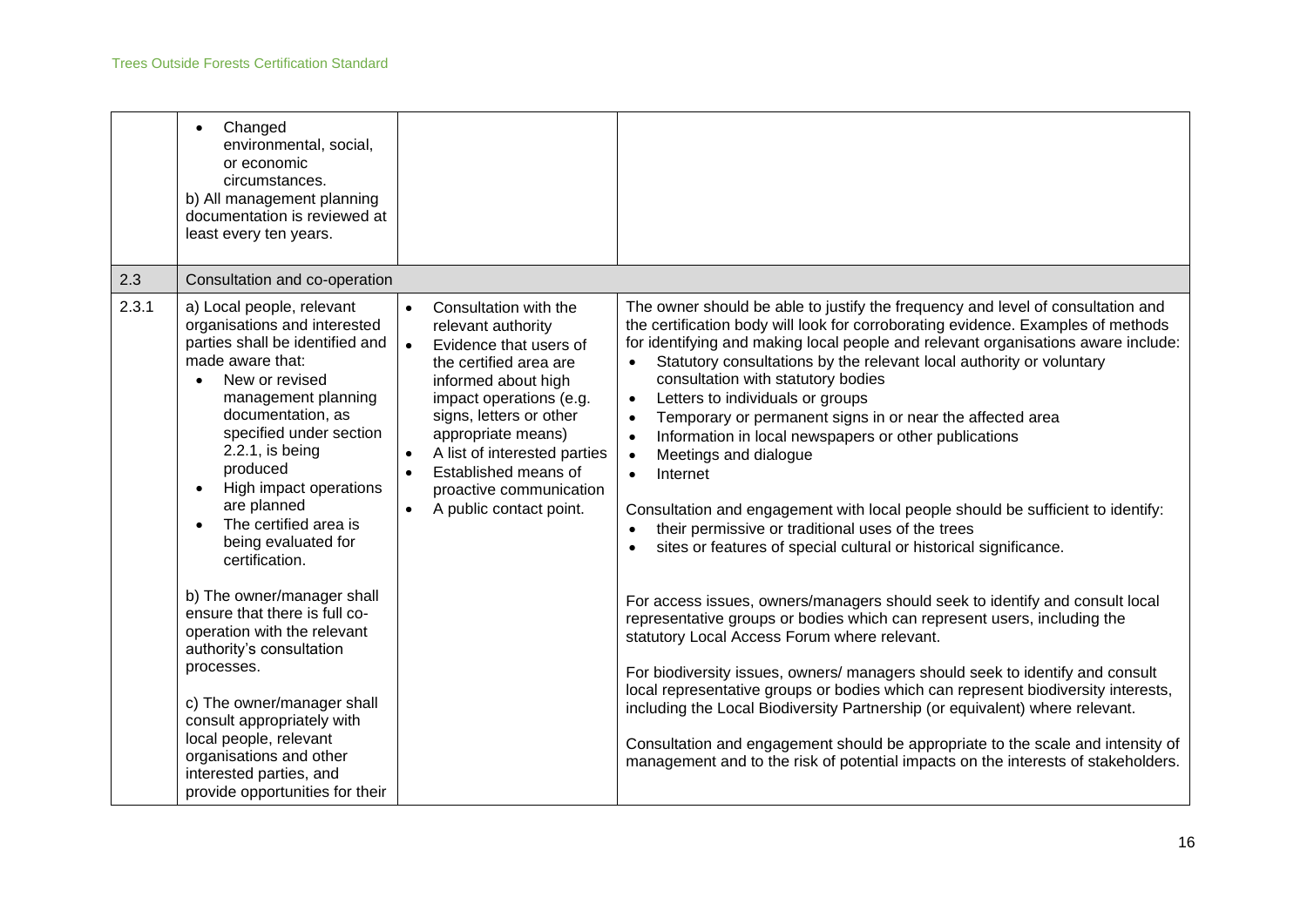|       | engagement in planning,<br>sharing knowledge and<br>monitoring processes.<br>d) Methods of consultation<br>and engagement shall be<br>designed to ensure that local<br>people, relevant<br>organisations and other<br>interested parties have<br>reasonable opportunities to<br>participate equitably and<br>without discrimination.<br>e) The owner/manager shall<br>respond to issues raised or<br>requests for ongoing<br>dialogue and engagement<br>and shall demonstrate how<br>the results of the consultation<br>including community and<br>social impacts have been<br>taken into account in<br>management planning and<br>operations.<br>f) At least 30 days shall be<br>allowed for people to<br>respond to notices, letters or<br>meetings before certification. |                                                                                       | Whether an operation is high impact depends very much on circumstances and<br>must be assessed on a case-by-case basis. A proportionate, risk-based<br>assessment of social impacts might be carried out in a similar way to the<br>assessment of environmental impacts required in section 2.5. The<br>owner/manager should be able to demonstrate that they have considered how<br>many interests will be affected, to what degree and over what timescale.<br>See also section 4.3.1 which covers sites and features of special cultural or<br>historical significance and section 5.1.1 which covers permissive or traditional<br>uses. |
|-------|-----------------------------------------------------------------------------------------------------------------------------------------------------------------------------------------------------------------------------------------------------------------------------------------------------------------------------------------------------------------------------------------------------------------------------------------------------------------------------------------------------------------------------------------------------------------------------------------------------------------------------------------------------------------------------------------------------------------------------------------------------------------------------|---------------------------------------------------------------------------------------|---------------------------------------------------------------------------------------------------------------------------------------------------------------------------------------------------------------------------------------------------------------------------------------------------------------------------------------------------------------------------------------------------------------------------------------------------------------------------------------------------------------------------------------------------------------------------------------------------------------------------------------------|
| 2.3.2 | a) Where appropriate,<br>contact shall be made with<br>the owners of adjoining<br>properties to try to ensure<br>that tree management<br>complements and does not<br>unreasonably compromise                                                                                                                                                                                                                                                                                                                                                                                                                                                                                                                                                                                | Awareness of potential<br>problems and verbal<br>description of appropriate<br>action |                                                                                                                                                                                                                                                                                                                                                                                                                                                                                                                                                                                                                                             |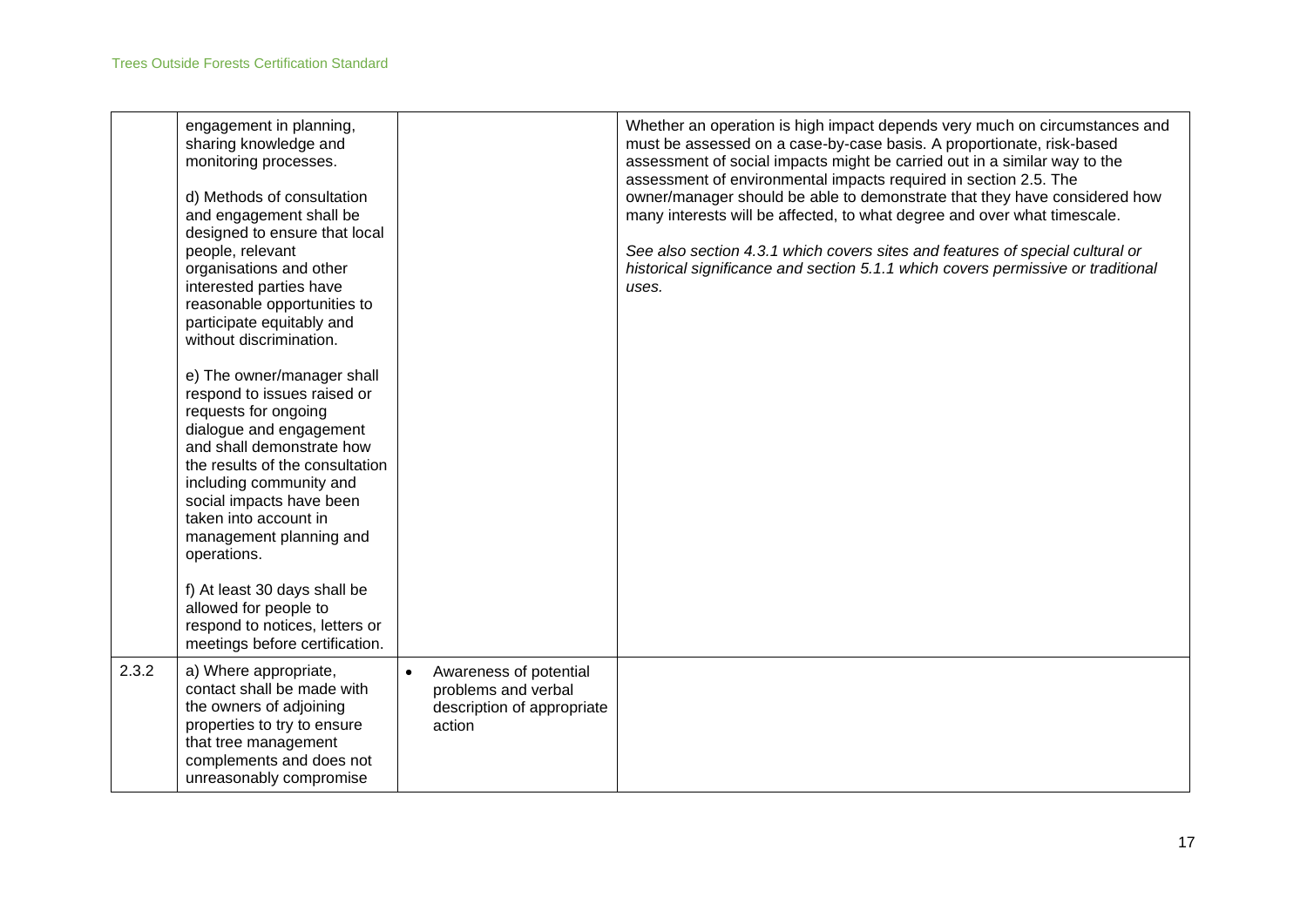|       | the management of adjoining<br>land.<br>b) Where appropriate and<br>possible, the owner/manager<br>shall consider opportunities<br>for co-operating with<br>neighbours in landscape-<br>scale conservation initiatives.                                                                                                                                                                                                                                                                                                                                                          |                                                                                                                                                                                                                                       |                                                                                                                                                                                                                                                                                                                                                                                                                                             |
|-------|----------------------------------------------------------------------------------------------------------------------------------------------------------------------------------------------------------------------------------------------------------------------------------------------------------------------------------------------------------------------------------------------------------------------------------------------------------------------------------------------------------------------------------------------------------------------------------|---------------------------------------------------------------------------------------------------------------------------------------------------------------------------------------------------------------------------------------|---------------------------------------------------------------------------------------------------------------------------------------------------------------------------------------------------------------------------------------------------------------------------------------------------------------------------------------------------------------------------------------------------------------------------------------------|
| 2.4   | Productive potential of the management unit (TMU)                                                                                                                                                                                                                                                                                                                                                                                                                                                                                                                                |                                                                                                                                                                                                                                       |                                                                                                                                                                                                                                                                                                                                                                                                                                             |
| 2.4.1 | a) Harvesting of Products<br>including timber and Non-<br><b>Wood Tree Products</b><br>(NWTPs) or use of<br>ecosystem services from the<br>TMU shall be at or below a<br>level which can be<br>permanently sustained.<br>b) The average annual<br>allowable cut is quantified<br>and justified unless the TMU<br>is undergoing significant<br>restructuring.<br>c) The average annual<br>allowable cut is quantified,<br>and actual harvesting levels<br>are justified.<br>d) The owner/manager shall<br>maintain and enhance eco-<br>system services that arise<br>from the TMU | Evidence from records<br>$\bullet$<br>and discussion with the<br>owner/manager that<br>quantities harvested are<br>in line with sustainable<br>growth rates and that<br>there are no significant<br>adverse environmental<br>impacts. | Non-Wood Tree Products (NWTP) include foliage, moss, fungi, berries, fruit,<br>seed, venison and other animal products.<br>It is recognised that objective information on sustainable harvesting levels for<br>NWTPs is limited. However, in all cases the owner/manager should give careful<br>thought to the annual allowable harvest and should be able to justify harvest<br>levels on the basis of their objectives and best practice. |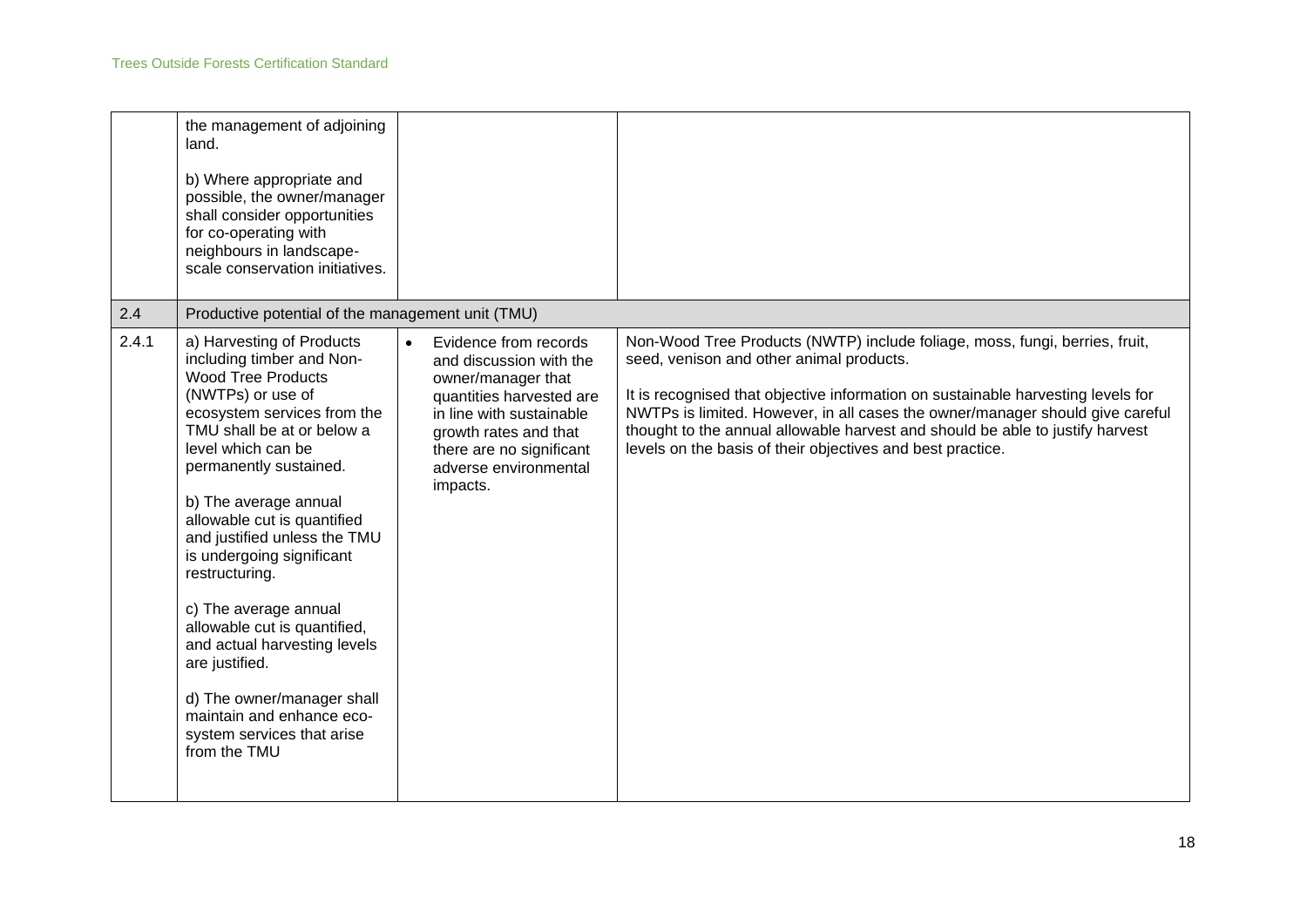| 2.4.2 | Areas converted from ancient<br>semi-natural and other semi-<br>natural woodlands to TOF or<br>non-forested land after 1994<br>shall do not normally qualify<br>for certification.                                                                                                                                                                                                                                                                                                                                                                                                                                                                                                                                                                                                        |                                                                                                                                                                                         |
|-------|-------------------------------------------------------------------------------------------------------------------------------------------------------------------------------------------------------------------------------------------------------------------------------------------------------------------------------------------------------------------------------------------------------------------------------------------------------------------------------------------------------------------------------------------------------------------------------------------------------------------------------------------------------------------------------------------------------------------------------------------------------------------------------------------|-----------------------------------------------------------------------------------------------------------------------------------------------------------------------------------------|
| 2.4.3 | Conversion to or from non-<br>tree landscapes to TOF shall<br>not occur unless in justified<br>circumstances, where;<br>a) allowed by legislation,<br>including local land use<br>planning and where it does<br>not impact on ecologically<br>important forest and non-<br>forest areas, including<br>threatened species or<br>habitats and culturally and<br>socially significant areas<br>b) any conversion to or from<br>non-tree landscape does not<br>destroy areas of significantly<br>high carbon stock<br>c) any conversion to or from<br>a non-tree landscape entails<br>no more than 5% of the TMU<br>d) it makes a contribution to<br>long-term conservation,<br>economic and social benefits<br>e) the decision making<br>process includes consultation<br>as outlined in 2.3 | Conversion to non-forested land should be planned and implemented in<br>accordance with the UKFS guidelines and regional policy on biodiversity,<br>landscape and historic environment. |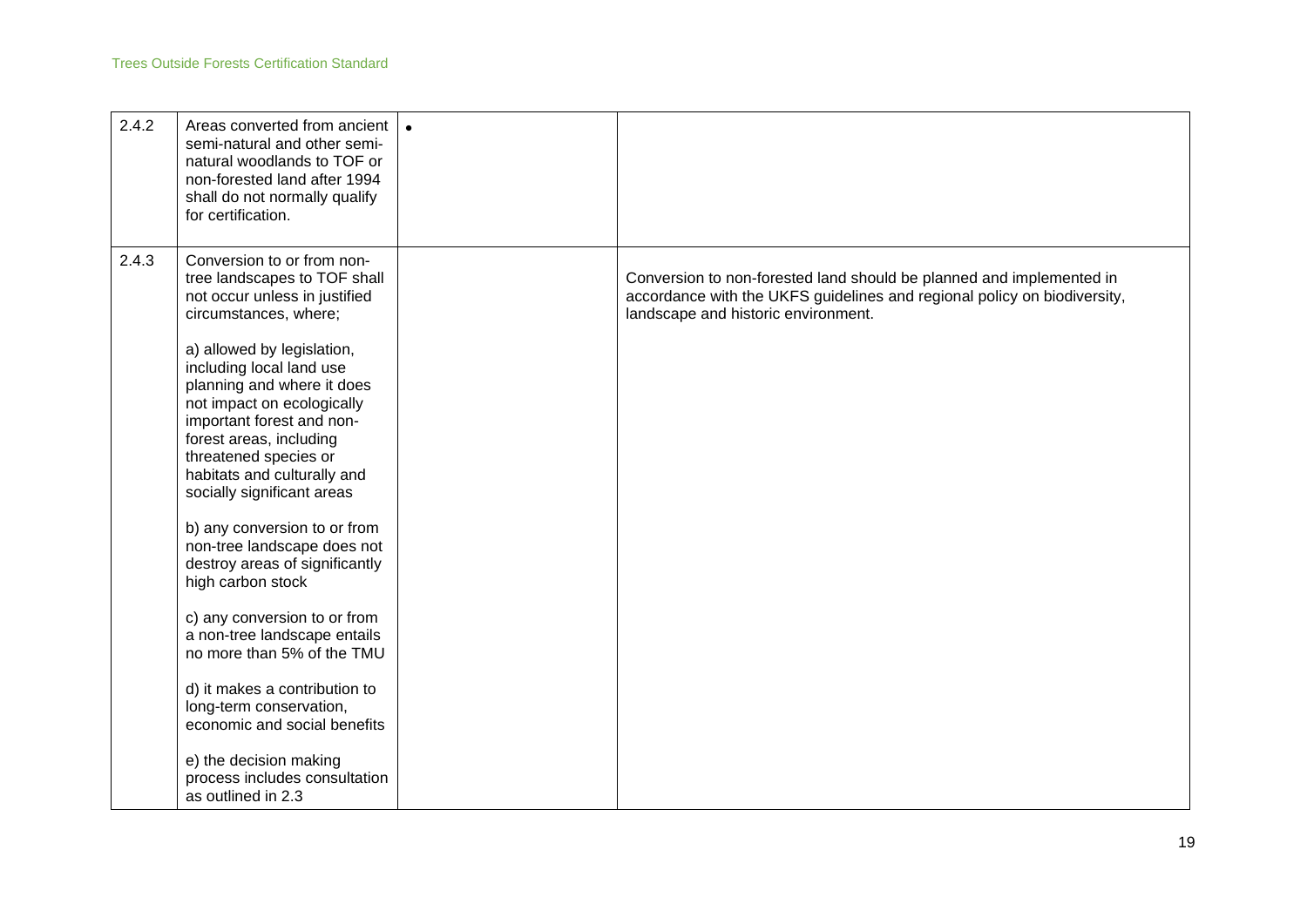| 2.5   | Assessment of environmental impacts                                                                                                                                                                                                                                                                                                                                                                                                                                                                                                                                                                               |                                                                                                                                                                                                                                                                                                                                                    |                                                                                                                                                                                                                                                                                                                                                                                                                                                                                                                                                                                                                                                                                                                                                                                                                                                                                                                                                           |
|-------|-------------------------------------------------------------------------------------------------------------------------------------------------------------------------------------------------------------------------------------------------------------------------------------------------------------------------------------------------------------------------------------------------------------------------------------------------------------------------------------------------------------------------------------------------------------------------------------------------------------------|----------------------------------------------------------------------------------------------------------------------------------------------------------------------------------------------------------------------------------------------------------------------------------------------------------------------------------------------------|-----------------------------------------------------------------------------------------------------------------------------------------------------------------------------------------------------------------------------------------------------------------------------------------------------------------------------------------------------------------------------------------------------------------------------------------------------------------------------------------------------------------------------------------------------------------------------------------------------------------------------------------------------------------------------------------------------------------------------------------------------------------------------------------------------------------------------------------------------------------------------------------------------------------------------------------------------------|
| 2.5.1 | a) The impacts of new<br>planting and other plans on<br>environmental values shall<br>be assessed before<br>operations are implemented,<br>in a manner appropriate to<br>the scale of the operations<br>and the sensitivity of the site.<br>b) The results of the<br>environmental assessments<br>shall be incorporated into<br>planning and implementation<br>in order to avoid, minimise or<br>repair adverse environmental<br>impacts of management<br>activities.<br>c) Tree planting activities that<br>contribute to the<br>improvement and restoration<br>of ecological connectivity<br>shall be promoted. | Management planning<br>$\bullet$<br>documentation<br>$\bullet$<br>Documented<br>environmental impact<br>assessment or<br>Appropriate Assessment<br>where such has been<br>requested by the relevant<br>authority<br>Documented<br>$\bullet$<br>environmental appraisals<br>Discussion with the<br>$\bullet$<br>owner/manager<br>Field observation. | The owner/manager should be aware of relevant legal requirements for<br>environmental impact assessment.<br>Depending on scale and sensitivity the assessment of environmental impacts<br>may be:<br>Brief environmental appraisals for planting or felling which might affect sites<br>$\bullet$<br>recognised for cultural, landscape, hydrological or ecological value<br>Ecological assessments<br>$\bullet$<br>Specific assessments for unusual and/or extensive operations<br>$\bullet$<br>Checks against relevant country-level plans for priority habitats and species.<br>$\bullet$<br>It may be appropriate to seek specialist advice on the potential impacts of<br>operations, for example in relation to:<br>Priority habitats and species<br>$\bullet$<br>Historic environment sites and landscapes<br>$\bullet$<br>Flood risk and mitigation potential in accordance with local flood risk<br>$\bullet$<br>management plans or strategies. |
| 2.5.2 | a) The owner/manager shall<br>assess the potential negative<br>impacts of natural hazards<br>on the trees and their<br>associated eco-system<br>services, including drought,<br>floods, wind, fire, invasive<br>plant and animal species,<br>and other pests and<br>diseases.<br>b) Planting plans shall be<br>designed to mitigate the risk                                                                                                                                                                                                                                                                      | Management planning<br>$\bullet$<br>documentation<br>Discussion with the<br>$\bullet$<br>owner/manager.                                                                                                                                                                                                                                            | Evaluation should consider:<br>Robust planting design<br>$\bullet$<br>Long-term resilience<br>$\bullet$<br>Species Choice<br>$\bullet$                                                                                                                                                                                                                                                                                                                                                                                                                                                                                                                                                                                                                                                                                                                                                                                                                    |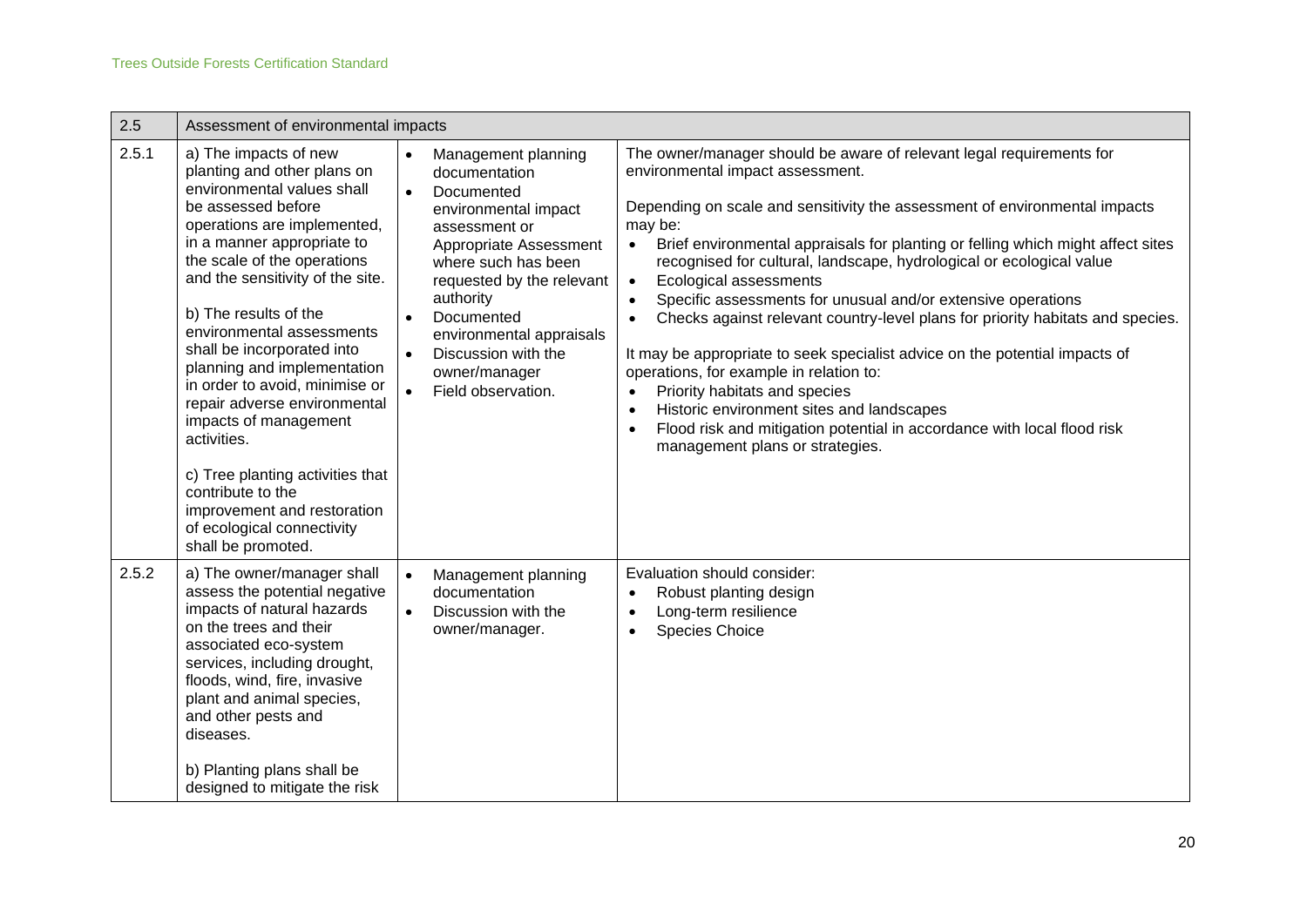|       | of damage from natural<br>hazards.                                                                                                                                                                                                                                                                                                                                                                                                                                                                                                              |                                                                                                                                                                                                                               |                                                                                                                                                                                                                                                                                                                                                                                                                          |
|-------|-------------------------------------------------------------------------------------------------------------------------------------------------------------------------------------------------------------------------------------------------------------------------------------------------------------------------------------------------------------------------------------------------------------------------------------------------------------------------------------------------------------------------------------------------|-------------------------------------------------------------------------------------------------------------------------------------------------------------------------------------------------------------------------------|--------------------------------------------------------------------------------------------------------------------------------------------------------------------------------------------------------------------------------------------------------------------------------------------------------------------------------------------------------------------------------------------------------------------------|
| 2.6   | Tree species selection                                                                                                                                                                                                                                                                                                                                                                                                                                                                                                                          |                                                                                                                                                                                                                               |                                                                                                                                                                                                                                                                                                                                                                                                                          |
| 2.6.1 | a) The range of species and<br>genetic provenance selected<br>for new planting shall be<br>suited to the site and shall<br>take into consideration:<br>Improvement of long-<br>$\bullet$<br>term tree resilience<br>Management objectives<br>$\bullet$<br>Landscape character.<br>b) Native species shall be<br>preferred to non-native. If<br>non-native species are used<br>it shall be shown that they<br>will clearly outperform native<br>species in meeting the<br>owner/manager's objectives<br>or in achieving long-term<br>resilience. | Discussion with the<br>$\bullet$<br>owner/manager<br>demonstrates that<br>consideration has been<br>given to a range of<br>species, including native<br>species<br>Management planning<br>documentation<br>Field observation. | Results of research into site suitability of different species' origins and<br>provenances and their resilience to climate change should be used to assist<br>species choice. Because of the uncertain effects of climate change, selecting a<br>range of genotypes may be prudent.                                                                                                                                      |
| 2.7   | <b>Emergency Planning</b>                                                                                                                                                                                                                                                                                                                                                                                                                                                                                                                       |                                                                                                                                                                                                                               |                                                                                                                                                                                                                                                                                                                                                                                                                          |
| 2.7.1 | There shall be an emergency<br>response plan appropriate to<br>the level of risk.                                                                                                                                                                                                                                                                                                                                                                                                                                                               | Discussion with the<br>$\bullet$<br>owner/manager<br>Emergency response<br>$\bullet$<br>plans                                                                                                                                 | Incidents may include:<br>Extreme weather events<br>$\bullet$<br>Outbreaks of pests, diseases or invasive species<br>$\bullet$<br>Accidents<br>$\bullet$<br>Chemical spills and other pollution.<br>$\bullet$<br>Where appropriate, plans may be as simple as a reference card, but as a<br>minimum should include:<br>Responsibilities for action<br>$\bullet$<br>Contact details<br>$\bullet$<br>Emergency procedures. |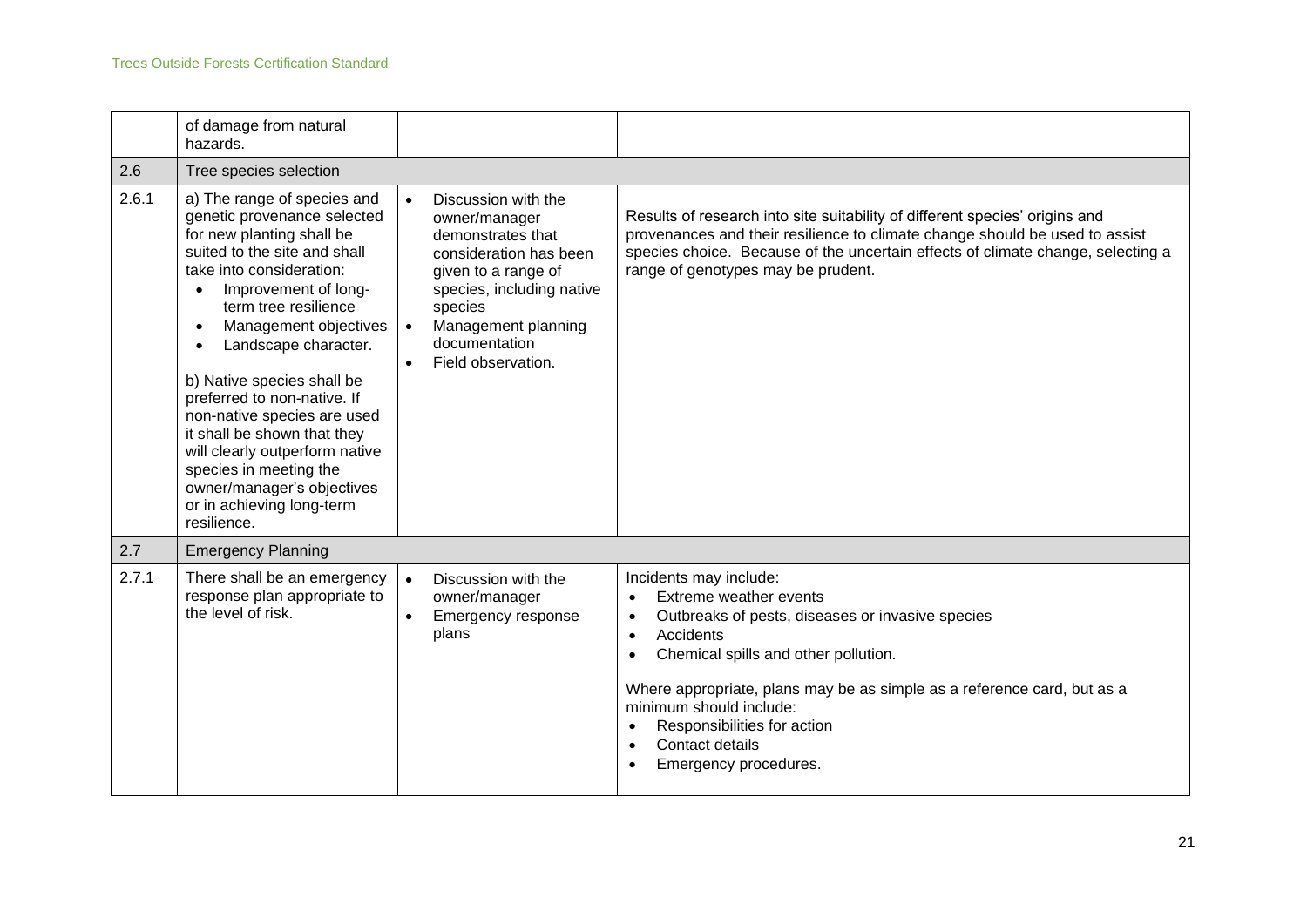|       |                                                                                                                                                                                                                                                                                                                                                               |                                                                                                                                                                                                                                                                                                                                                       | Plans should take into account best practice guidance and issues such as the<br>remoteness of some sites, which may affect both communication and the ability<br>of emergency services to reach them in a timely manner.                                                                                                                                                                                                                                                                                                                                                                                                                                                     |
|-------|---------------------------------------------------------------------------------------------------------------------------------------------------------------------------------------------------------------------------------------------------------------------------------------------------------------------------------------------------------------|-------------------------------------------------------------------------------------------------------------------------------------------------------------------------------------------------------------------------------------------------------------------------------------------------------------------------------------------------------|------------------------------------------------------------------------------------------------------------------------------------------------------------------------------------------------------------------------------------------------------------------------------------------------------------------------------------------------------------------------------------------------------------------------------------------------------------------------------------------------------------------------------------------------------------------------------------------------------------------------------------------------------------------------------|
| 2.8   | Implementation, amendment and revision of the plan                                                                                                                                                                                                                                                                                                            |                                                                                                                                                                                                                                                                                                                                                       |                                                                                                                                                                                                                                                                                                                                                                                                                                                                                                                                                                                                                                                                              |
| 2.8.1 | The implementation of the<br>work programme shall be in<br>close agreement with the<br>details included in the<br>management planning<br>documentation. Any<br>deviation from prescription or<br>planned rate of progress<br>shall be justified, overall<br>objectives shall still be<br>achieved and the ecological<br>integrity of the trees<br>maintained. | Cross-correlation<br>$\bullet$<br>between the<br>management planning<br>documentation, annual<br>work programmes and<br>operations seen on the<br>ground<br>Owner's/manager's<br>$\bullet$<br>familiarity with the<br>management planning<br>documentation.<br>Documentation or<br>$\bullet$<br>owner's/manager's<br>explanation of any<br>deviation. | Changes in planned timing of operations should be such that they do not<br>jeopardise the delivery of the management objectives.<br>Changes in planned timing may be justified on economic grounds if overall<br>management practices continue to conform to the other requirements of this<br>certification standard.<br>Catastrophic events such as wind damage or pest and disease outbreaks may<br>necessitate amendment of the work programme and management planning<br>documentation.                                                                                                                                                                                 |
| 2.9   | Monitoring                                                                                                                                                                                                                                                                                                                                                    |                                                                                                                                                                                                                                                                                                                                                       |                                                                                                                                                                                                                                                                                                                                                                                                                                                                                                                                                                                                                                                                              |
| 2.9.1 | a) The owner/manager shall<br>devise and implement a<br>monitoring programme<br>appropriate to the scale and<br>intensity of management.<br>b) The monitoring<br>programme shall be:<br>Part of the<br>$\bullet$<br>management planning<br>documentation<br>Consistent and<br>replicable over time to                                                         | A monitoring programme<br>$\bullet$<br>as part of management<br>planning documentation<br>Evidence of a consistent<br>$\bullet$<br>approach to recording<br>site visits<br>Discussion with the<br>owner/manager<br>Monitoring records.<br>$\bullet$                                                                                                   | The primary purpose of monitoring is to help the owner/manager to implement<br>and adapt the management of the trees to meet the management objectives.<br>Monitoring should be linked to potential and actual positive and negative impacts<br>of management on the condition of features and sensitivities of the TMU<br>identified in section 2.2.1, and to the delivery of management objectives.<br>Monitoring should include:<br>Supervision during operations<br>$\bullet$<br>Regular management visits and systematic collection of information<br>$\bullet$<br>Longer-term studies on changes to the ecosystem, particularly for special<br>environmental features. |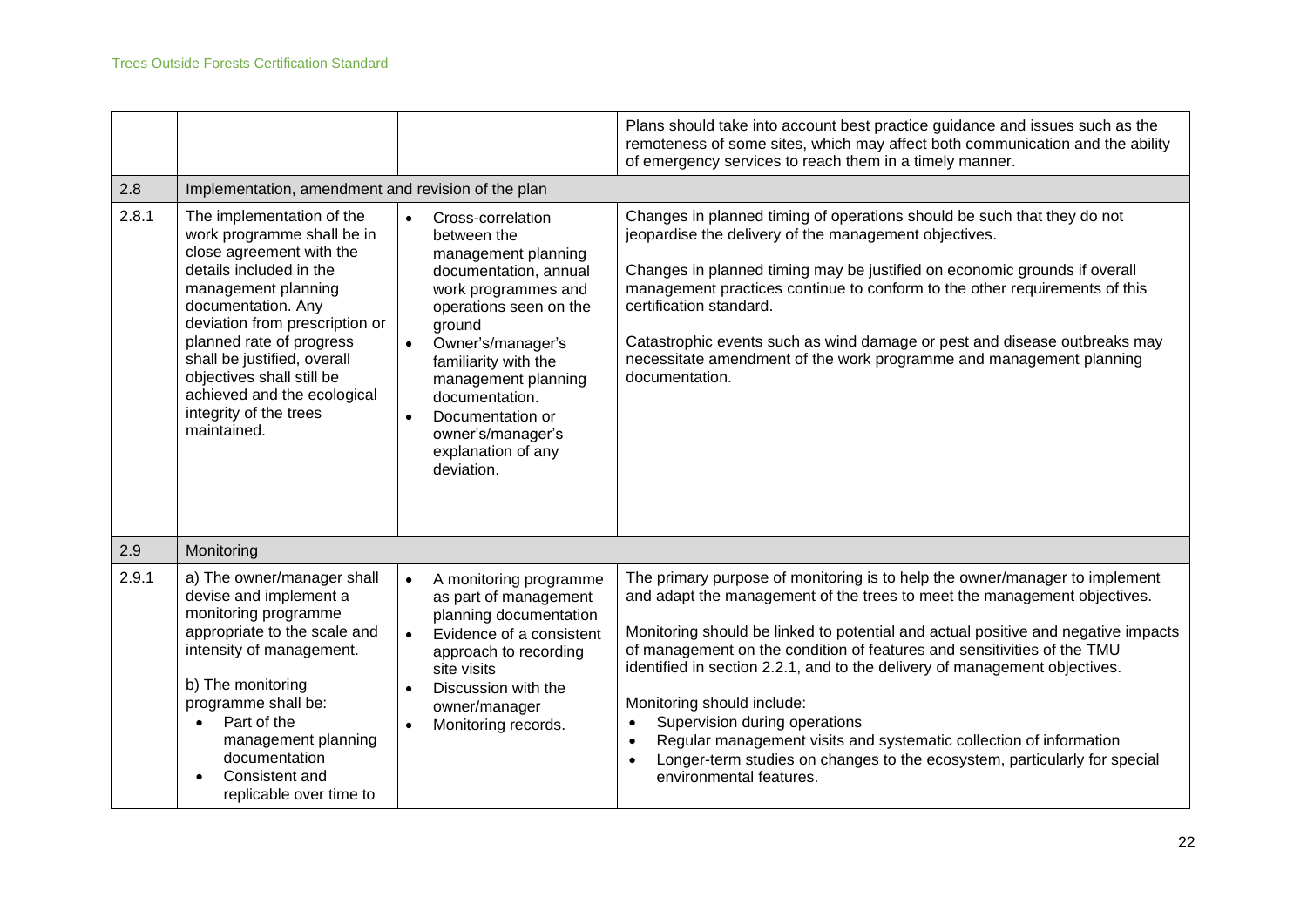| allow comparison of<br>results and assessment<br>of change<br>Kept in a form that<br>$\bullet$<br>ensures that results are<br>of use over the long<br>term.<br>c) The owner/manager shall<br>where applicable monitor and<br>record:<br>The implementation of<br>policies and objectives<br>and the achievement of | Examples of appropriate monitoring include:<br>Implementation of operations<br>Health and safety<br>$\circ$<br>Compliance with best practice guidelines<br>$\circ$<br>Worksite supervision<br>$\circ$<br>Training records<br>$\circ$<br>Harvesting yields<br>$\bullet$<br>Information from sales invoices<br>$\circ$<br>Social impacts<br>Condition and accessibility of public access facilities<br>$\circ$<br>Impacts of operations on local communities<br>$\circ$<br>Environmental impacts<br>$\bullet$<br>Impacts of operations on priority habitats and species, landscape or<br>$\circ$ |
|--------------------------------------------------------------------------------------------------------------------------------------------------------------------------------------------------------------------------------------------------------------------------------------------------------------------|------------------------------------------------------------------------------------------------------------------------------------------------------------------------------------------------------------------------------------------------------------------------------------------------------------------------------------------------------------------------------------------------------------------------------------------------------------------------------------------------------------------------------------------------------------------------------------------------|
| verifiable targets<br>Implementation of<br>operations<br>Tree cover<br>Social impacts<br>$\bullet$<br><b>Environmental impacts</b><br>٠<br>Changes in<br>$\bullet$<br>environmental condition                                                                                                                      | water and soils<br>Impacts of non-native invasive species<br>Impacts of herbivore damage<br>$\circ$<br>Changes in environmental condition<br>$\bullet$<br>Tree health<br>$\Omega$<br>Areas and features of conservation value<br>$\circ$<br>Condition of cultural heritage features.<br>$\circ$<br>Detail of information collected should be appropriate to the:                                                                                                                                                                                                                               |
| Usage of pesticides,<br>$\bullet$<br>biological control<br>agents and fertilisers<br>and any adverse<br>impacts<br>Environmentally<br>appropriate disposal of<br>waste materials.                                                                                                                                  | Size of the enterprise<br>$\bullet$<br>Intensity of operations<br>$\bullet$<br>Objectives of management<br>Sensitivity of the site.<br>The owner/manager may consider:<br>Formal written records<br>A less formal site diary<br>$\bullet$<br>Photographic records<br>$\bullet$                                                                                                                                                                                                                                                                                                                 |
| d) Monitoring targets shall<br>fully consider any special<br>features of the certified area.                                                                                                                                                                                                                       | Verbally communicated records.<br>Note that there may be legal requirements for record-keeping in some cases, for<br>example pesticide usage.                                                                                                                                                                                                                                                                                                                                                                                                                                                  |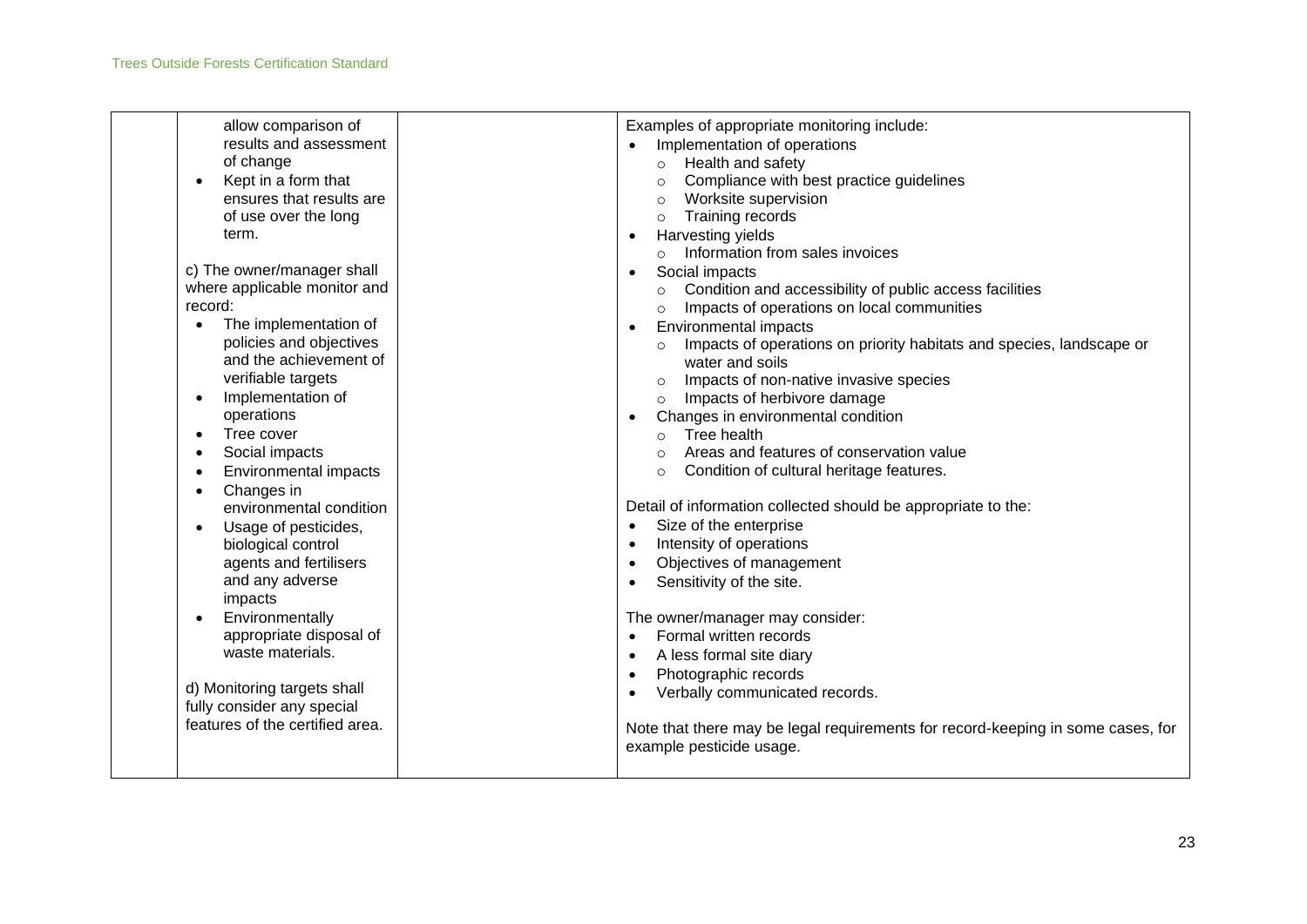|       |                                                                                                                                                                                                                                                                     |                                                                                                                               | Owners/managers should be aware of the potential usefulness of information<br>gathered for other purposes, for example to fulfil statutory requirements, which<br>may meet or supplement monitoring needs. It may also be possible to make use<br>of freely available information from sources such as statutory bodies or local<br>interest groups.                                                                                                                                                                                                           |
|-------|---------------------------------------------------------------------------------------------------------------------------------------------------------------------------------------------------------------------------------------------------------------------|-------------------------------------------------------------------------------------------------------------------------------|----------------------------------------------------------------------------------------------------------------------------------------------------------------------------------------------------------------------------------------------------------------------------------------------------------------------------------------------------------------------------------------------------------------------------------------------------------------------------------------------------------------------------------------------------------------|
| 2.9.2 | The owner/manager shall<br>take monitoring findings into<br>account, particularly during<br>revision of the management<br>planning documentation, and<br>if necessary shall revise<br>management objectives,<br>verifiable targets and/or<br>management activities. | Monitoring records<br>$\bullet$<br>Management planning<br>$\bullet$<br>documentation<br>Discussion with the<br>owner/manager. | Expert advice should be sought where necessary and taken into account.                                                                                                                                                                                                                                                                                                                                                                                                                                                                                         |
| 2.9.3 | Monitoring findings, or<br>summaries thereof, shall be<br>made publicly available upon<br>request.                                                                                                                                                                  | Written or verbal<br>$\bullet$<br>evidence of responses to<br>requests.                                                       | The monitoring findings or summaries may exclude confidential information.<br>The means of sharing monitoring findings should be appropriate to the nature of<br>the records and to the needs of the interested parties.<br>Owners/managers of smaller management units, relying more on informal<br>monitoring methods and records, may find it more appropriate to communicate<br>results verbally.<br>Owners/managers of larger management units, relying more on formal surveys<br>and reports, may find it more appropriate to produce a written summary. |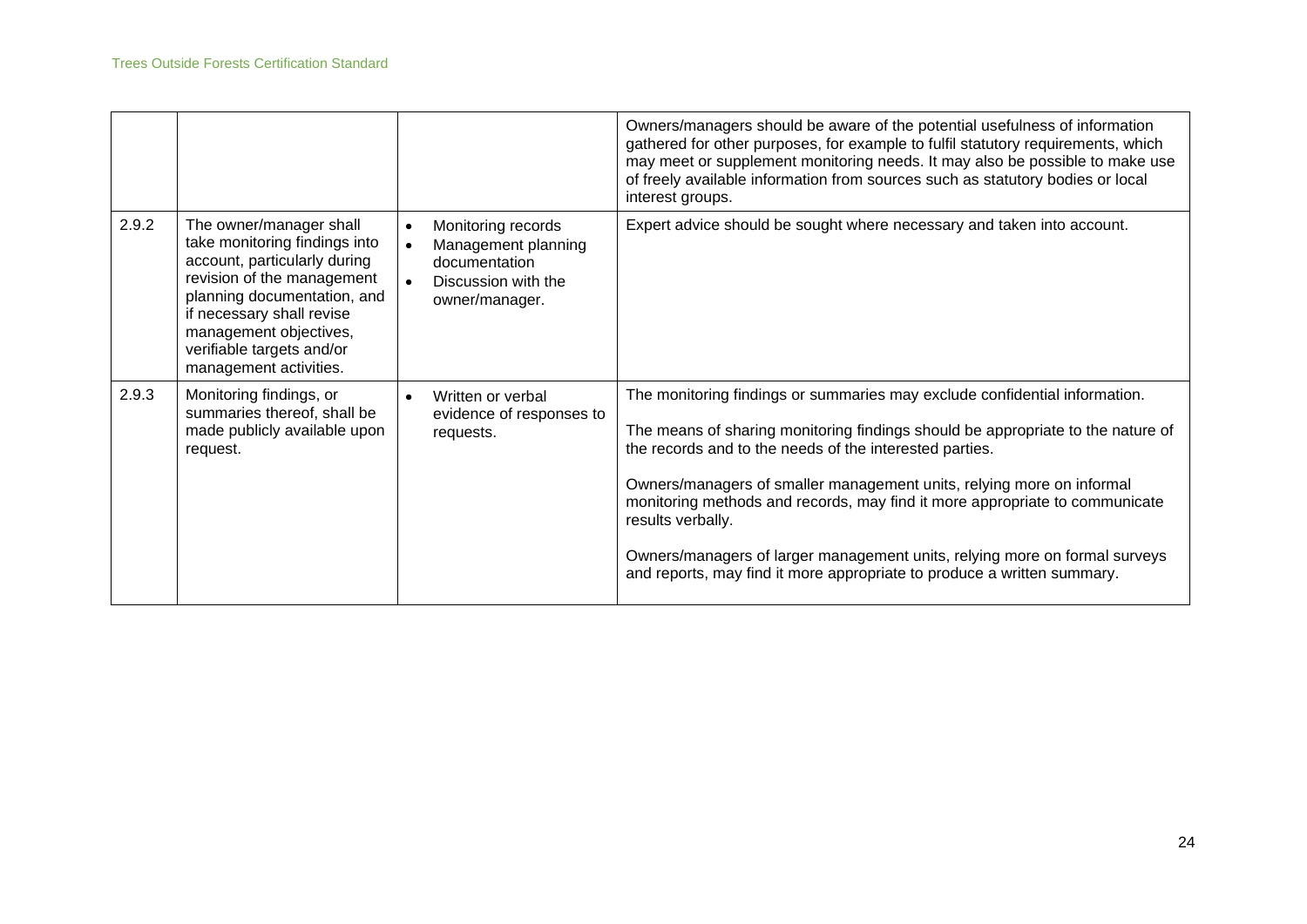### **3. Operations**

|       | <b>REQUIREMENT</b>                                                                                                                                                                                                                                                                                                                                                                                                                                                                                                                                              | <b>EXAMPLE VERIFIERS</b>                                                                                                                                                                                                                                                                                                   | <b>GUIDANCE</b>                                                                                                                                                                                                                                                                                                                                                                                                                                                                                                                                                                                                                                                                                                                |
|-------|-----------------------------------------------------------------------------------------------------------------------------------------------------------------------------------------------------------------------------------------------------------------------------------------------------------------------------------------------------------------------------------------------------------------------------------------------------------------------------------------------------------------------------------------------------------------|----------------------------------------------------------------------------------------------------------------------------------------------------------------------------------------------------------------------------------------------------------------------------------------------------------------------------|--------------------------------------------------------------------------------------------------------------------------------------------------------------------------------------------------------------------------------------------------------------------------------------------------------------------------------------------------------------------------------------------------------------------------------------------------------------------------------------------------------------------------------------------------------------------------------------------------------------------------------------------------------------------------------------------------------------------------------|
| 3.1   | General                                                                                                                                                                                                                                                                                                                                                                                                                                                                                                                                                         |                                                                                                                                                                                                                                                                                                                            |                                                                                                                                                                                                                                                                                                                                                                                                                                                                                                                                                                                                                                                                                                                                |
| 3.1.1 | Operations shall conform to<br>best practice guidance.                                                                                                                                                                                                                                                                                                                                                                                                                                                                                                          | Field observation<br>$\bullet$<br>Discussion with the<br>$\bullet$<br>owner/manager and<br>workers<br>Monitoring and internal<br>$\bullet$<br>audit records.                                                                                                                                                               |                                                                                                                                                                                                                                                                                                                                                                                                                                                                                                                                                                                                                                                                                                                                |
| 3.1.2 | a) The planning of operations<br>shall include:<br>Obtaining any relevant<br>permission and giving<br>any formal notification<br>required<br>Assessing and taking<br>$\bullet$<br>into account on and off-<br>site impacts<br>Taking measures to<br>protect water resources<br>and soils, and prevent<br>disturbance of and<br>damage to priority<br>species, habitats,<br>ecosystems and<br>landscape values,<br>including adapting<br>standard prescriptions<br>where required. Any<br>disturbance or damage<br>which does occur shall<br>be mitigated and/or | Documented permissions<br>$\bullet$<br>Contracts<br>$\bullet$<br>Discussion with the<br>$\bullet$<br>owner/manager and<br>workers<br>Demonstration of<br>$\bullet$<br>awareness of impacts<br>and measures taken<br>Site-specific,<br>$\bullet$<br>documented assessment<br>of impacts<br>Operational site<br>assessments. | Particular attention should be given to ensuring that:<br>Local people potentially affected are informed at the onset of operations<br>$\bullet$<br>Workers are involved in the planning of operations at the implementation<br>$\bullet$<br>stage.<br>Checks may be made against relevant country-level plans for priority habitats<br>and species.<br>Consideration may be given to the choice of materials and fuels used in tree<br>management operations. Particular attention should be given to the use of high<br>embedded-carbon products such as:<br>• fertilisers<br>• pesticides<br>• plastics.<br>Consideration may also be given to the adoption of low greenhouse gas<br>emission vehicles used within the TMU. |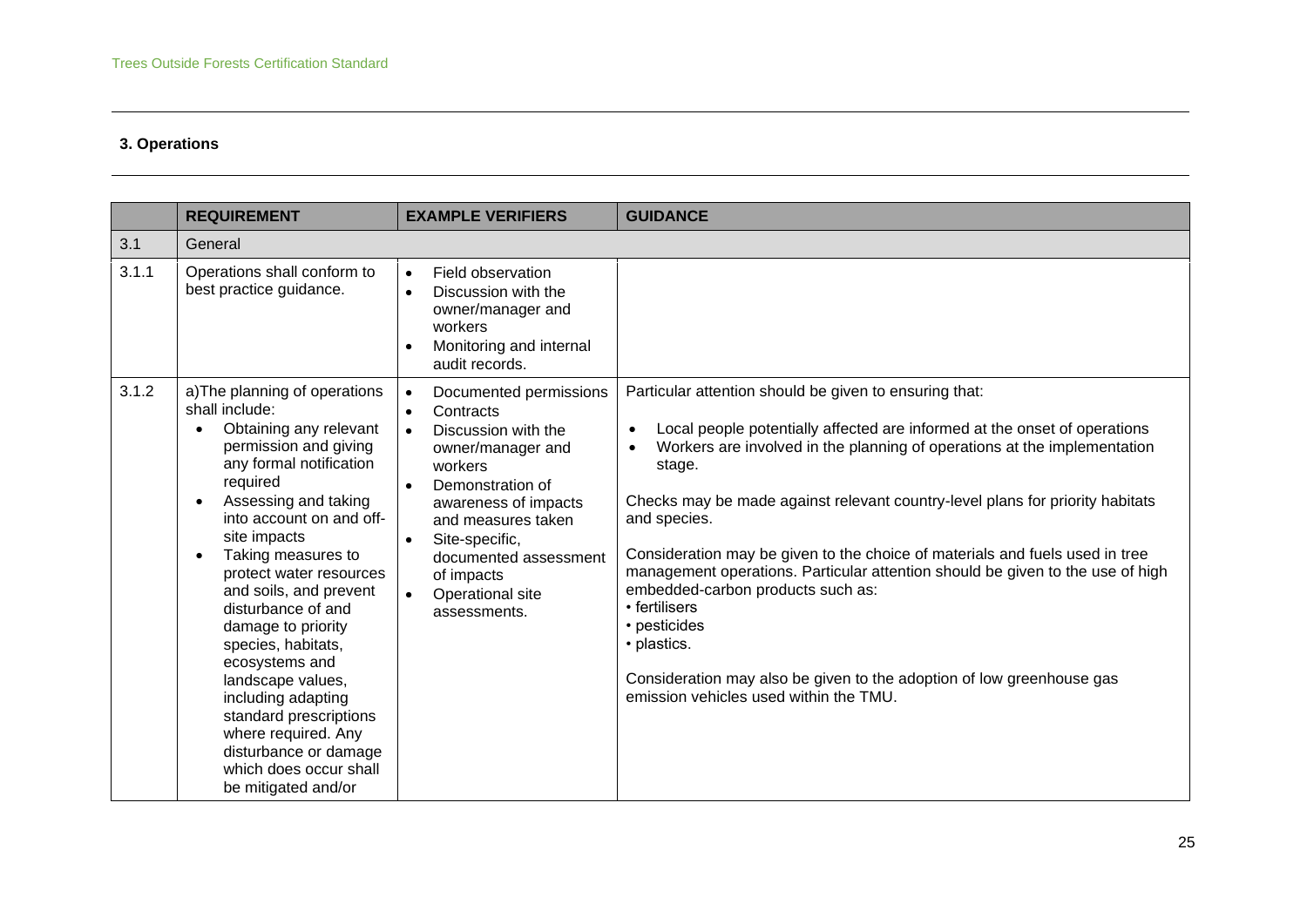|       | repaired, and steps<br>shall be taken to avoid<br>recurrence<br>Measures to maintain<br>$\bullet$<br>and, where appropriate,<br>enhance the value of<br>identified services and<br>resources such as<br>watersheds and<br>fisheries.                                                                             |                                                                                                                                                                                                                                                                  |  |
|-------|------------------------------------------------------------------------------------------------------------------------------------------------------------------------------------------------------------------------------------------------------------------------------------------------------------------|------------------------------------------------------------------------------------------------------------------------------------------------------------------------------------------------------------------------------------------------------------------|--|
|       | b) Roads and any timber<br>extraction tracks, visitor<br>access infrastructure and<br>associated drainage shall<br>be designed, created, used<br>and maintained in a manner<br>that minimises their<br>environmental impact.                                                                                     |                                                                                                                                                                                                                                                                  |  |
| 3.1.3 | Operational plans shall be<br>clearly communicated to all<br>workers so that they<br>understand and implement<br>safety precautions,<br>environmental protection<br>plans, biosecurity protocols,<br>emergency procedures, and<br>prescriptions for the<br>management of features of<br>high conservation value. | Discussion with workers<br>$\bullet$<br>Records of pre-<br>$\bullet$<br>commencement<br>meetings<br>Field observation<br>$\bullet$<br><b>Biosecurity policy</b><br>$\bullet$<br>Relevant plans and<br>$\bullet$<br>procedures.<br>Written contracts<br>$\bullet$ |  |
| 3.1.4 | Operations shall cease or<br>relocate immediately where:<br>They damage sites or<br>$\bullet$<br>features of<br>conservation value or of<br>special cultural and<br>historical significance                                                                                                                      | Discussion with the<br>$\bullet$<br>owner/manager<br>Site diaries<br>$\bullet$<br>Field observation.                                                                                                                                                             |  |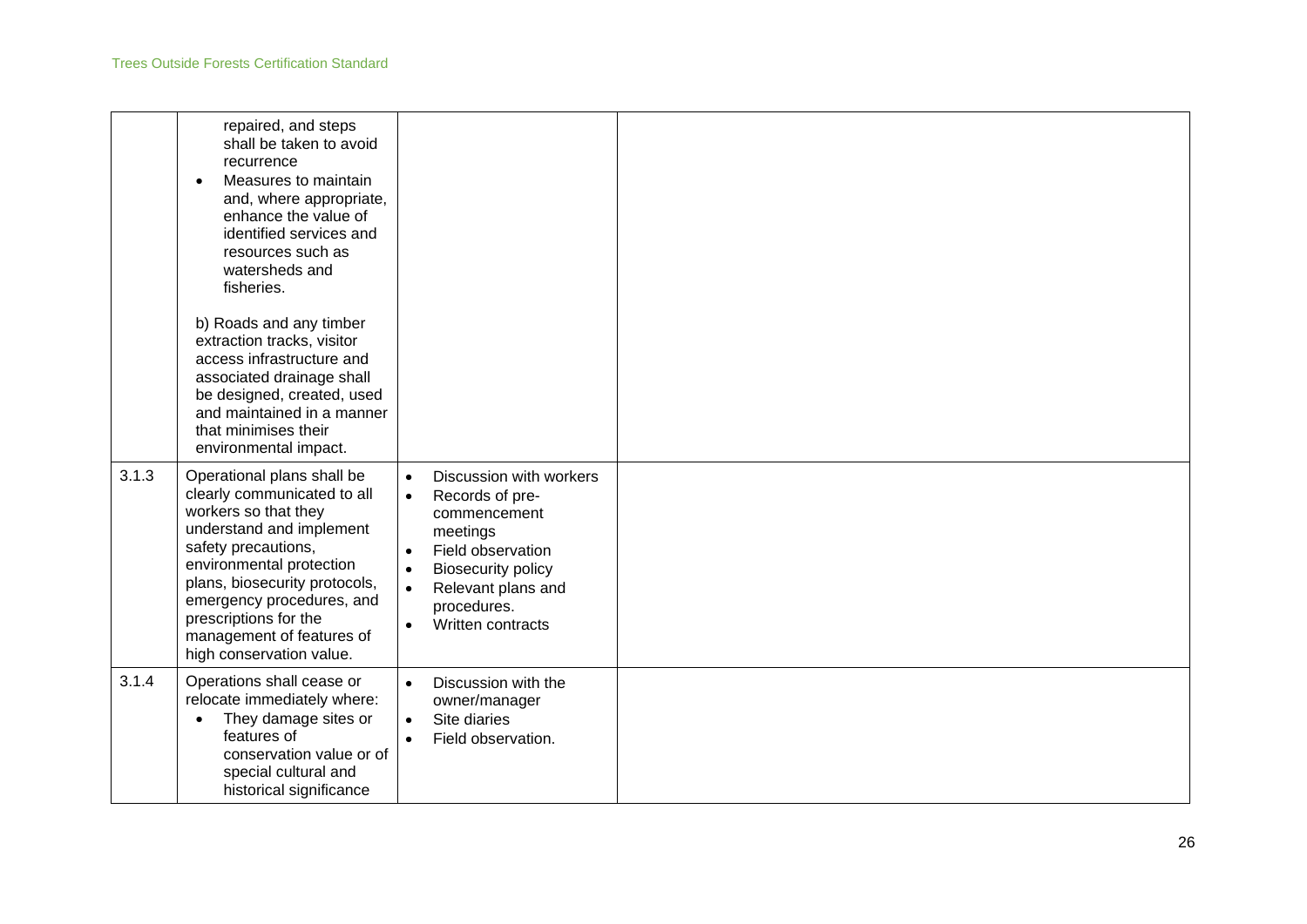|       | Operations in the<br>$\bullet$<br>vicinity shall<br>recommence only when<br>action has been taken<br>to repair damage and<br>prevent any further<br>damage, including<br>establishing buffer<br>areas where<br>appropriate<br>They reveal previously<br>$\bullet$<br>unknown sites or<br>features which may be<br>of conservation value or<br>of special cultural and<br>historical significance.<br>Operations in the<br>vicinity shall<br>recommence only when<br>the sites or features<br>have been investigated<br>and appropriate<br>management agreed,<br>where relevant in<br>discussion with<br>statutory bodies and/or<br>local people. |                                                                                      |  |
|-------|--------------------------------------------------------------------------------------------------------------------------------------------------------------------------------------------------------------------------------------------------------------------------------------------------------------------------------------------------------------------------------------------------------------------------------------------------------------------------------------------------------------------------------------------------------------------------------------------------------------------------------------------------|--------------------------------------------------------------------------------------|--|
| 3.2   | Harvest operations                                                                                                                                                                                                                                                                                                                                                                                                                                                                                                                                                                                                                               |                                                                                      |  |
| 3.2.1 | a) Timber and Non-Wood<br>Tree Products (NWTPs) shall<br>be harvested efficiently and<br>with minimum loss or<br>damage to environmental<br>values.<br>b) Timber harvesting shall<br>particularly seek to avoid:                                                                                                                                                                                                                                                                                                                                                                                                                                 | Field observation<br>$\bullet$<br>Discussion with the<br>$\bullet$<br>owner/manager. |  |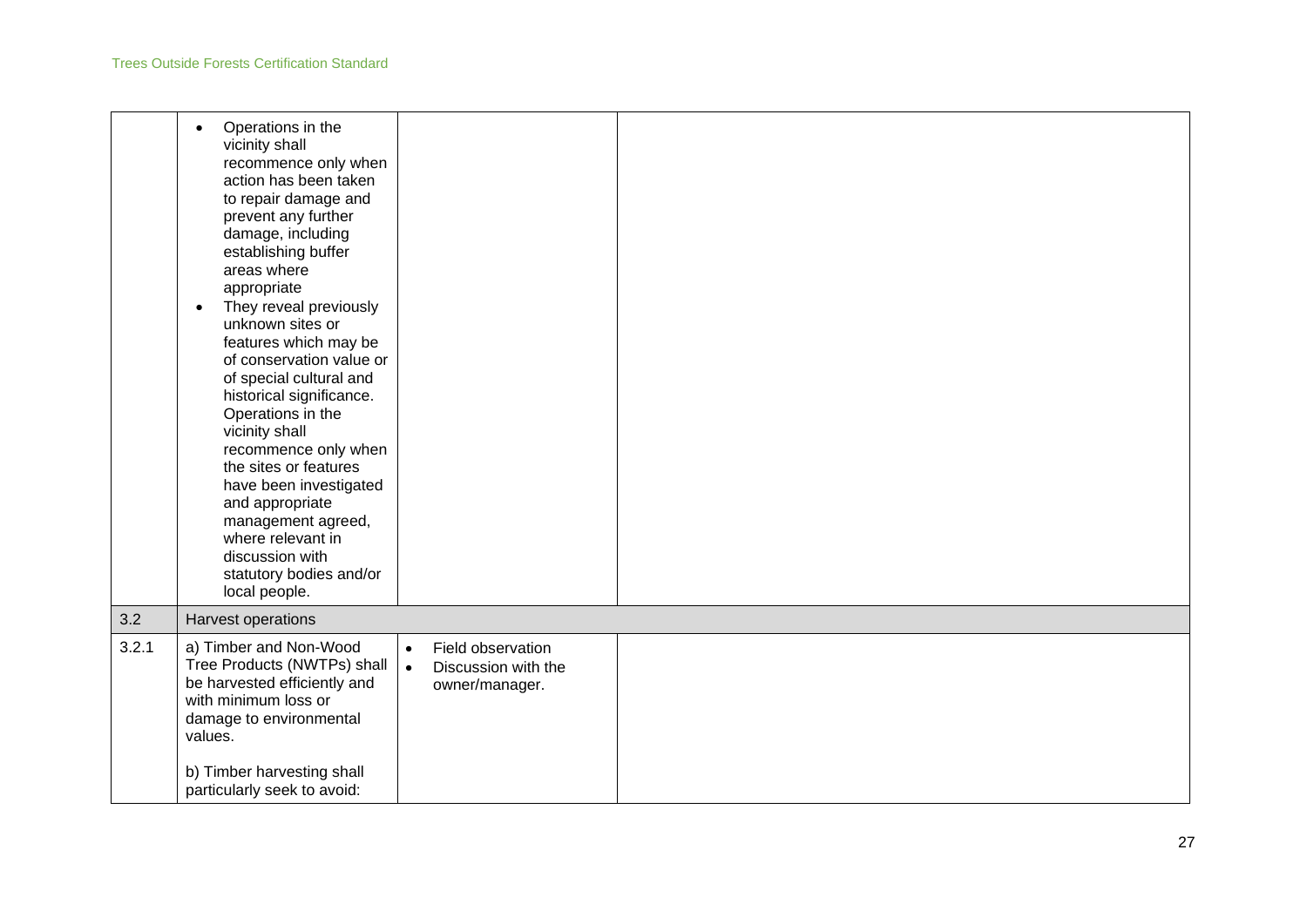|       | Damage to soil and<br>water courses during<br>felling, extraction and<br>burning<br>Damage to standing<br>trees, especially<br>veteran trees, during<br>felling, extraction and<br>burning<br>Degrade in felled<br>timber. |                                                                                                                                                           |                                                                                                                                                                                                                                                                                                                                                                                                                                                                                                                                                                                                                                                                                                                                                                                                                                                                                                                             |
|-------|----------------------------------------------------------------------------------------------------------------------------------------------------------------------------------------------------------------------------|-----------------------------------------------------------------------------------------------------------------------------------------------------------|-----------------------------------------------------------------------------------------------------------------------------------------------------------------------------------------------------------------------------------------------------------------------------------------------------------------------------------------------------------------------------------------------------------------------------------------------------------------------------------------------------------------------------------------------------------------------------------------------------------------------------------------------------------------------------------------------------------------------------------------------------------------------------------------------------------------------------------------------------------------------------------------------------------------------------|
| 3.2.2 | Harvesting and sales<br>documentation shall enable<br>all timber and Non-Wood<br>Tree Products (NWTPs) that<br>are to be supplied as certified<br>to be traced back to their<br>origin.                                    | Harvesting output<br>$\bullet$<br>records<br>Contract documents<br>$\bullet$<br>Sales documentation.                                                      | The purpose of this requirement is to ensure that certified products can be<br>traced back to the point of sale. The responsibility of the owner/manager is<br>limited to ensuring that certified products can be traced forward along the supply<br>chain from the first point of supply.<br>Where certified products from other sources are being stored in the same area,<br>appropriate records should be maintained to demonstrate the source and<br>quantity of produce obtained.<br><b>Advice to owners/managers</b><br>Certification schemes may require owners/managers to provide additional<br>information on sales documentation relating to:<br>chain-of-custody certification, and<br>the use of certification scheme trademark.<br>Certification schemes may also require documentation to be retained for a<br>specific time.<br>Owners/managers are advised to seek guidance from their certification body |
| 3.2.3 | Stump removal shall be<br>practised only where there is<br>demonstrable management<br>benefit, and where a full<br>consideration of impacts<br>shows that there are not                                                    | Discussion with the<br>$\bullet$<br>owner/manager<br>demonstrates awareness<br>that impacts have been<br>considered<br>Documented appraisal.<br>$\bullet$ | Significant negative impacts to consider include:<br>Leaching<br>Soil compaction<br>$\bullet$<br>Soil erosion<br>$\bullet$<br>Soil carbon loss<br>$\bullet$<br><b>Nutrient loss</b><br>$\bullet$                                                                                                                                                                                                                                                                                                                                                                                                                                                                                                                                                                                                                                                                                                                            |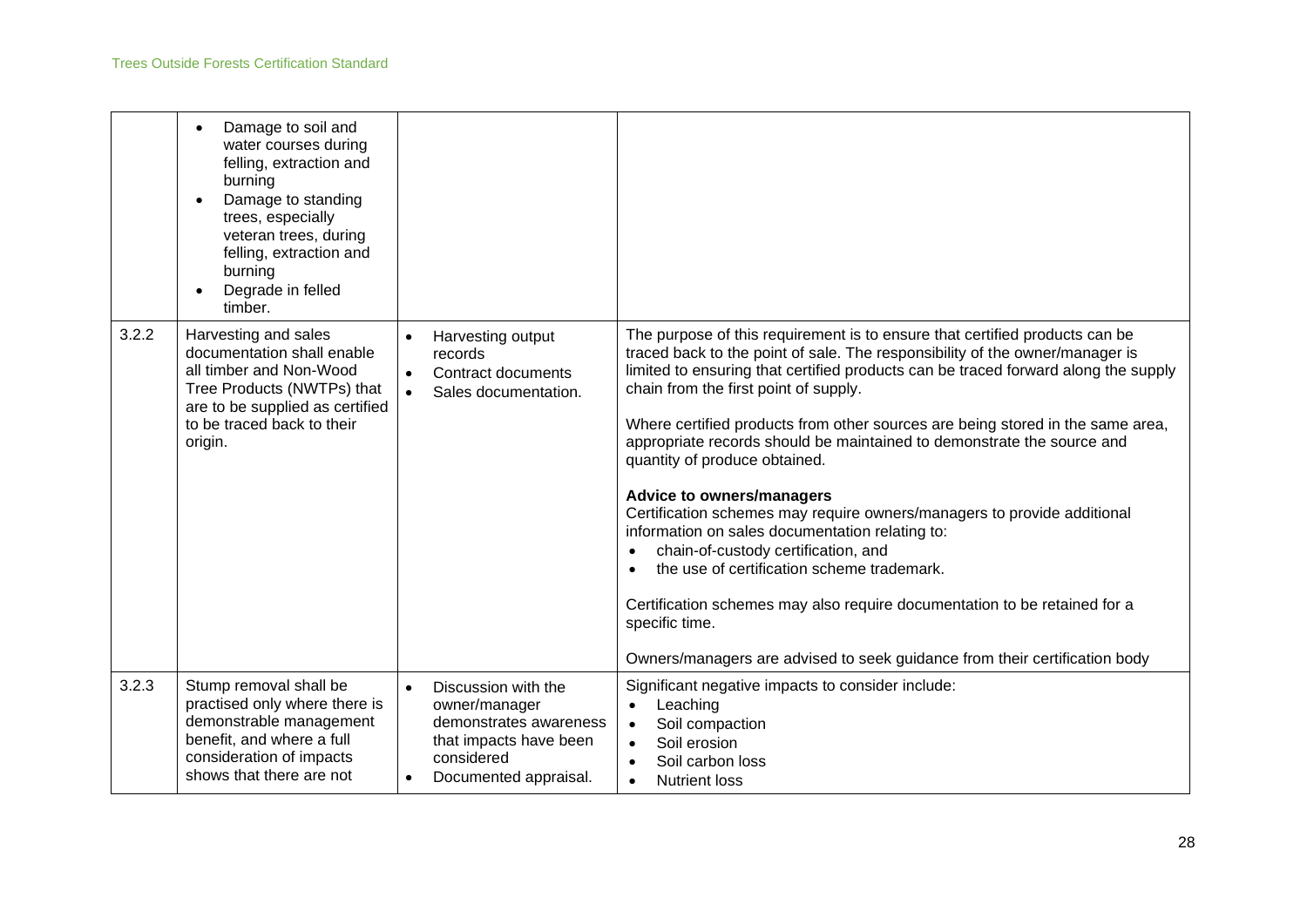|       | likely to be any significant<br>negative effects.                                                                                                                                                                                                                                                                                                                                     |                                                                                                              | Damage to historical features and archaeological deposits.<br>Presents hazard to existing infrastructure                                                                                               |
|-------|---------------------------------------------------------------------------------------------------------------------------------------------------------------------------------------------------------------------------------------------------------------------------------------------------------------------------------------------------------------------------------------|--------------------------------------------------------------------------------------------------------------|--------------------------------------------------------------------------------------------------------------------------------------------------------------------------------------------------------|
| 3.2.4 | The use of fire shall be<br>limited to regions where fire<br>is an essential tool in tree<br>management for<br>regeneration, wildfire<br>protection and habitat<br>management. In these cases<br>adequate management and<br>control measures shall be<br>taken.                                                                                                                       | Discussion with the<br>$\bullet$<br>owner/manager<br>Site inspection                                         |                                                                                                                                                                                                        |
| 3.3   | Pesticides, biological control agents and fertilisers                                                                                                                                                                                                                                                                                                                                 |                                                                                                              |                                                                                                                                                                                                        |
| 3.3.1 | a) The use of pesticides and<br>fertilisers shall be avoided<br>where practicable.<br>b) The use of pesticides,<br>biological control agents and<br>fertilisers shall be minimised.<br>c) Damage to environmental<br>values from pesticide and<br>biological control agent use<br>shall be avoided, mitigated<br>and/or repaired, and steps<br>shall be taken to avoid<br>recurrence. | Discussion with the<br>$\bullet$<br>owner/manager<br>Pesticide policy or<br>$\bullet$<br>position statement. | Note that a reduction in the use of pesticides and fertilisers reduces the<br>embedded-carbon budget of tree operations.                                                                               |
| 3.3.2 | a) The owner/manager shall<br>prepare and implement an                                                                                                                                                                                                                                                                                                                                | Discussion with the<br>$\bullet$<br>owner/manager                                                            | Sites and features with special biodiversity attributes include:<br>Valuable or diverse wildlife communities<br>Priority habitats and species, including breeding sites and feeding areas<br>$\bullet$ |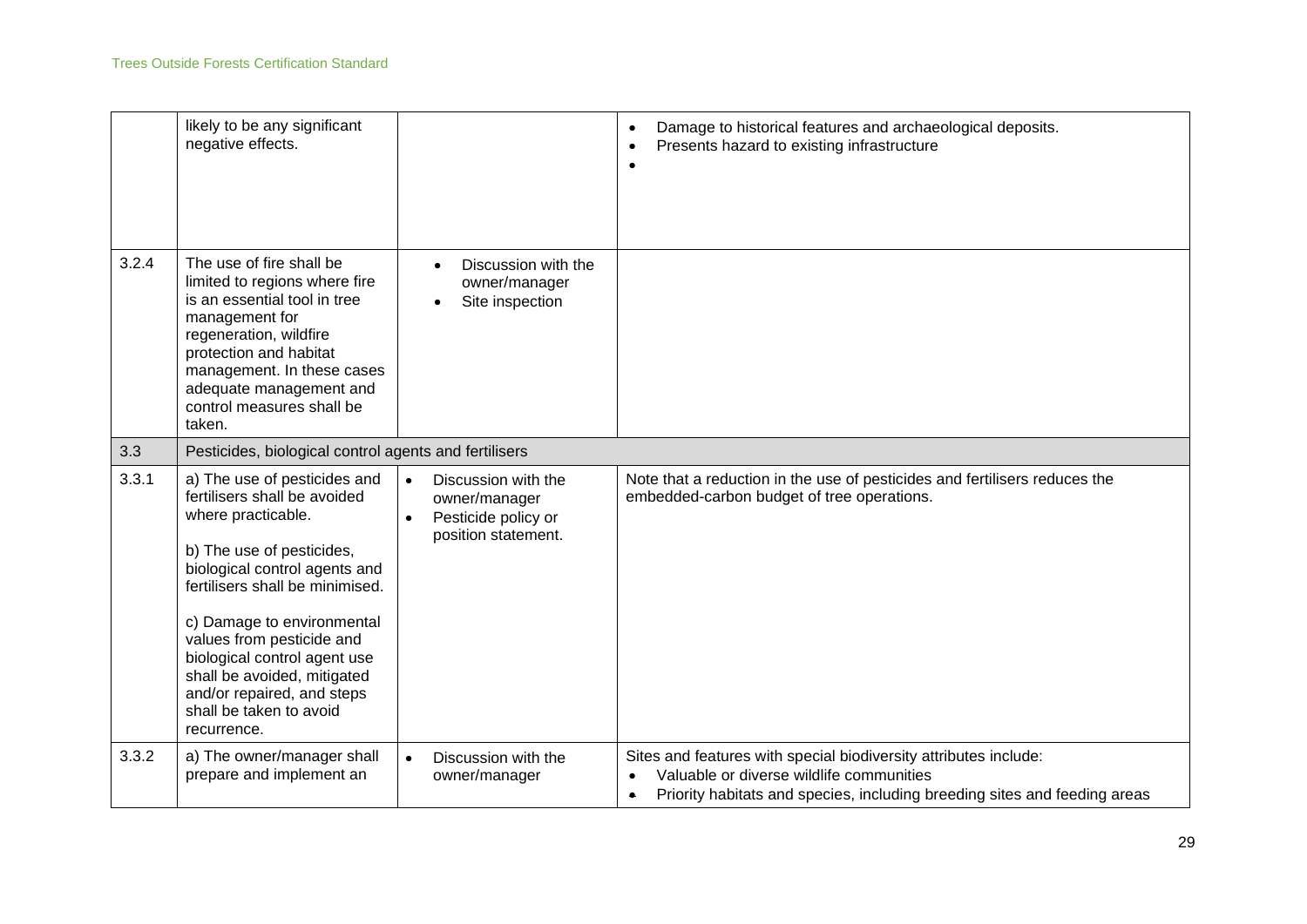| effective integrated pest<br>management strategy that:<br>Is appropriate to the<br>$\bullet$<br>scale of the certified<br>area and the intensity<br>of management<br>Adopts management<br>$\bullet$<br>systems that shall<br>promote the<br>development and<br>application of non-<br>chemical methods of<br>pest and crop<br>management by placing<br>primary reliance on<br>prevention and, where<br>this is not practicable,<br>biological control<br>methods<br>Takes account of the<br>$\bullet$<br>importance of<br>safeguarding the value<br>of sites and features<br>with special biodiversity<br>attributes when<br>considering methods of<br>control, and<br>Demonstrates<br>$\bullet$<br>knowledge of the latest<br>published advice and<br>its appropriate<br>application. | Written policy and<br>$\bullet$<br>strategy or statement. | Water courses, ponds and lakes<br>$\bullet$<br>Veteran trees<br>$\bullet$<br>Decaying deadwood habitat<br>$\bullet$<br>Any other valuable habitats or features.<br>$\bullet$<br>Identification and mapping of areas and features may be carried out on an<br>ongoing basis, provided that it has been completed for an area prior to<br>operations taking place.<br>See also section 4 in relation to conservation values. |
|----------------------------------------------------------------------------------------------------------------------------------------------------------------------------------------------------------------------------------------------------------------------------------------------------------------------------------------------------------------------------------------------------------------------------------------------------------------------------------------------------------------------------------------------------------------------------------------------------------------------------------------------------------------------------------------------------------------------------------------------------------------------------------------|-----------------------------------------------------------|----------------------------------------------------------------------------------------------------------------------------------------------------------------------------------------------------------------------------------------------------------------------------------------------------------------------------------------------------------------------------------------------------------------------------|
| b) The strategy shall specify<br>aims for the minimisation or<br>elimination of pesticide<br>usage, taking into account<br>considerations of cost                                                                                                                                                                                                                                                                                                                                                                                                                                                                                                                                                                                                                                      |                                                           |                                                                                                                                                                                                                                                                                                                                                                                                                            |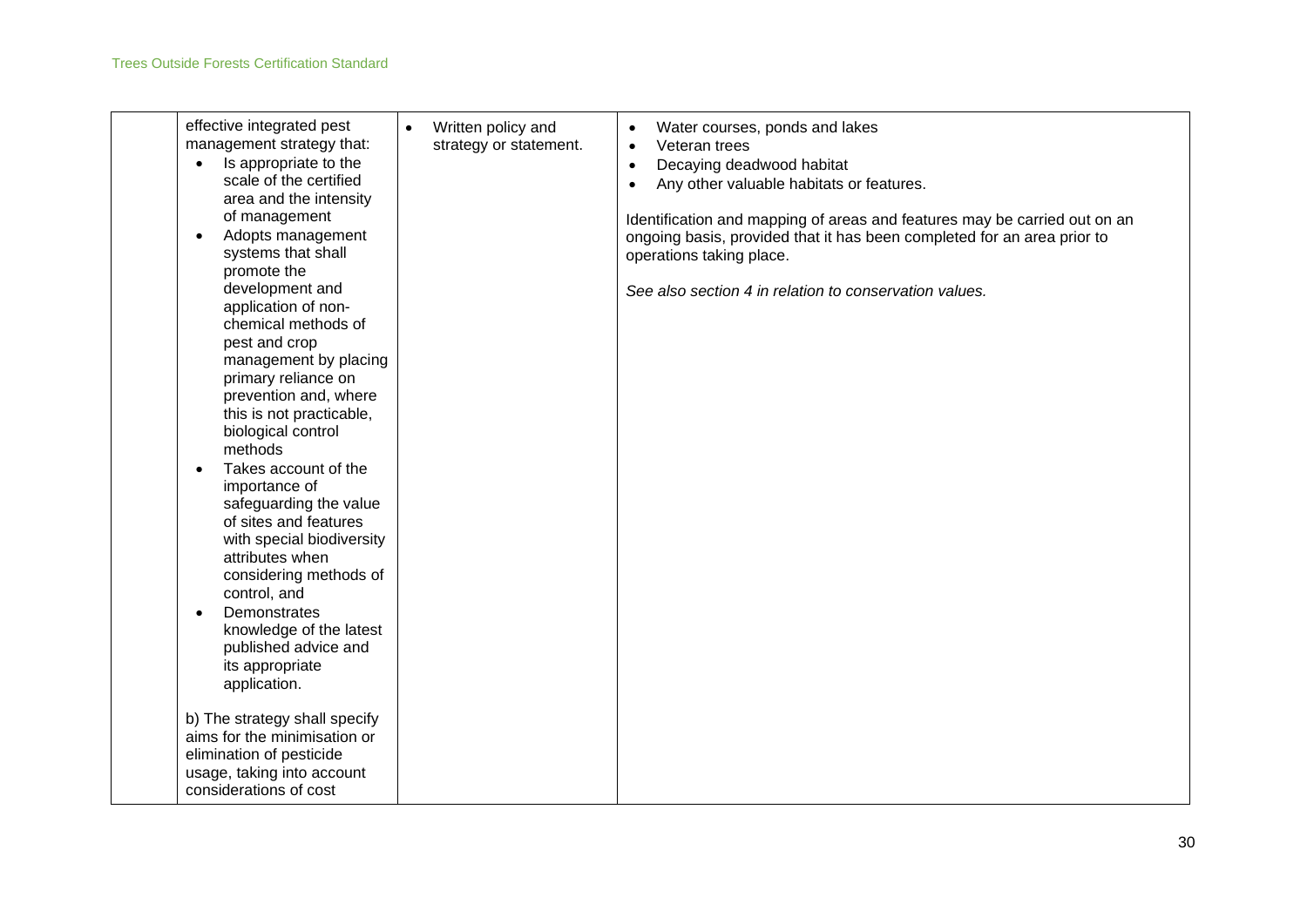|       | (economic, social and<br>environmental), and the<br>cyclical nature of<br>management operations.<br>c) Where pesticides and<br>biological control agents are<br>to be used the strategy shall<br>justify their use<br>demonstrating that there is<br>no practicable alternative, in<br>terms of economic, social<br>and environmental costs.<br>d) The strategy shall include<br>a documented description of<br>all known use over the<br>previous five years, or the<br>duration of the current<br>ownership if that is less than<br>five years. |                                                                                                                                                                                                                                                                                                                                                                                                                                                          |                                                                                                                                                                                                                                                                                                                                                                                                                                                                                                                                                                                                                                 |
|-------|---------------------------------------------------------------------------------------------------------------------------------------------------------------------------------------------------------------------------------------------------------------------------------------------------------------------------------------------------------------------------------------------------------------------------------------------------------------------------------------------------------------------------------------------------|----------------------------------------------------------------------------------------------------------------------------------------------------------------------------------------------------------------------------------------------------------------------------------------------------------------------------------------------------------------------------------------------------------------------------------------------------------|---------------------------------------------------------------------------------------------------------------------------------------------------------------------------------------------------------------------------------------------------------------------------------------------------------------------------------------------------------------------------------------------------------------------------------------------------------------------------------------------------------------------------------------------------------------------------------------------------------------------------------|
| 3.3.3 | Where pesticides and<br>biological control agents are<br>to be used:<br>The owner/manager<br>$\bullet$<br>and workers shall be<br>aware of and<br>implement legal<br>requirements and non-<br>legislative guidance for<br>use of pesticides and<br>biological control<br>agents.<br>The owner/manager<br>shall keep records of<br>pesticide usage and<br>biological control<br>agents.                                                                                                                                                            | <b>COSHH</b> assessments<br>$\bullet$<br><b>Risk assessments</b><br>$\bullet$<br>Record of reason for use<br>$\bullet$<br>and pesticide choice<br>Personal protective<br>$\bullet$<br>equipment<br>FEPA records<br>Waste transfer notes<br>$\bullet$<br>Discussion with the<br>owner/manager and<br>workers<br>Field observation,<br>$\bullet$<br>particularly in respect to<br>storage, application sites,<br>protective clothing,<br>warning signs and | Collection of information on pesticide usage should enable trends to be<br>observed and future action to be targeted accordingly, including any necessary<br>revision of the strategy.<br>Usage should be recorded in such a way that comparisons can be made year on<br>year and fed back into the integrated pest management strategy to demonstrate<br>that pesticide usage is avoided and/or minimised. Therefore, additional to the<br>legal recording requirements (which include product, application rates and area<br>treated), owners and managers may find it useful to sub-divide usage according<br>to operations. |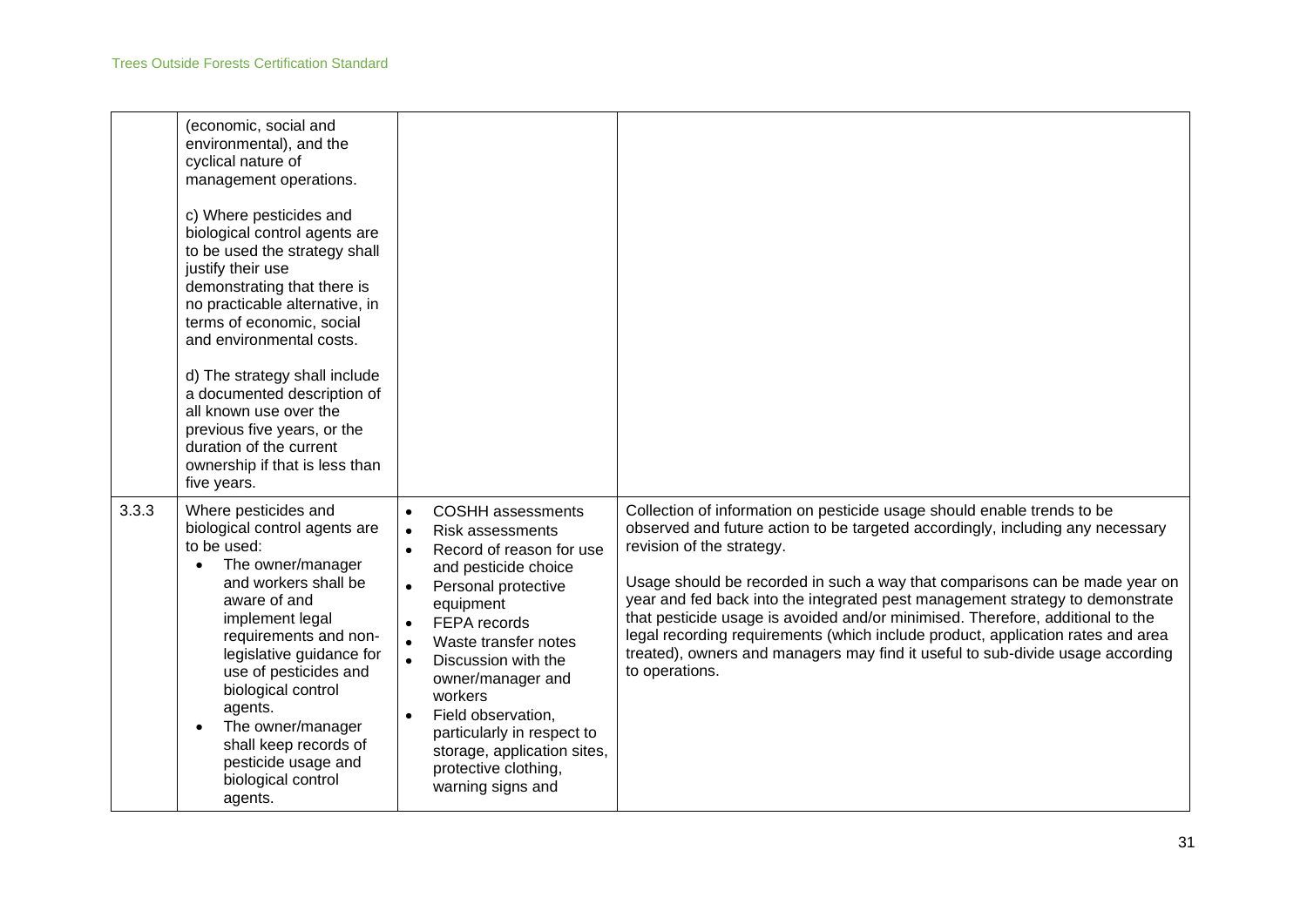|       |                                                                                                                                                                                                                                                                                                                                                                                                                                                                                                                                                           | availability of lockable<br>boxes for transport of<br>pesticides<br>Operators are trained<br>$\bullet$<br>and competent, and hold<br>pesticide operator<br>certification<br>Adequate written<br>$\bullet$<br>procedures, work<br>instructions, and other<br>documentation<br>Availability of appropriate<br>$\bullet$<br>absorbent materials<br>Emergency plan.<br>$\bullet$ |  |
|-------|-----------------------------------------------------------------------------------------------------------------------------------------------------------------------------------------------------------------------------------------------------------------------------------------------------------------------------------------------------------------------------------------------------------------------------------------------------------------------------------------------------------------------------------------------------------|------------------------------------------------------------------------------------------------------------------------------------------------------------------------------------------------------------------------------------------------------------------------------------------------------------------------------------------------------------------------------|--|
| 3.3.4 | a) Pesticides and biological<br>control agents shall only be<br>used if:<br>They are approved for<br>$\bullet$<br>use by the UK<br>regulatory authorities<br>They are not banned by<br>$\bullet$<br>international<br>agreement,<br>The producer's<br>$\bullet$<br>instructions are<br>followed and applied<br>with the correct<br>equipment and training<br>b) Pesticides categorised as<br>Type 1A and 1B by the World<br>Health Organization shall not<br>be used unless:<br>No effective and<br>$\bullet$<br>practicable alternatives<br>are available | Records of chemicals<br>$\bullet$<br>purchased and used<br>Field observation<br>$\bullet$<br>Discussion with the<br>$\bullet$<br>owner/manager and<br>workers.                                                                                                                                                                                                               |  |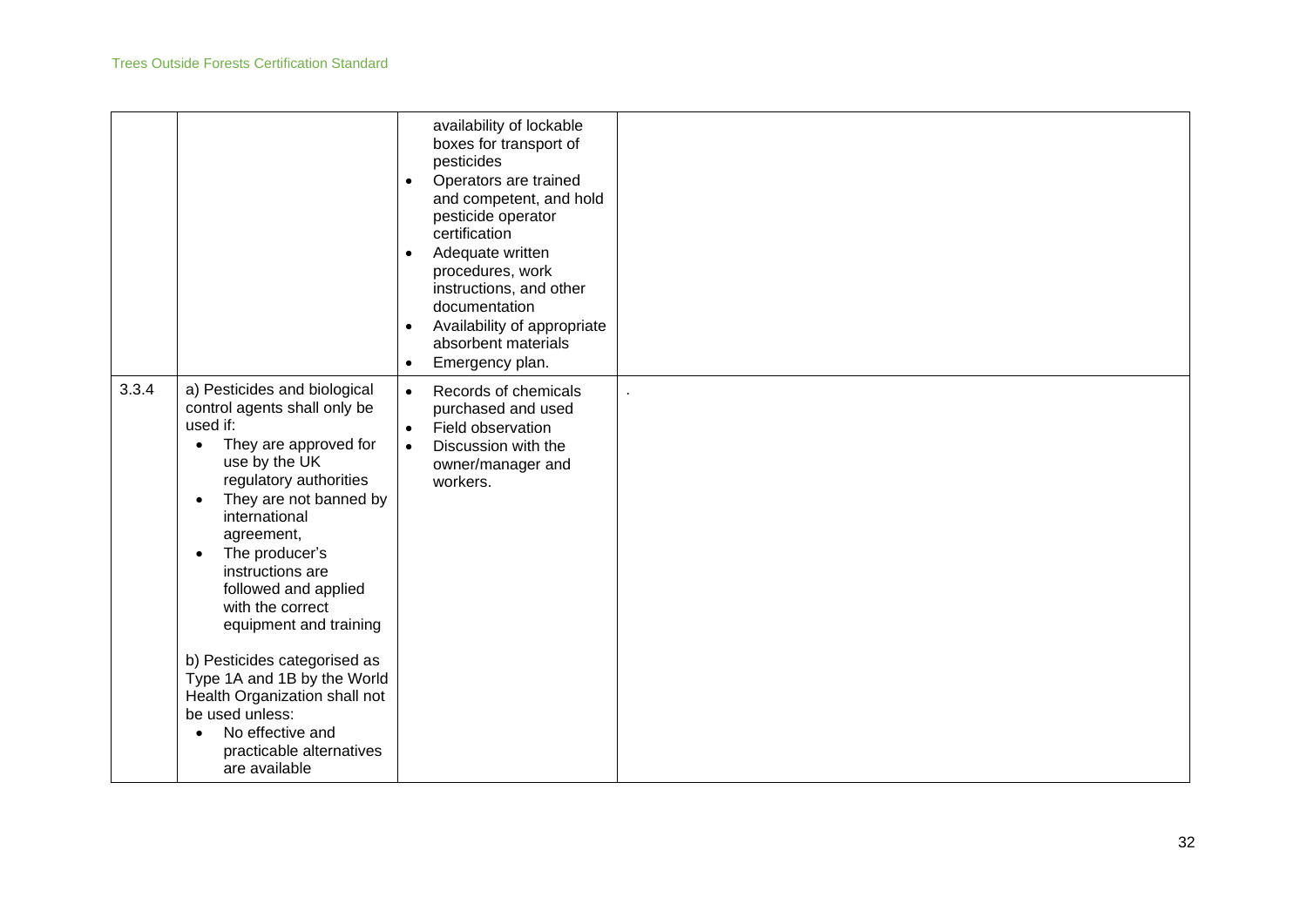|       | Operational plans<br>$\bullet$<br>incorporate the results<br>of TMU-level risk<br>assessments in the<br><b>Integrated Pest</b><br>management strategy<br>Any such mechanism<br>provides for their use to<br>be justified and on the<br>condition that usage<br>shall be discontinued<br>once effective and<br>practicable alternatives<br>are available.                                                                                                                                                     |                                                                                                                                                                                                                                                                                                   |                                                                                                                                                                                                                       |
|-------|--------------------------------------------------------------------------------------------------------------------------------------------------------------------------------------------------------------------------------------------------------------------------------------------------------------------------------------------------------------------------------------------------------------------------------------------------------------------------------------------------------------|---------------------------------------------------------------------------------------------------------------------------------------------------------------------------------------------------------------------------------------------------------------------------------------------------|-----------------------------------------------------------------------------------------------------------------------------------------------------------------------------------------------------------------------|
| 3.3.5 | a) Fertilisers (inorganic and<br>organic) shall only be used<br>where they are necessary to<br>secure establishment or to<br>correct subsequent nutrient<br>deficiencies.<br>b) Where fertilisers are to be<br>used the owner/manager and<br>workers shall be aware of<br>and shall be implementing<br>legal requirements and best<br>practice guidance for their<br>use.<br>c) No fertilisers shall be<br>applied:<br>In priority habitats<br>Around priority plant<br>species, or<br>Around veteran trees. | Discussion with the<br>$\bullet$<br>owner/manager and<br>workers<br>Field observation,<br>particularly in respect to<br>storage, application sites,<br>protective clothing and<br>warning signs<br>Adequate written<br>$\bullet$<br>procedures, work<br>instructions, and other<br>documentation. | Unnecessary use of fertilisers may be avoided through the appropriate choice of<br>species.<br>Where appropriate, hand application should be preferred to aerial application<br>particularly in sensitive catchments. |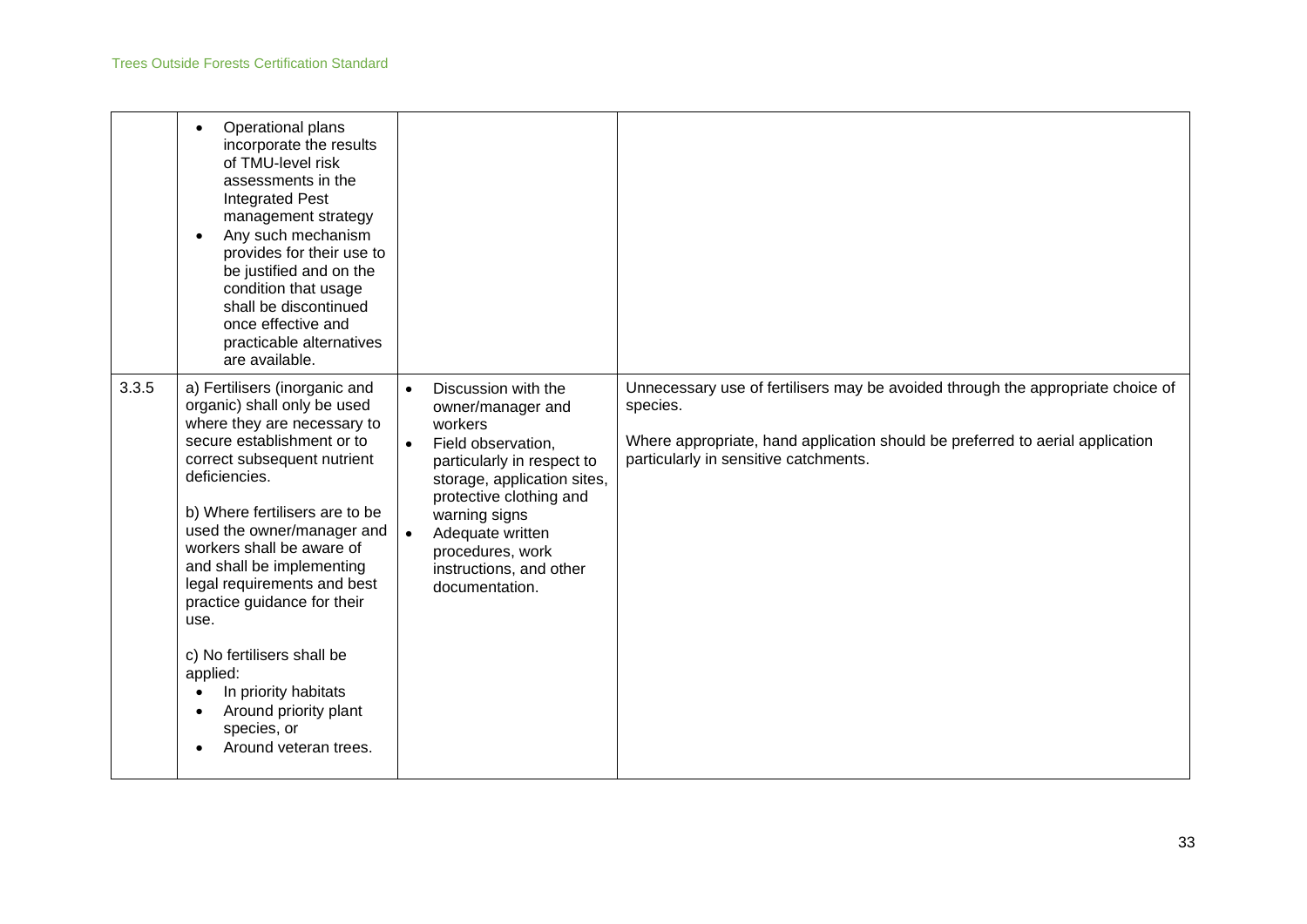| d) In addition, bio-solids shall<br>only be used following an<br>assessment of environmental<br>impacts in accordance with<br>section 2.5. |  |
|--------------------------------------------------------------------------------------------------------------------------------------------|--|
| e) The owner/manager shall<br>keep a record of fertiliser<br>usage, including types, rates,<br>frequencies and sites of<br>application.    |  |
|                                                                                                                                            |  |

| 3.4   | Waste                                                                                                                                |                                                                                                                                                                                                                               |                                                                                                                                                                                                            |
|-------|--------------------------------------------------------------------------------------------------------------------------------------|-------------------------------------------------------------------------------------------------------------------------------------------------------------------------------------------------------------------------------|------------------------------------------------------------------------------------------------------------------------------------------------------------------------------------------------------------|
| 3.4.1 | Waste disposal shall be in<br>accordance with current<br>waste management<br>legislation and regulations.                            | No evidence of<br>$\bullet$<br>significant impacts from<br>waste disposal<br>Documented policy or<br>$\bullet$<br>guidelines on waste<br>disposal including<br>segregation, storage,<br>recycling, return to<br>manufacturer. | Waste includes:<br>Plastic waste including tree shelters and tree bags<br>Surplus chemicals<br>$\bullet$<br><b>Chemical containers</b><br>$\bullet$<br>Fuels and lubricants.<br>$\bullet$                  |
| 3.4.2 | The owner/manager shall<br>prepare and implement a<br>prioritised plan to manage<br>and progressively remove<br>redundant materials. | Field observation<br>$\bullet$<br>Removal plan<br>$\bullet$<br>Budget.<br>$\bullet$                                                                                                                                           | Prioritisation and timescales for removal should take into account social.<br>environmental and economic impacts.<br>Examples of redundant materials include:<br>Tree shelters<br>Fencing<br>Culvert pipes |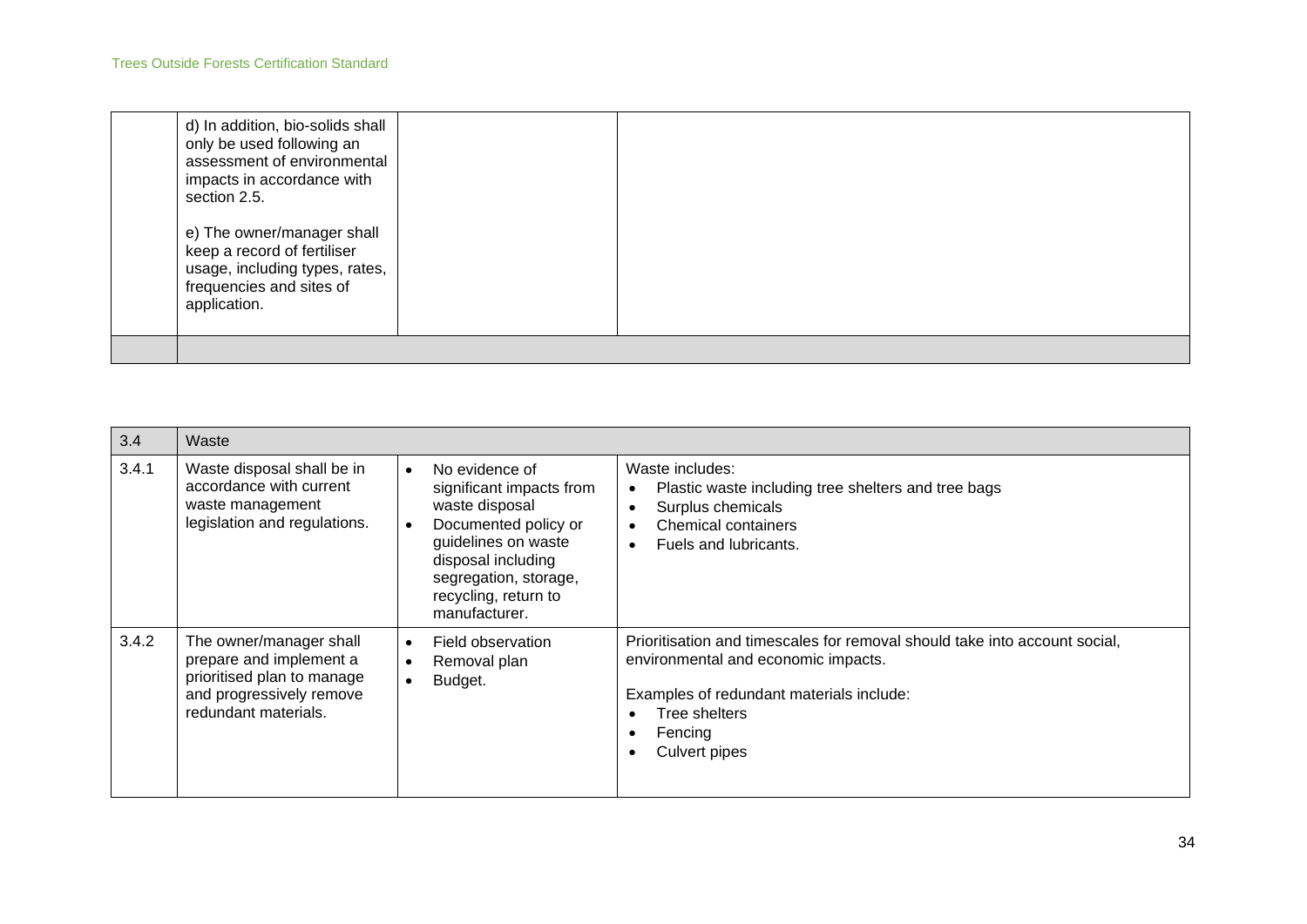| 3.5   | Pollution                                                                                                                           |                                                                                                                                                                                                                                                                                               |                                                                                                                                                                                                                                                                                                 |
|-------|-------------------------------------------------------------------------------------------------------------------------------------|-----------------------------------------------------------------------------------------------------------------------------------------------------------------------------------------------------------------------------------------------------------------------------------------------|-------------------------------------------------------------------------------------------------------------------------------------------------------------------------------------------------------------------------------------------------------------------------------------------------|
| 3.5.1 | The owner/manager shall<br>adopt management practices<br>that minimise diffuse<br>pollution arising from<br>operations.             | Records of consultation<br>$\bullet$<br>with statutory<br>environment protection<br>agencies<br>Field observation<br>Operational plans<br>Incident response plans<br>×<br>Diffuse pollution risk<br>assessment in high risk<br>situations<br>Use of biodegradable<br>$\bullet$<br>lubricants. | Diffuse pollution may arise from:<br>Oil spills and leaks<br>Cutting-chain lubricants<br>$\bullet$<br>Pesticide or fertiliser run-off<br>Biodegradable cutting-chain lubricants should be used where practicable.<br>Practicability encompasses operator health and costs of running machinery. |
| 3.5.2 | Plans and equipment shall<br>be in place to deal with<br>accidental spillages of fuels,<br>oils, fertilisers or other<br>chemicals. | Discussion with the<br>$\bullet$<br>owner/manager and<br>relevant workers<br>Appropriate equipment<br>$\bullet$<br>available in the field<br>Written plans.<br>$\bullet$                                                                                                                      |                                                                                                                                                                                                                                                                                                 |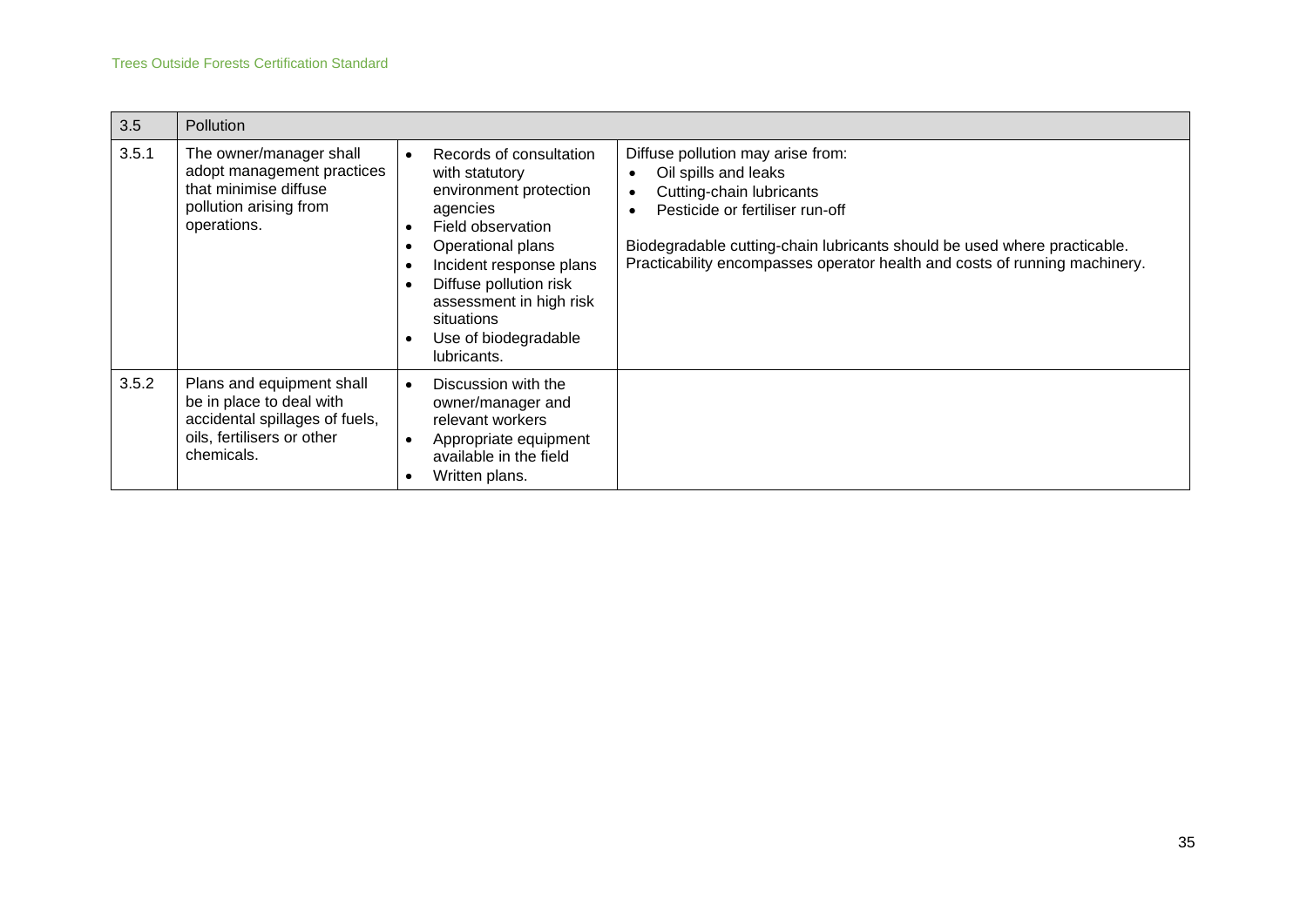## **4. Natural, historical and cultural environment**

|       | <b>REQUIREMENT</b>                                                                                                                                                                                                                                                                                                                                                                                                                                                                                                                                                                                                                                                                                                                                                                 | <b>EXAMPLE VERIFIERS</b>                                                                                                                                                                                                                                                                                                                                                                                                                                                                                                                                                                                                                                                                                                                                                   | <b>GUIDANCE</b>                                                                                                                                                                                                                                                                                                                                                                                                                                                                                                                                                                                                                                                                                                                                                                                                                                                                                                                                                                                                                                                                                                                                                                                                                                                                                                                                                                                                                                                                                           |  |  |
|-------|------------------------------------------------------------------------------------------------------------------------------------------------------------------------------------------------------------------------------------------------------------------------------------------------------------------------------------------------------------------------------------------------------------------------------------------------------------------------------------------------------------------------------------------------------------------------------------------------------------------------------------------------------------------------------------------------------------------------------------------------------------------------------------|----------------------------------------------------------------------------------------------------------------------------------------------------------------------------------------------------------------------------------------------------------------------------------------------------------------------------------------------------------------------------------------------------------------------------------------------------------------------------------------------------------------------------------------------------------------------------------------------------------------------------------------------------------------------------------------------------------------------------------------------------------------------------|-----------------------------------------------------------------------------------------------------------------------------------------------------------------------------------------------------------------------------------------------------------------------------------------------------------------------------------------------------------------------------------------------------------------------------------------------------------------------------------------------------------------------------------------------------------------------------------------------------------------------------------------------------------------------------------------------------------------------------------------------------------------------------------------------------------------------------------------------------------------------------------------------------------------------------------------------------------------------------------------------------------------------------------------------------------------------------------------------------------------------------------------------------------------------------------------------------------------------------------------------------------------------------------------------------------------------------------------------------------------------------------------------------------------------------------------------------------------------------------------------------------|--|--|
| 4.1   |                                                                                                                                                                                                                                                                                                                                                                                                                                                                                                                                                                                                                                                                                                                                                                                    | Statutory designated sites and protected species                                                                                                                                                                                                                                                                                                                                                                                                                                                                                                                                                                                                                                                                                                                           |                                                                                                                                                                                                                                                                                                                                                                                                                                                                                                                                                                                                                                                                                                                                                                                                                                                                                                                                                                                                                                                                                                                                                                                                                                                                                                                                                                                                                                                                                                           |  |  |
| 4.1.1 | a) Areas and features of high<br>conservation value having<br>particular significance for<br>biodiversity shall be identified<br>by reference to statutory<br>designations at national or<br>regional level and/or through<br>assessment on the ground.<br>b) Adopting a precautionary<br>approach, the identified<br>areas, species and features<br>of high conservation value<br>shall be maintained and,<br>where possible, enhanced.<br>c) There shall be ongoing<br>communication and/or<br>consultation with statutory<br>bodies, local authorities,<br>wildlife trusts and other<br>relevant organisations.<br>d) Statutory designated sites<br>shall be managed in<br>accordance with plans<br>agreed with nature<br>conservation agencies and<br>shall be marked on maps. | All known areas and<br>$\bullet$<br>features mapped<br>Field observation<br>$\bullet$<br>Approval of TMU by the<br>$\bullet$<br>relevant authority<br>Workers are aware of<br>such sites and of plans<br>for their management<br>For all potentially<br>$\bullet$<br>damaging operations,<br>awareness is<br>demonstrated of how<br>areas will be protected<br>and/or safeguarded<br>Management plans for<br>$\bullet$<br>statutory conservation<br>areas and monitoring of<br>implementation of those<br>plans<br><b>Condition statements</b><br>$\bullet$<br>from statutory bodies<br>Maps<br>$\bullet$<br>Discussion with the<br>owner/manager<br>demonstrates how areas<br>will be safeguarded<br>and/or enhanced<br>Planning documentation<br>shows how areas will be | The system of designated sites in the UK forms a representative sample of<br>existing ecosystems within the landscape.<br>These areas and features of high conservation value include:<br>Special Areas of Conservation<br><b>Special Protection Areas</b><br>$\bullet$<br>Sites of Special Scientific Interest or Areas of Special Scientific Interest<br>$\bullet$<br><b>Ramsar Sites</b><br>$\bullet$<br><b>National Nature Reserves</b><br>$\bullet$<br>Identification and mapping of these features may be carried out on an ongoing<br>basis, provided that it has been completed for an area prior to significant<br>management operations taking place.<br>Where the boundaries of a designated site extend beyond the boundary under<br>the control of the TMU, it may not be possible for the owner/manager to<br>significantly influence or change the overall condition of the site.<br>Priority species include:<br>• Endemic species<br>• UK Red List species with red and amber status<br>• Species listed as a priority in the UK and/or country Biodiversity Action Plans.<br>UK Red Lists are lists of animals or plants naturally occurring within the UK<br>which have been assessed using criteria based on the IUCN approach. Species<br>are assigned a red, amber or green status, with red status being species of<br>highest conservation concern and green of least concern, species of high<br>conservation value are identified as red or amber and receive legal protection. |  |  |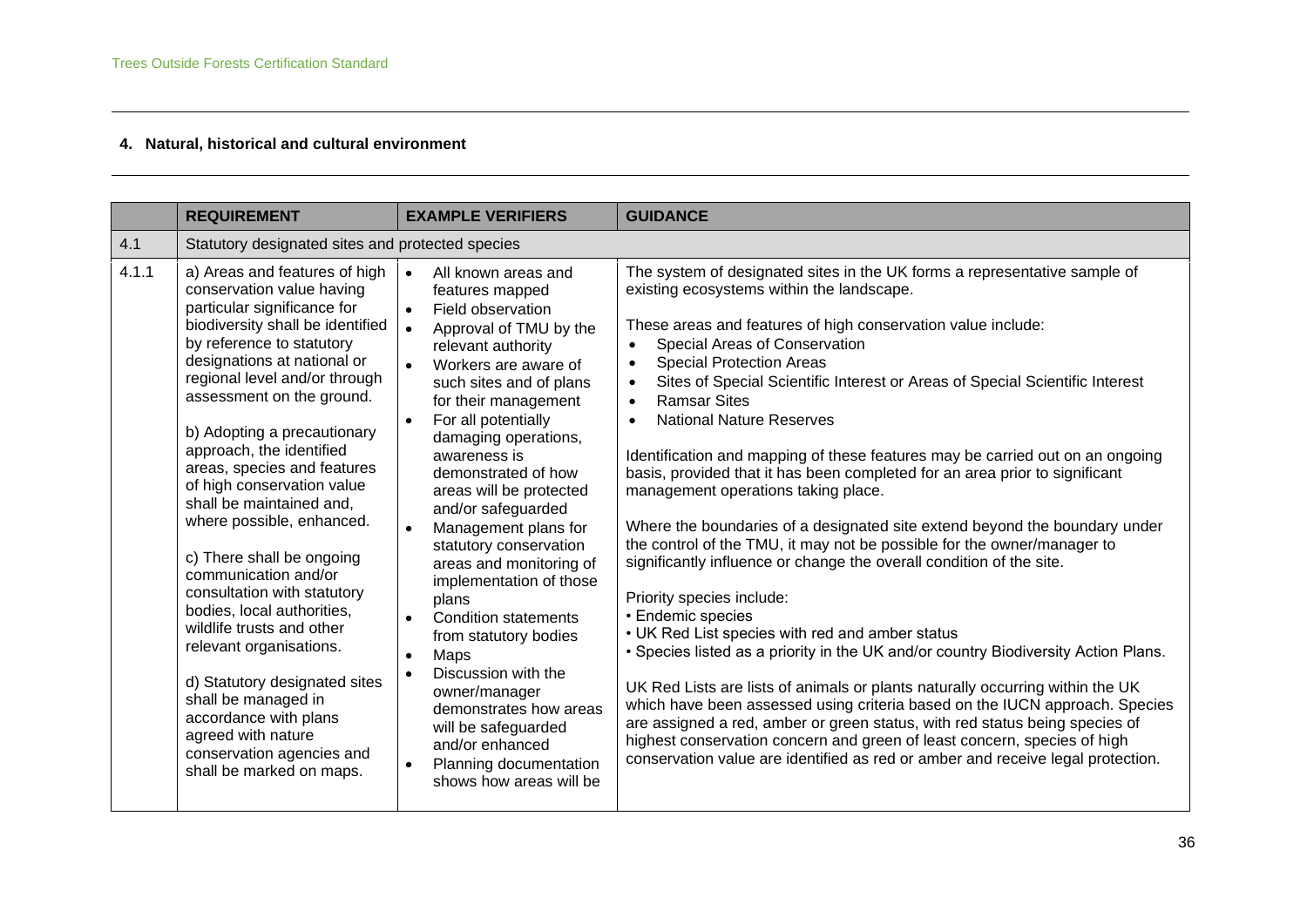|       |                                                                                                                                                                                                                                                                                                                                                                                                                                 | safeguarded and/or<br>enhanced<br>Pro-active approach to<br>$\bullet$<br>the identification of areas<br>and features of<br>significance for<br>biodiversity, appropriate<br>to likely biodiversity<br>value. | Cultural landscapes may include pollard landscapes, orchards, ancient wood<br>pasture, and parkland.                                                                                                                                                         |
|-------|---------------------------------------------------------------------------------------------------------------------------------------------------------------------------------------------------------------------------------------------------------------------------------------------------------------------------------------------------------------------------------------------------------------------------------|--------------------------------------------------------------------------------------------------------------------------------------------------------------------------------------------------------------|--------------------------------------------------------------------------------------------------------------------------------------------------------------------------------------------------------------------------------------------------------------|
| 4.1.2 | Appropriate measures shall<br>be taken to protect identified<br>priority habitats and species<br>in accordance with plans<br>agreed with nature<br>conservation agencies. In<br>planning and implementing<br>measures within the certified<br>area, the owner/manager<br>shall take into account the<br>geographic range and<br>ecological requirements of<br>priority species beyond the<br>boundary of the certified<br>area. | Field observation<br>$\bullet$<br>Management planning<br>$\bullet$<br>documentation<br>Discussion with the<br>$\bullet$<br>owner/manager.                                                                    | Measures should include steps to protect features such as breeding sites,<br>resting places and display sites of priority species.                                                                                                                           |
| 4.2   | Watershed management and erosion control                                                                                                                                                                                                                                                                                                                                                                                        |                                                                                                                                                                                                              |                                                                                                                                                                                                                                                              |
| 4.2.1 | a) Areas and features of<br>critical importance for<br>watershed management or<br>erosion control shall be<br>identified in consultation with<br>relevant statutory bodies.<br>b) Where critically important<br>areas or features are<br>identified, their management                                                                                                                                                           | Records of consultation<br>$\bullet$<br>Management planning<br>$\bullet$<br>documentation<br>Monitoring records<br>$\bullet$<br>Licences or consents.<br>$\bullet$                                           | Situations where tree management is critical for watershed management or<br>erosion control are relatively rare and are likely to be identified during<br>consultation processes.<br>Further information is available in UKFS guidelines on soils and water. |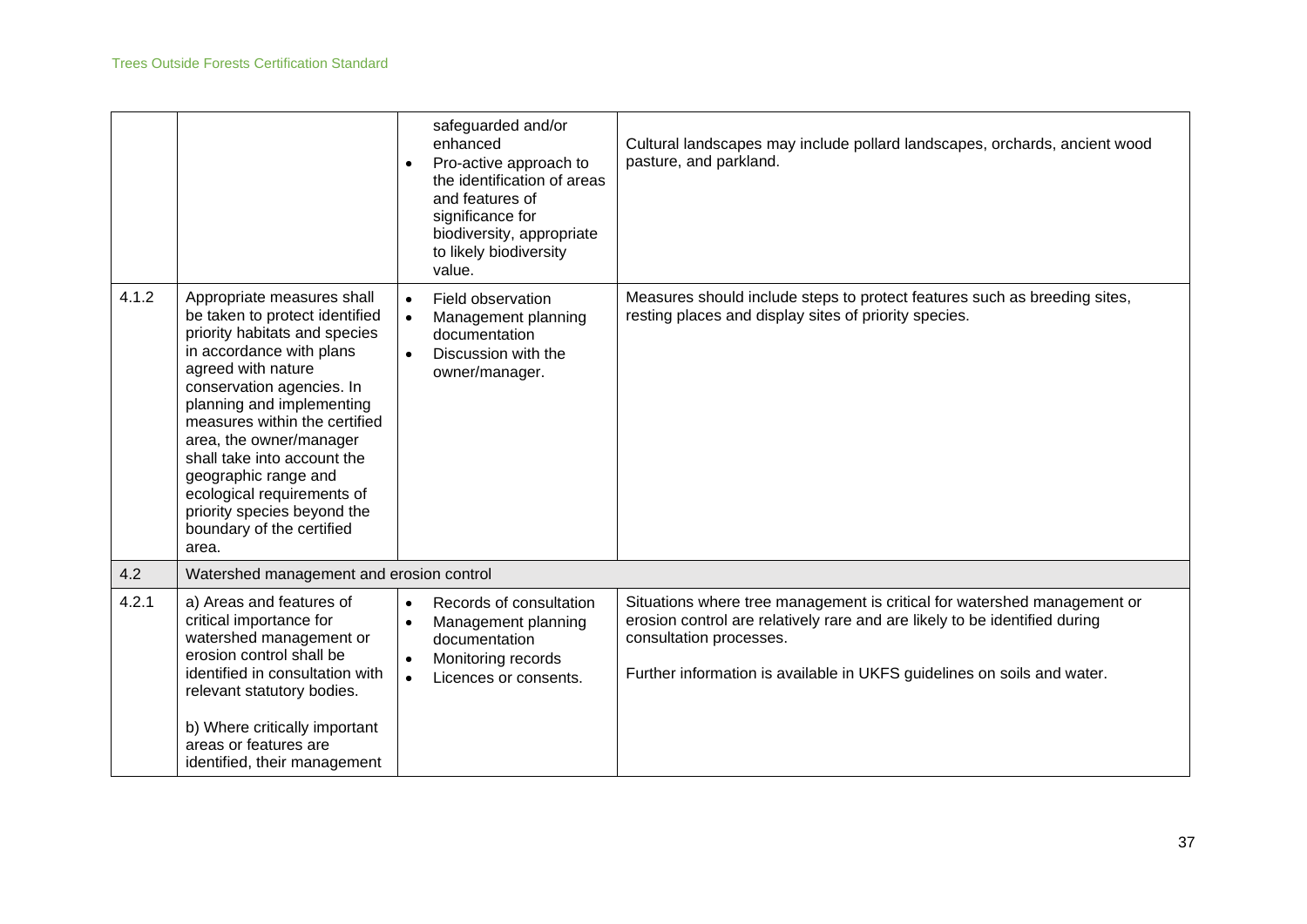|       | shall be agreed with the<br>relevant statutory bodies.                                                                                                                                                                                                                                                                                                                                                                      |                                                                                                                                                                                                                                                                                              |                                                                                                                                                                                                                                                                                                                                                                                                                                                                                                                                                                                                                                                                                                                                                                                                                                 |
|-------|-----------------------------------------------------------------------------------------------------------------------------------------------------------------------------------------------------------------------------------------------------------------------------------------------------------------------------------------------------------------------------------------------------------------------------|----------------------------------------------------------------------------------------------------------------------------------------------------------------------------------------------------------------------------------------------------------------------------------------------|---------------------------------------------------------------------------------------------------------------------------------------------------------------------------------------------------------------------------------------------------------------------------------------------------------------------------------------------------------------------------------------------------------------------------------------------------------------------------------------------------------------------------------------------------------------------------------------------------------------------------------------------------------------------------------------------------------------------------------------------------------------------------------------------------------------------------------|
| 4.2.2 | The owner/manager shall<br>plan and take action to<br>maintain continuity of veteran<br>tree habitat by:<br>Keeping existing<br>veteran trees, and<br>Managing or<br>$\bullet$<br>establishing suitable<br>trees to eventually take<br>the place of existing<br>veterans.                                                                                                                                                   | Field observation<br>$\bullet$<br>Harvesting contracts<br>$\bullet$<br>Discussion with the<br>$\bullet$<br>owner/manager and<br>workers<br>If there is a conflict with<br>$\bullet$<br>safety, the issues have<br>been documented<br>$\bullet$<br>Management planning<br>documentation.      | This requirement applies where there are existing veteran trees.<br>Owners/managers without veteran trees should choose to promote future<br>veteran trees, as part of their wider management to maintain and/or enhance<br>biodiversity value.<br>Actions may include:<br>Freeing from shading and/or competition<br>Pollarding younger trees or lopping older trees to prolong their life.<br>Keeping and protecting old and/or previously pollarded trees alive<br>through appropriate management<br>Veteran tree management should not conflict with safety of the public or<br>workers.<br>Reference: Ancient and other veteran trees: Further guidance on Management<br>(2013)                                                                                                                                            |
| 4.2.3 | a) The owner/manager shall<br>plan and take action to<br>accumulate a diversity of<br>both standing and fallen<br>deadwood over time.<br>b) The owner/manager shall<br>identify areas where<br>deadwood is likely to be of<br>greatest nature conservation<br>benefit and shall plan and<br>take action to accumulate<br>large dimension standing and<br>fallen deadwood and<br>deadwood in living trees in<br>those areas. | Field observation<br>$\bullet$<br>Harvesting contracts<br>$\bullet$<br>Discussion with the<br>$\bullet$<br>owner/manager and<br>workers<br>If there is a conflict with<br>safety or tree health, the<br>issues have been<br>documented<br>Management planning<br>$\bullet$<br>documentation. | The owner/manager should refer to deadwood guidance produced by relevant<br>statutory conservation agencies, forestry authorities and others when identifying<br>areas of greatest nature conservation benefit and when planning actions to<br>accumulate deadwood.<br>Deadwood management should not conflict with safety of the public or workers<br>or the health of the certified area.<br>Actions may include:<br>Keeping standing dead trees and snags<br>$\bullet$<br>Keeping naturally fallen trees or major branches<br>$\bullet$<br>When thinning or clearfelling, and where safe to do so, creating snags and<br>$\bullet$<br>providing fallen deadwood.<br>Retained deadwood should be matched to the requirements of those species<br>likely to be important on the site. Habitat diversity is improved by having: |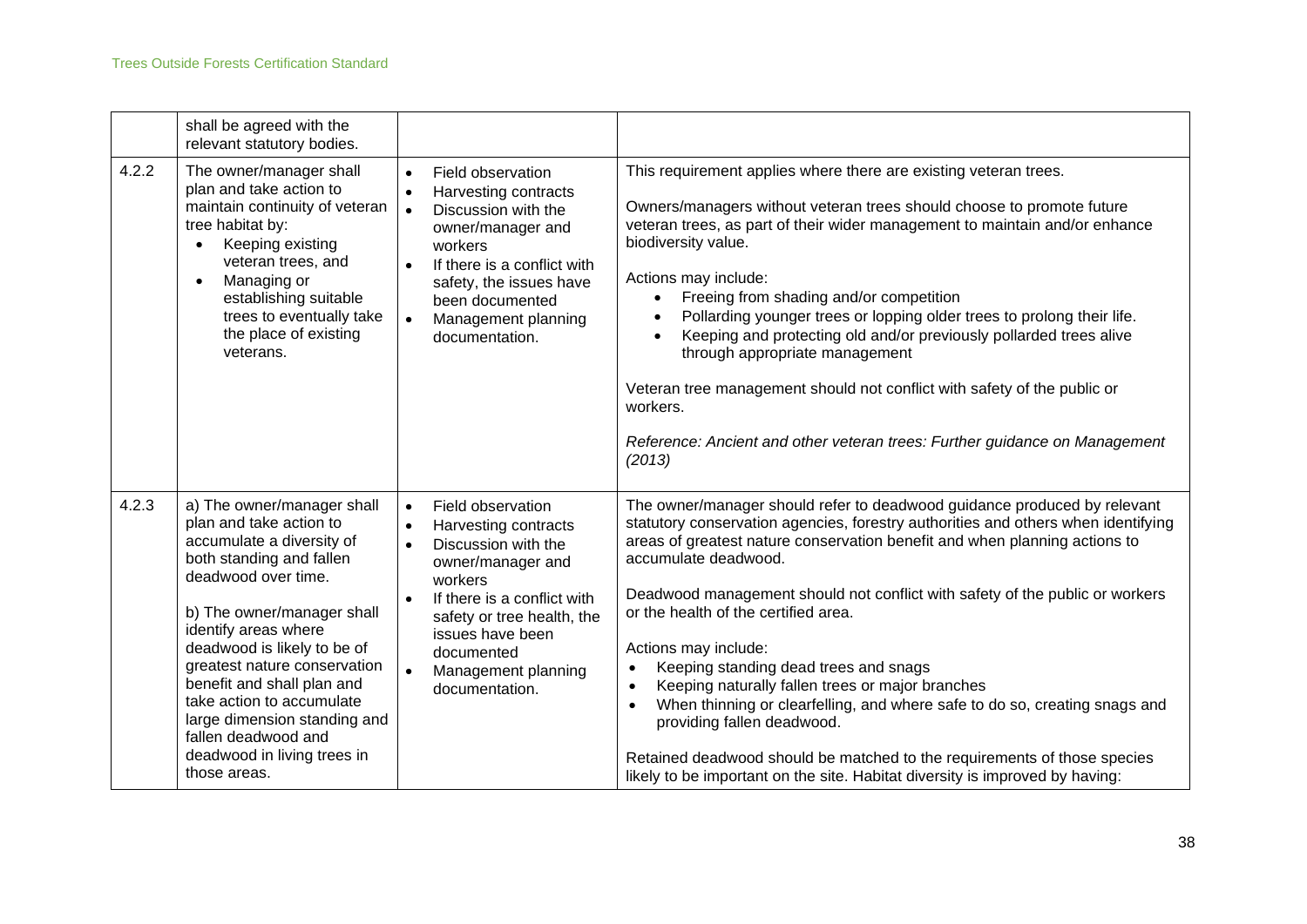|  |  | Stems of greater than 20 cm diameter, particularly large dimension timber<br>from native species<br>Snags at variable height<br>A range of tree/shrub species at varying stages of decay and in a variety of<br>light conditions<br>Deadwood in living trees. |
|--|--|---------------------------------------------------------------------------------------------------------------------------------------------------------------------------------------------------------------------------------------------------------------|
|  |  |                                                                                                                                                                                                                                                               |

| 4.3   | Cultural and historical features/sites                                                                                                                                                                                                                                                                                                                                                                                                                                              |                                                                                                                                                                                                                                                                                                                                                              |                                                                                                                                                                                                                                                                                                                                                                                                                                                                                |  |  |
|-------|-------------------------------------------------------------------------------------------------------------------------------------------------------------------------------------------------------------------------------------------------------------------------------------------------------------------------------------------------------------------------------------------------------------------------------------------------------------------------------------|--------------------------------------------------------------------------------------------------------------------------------------------------------------------------------------------------------------------------------------------------------------------------------------------------------------------------------------------------------------|--------------------------------------------------------------------------------------------------------------------------------------------------------------------------------------------------------------------------------------------------------------------------------------------------------------------------------------------------------------------------------------------------------------------------------------------------------------------------------|--|--|
| 4.3.1 | Through engagement with<br>the relevant statutory historic<br>environment agencies, local<br>people and other interested<br>parties, and using other<br>relevant sources of<br>information, the<br>owner/manager shall:<br>Identify sites and<br>features of special<br>cultural and historical<br>significance,<br>Assess their condition,<br>and<br>Adopting a<br>$\bullet$<br>precautionary<br>approach, devise and<br>implement measures to<br>maintain and/or<br>enhance them. | Any known features<br>$\bullet$<br>mapped and/or<br>documented<br>Discussion with the<br>$\bullet$<br>owner/manager<br>demonstrates rationale<br>for management of<br>relevant sites<br>Records of consultation<br>$\bullet$<br>with statutory bodies,<br>local authorities and<br>interest groups to identify<br>features<br>Documented plans.<br>$\bullet$ | Examples of relevant sources of information include:<br>Maps<br>$\bullet$<br>Databases<br>Field observations.<br>$\bullet$<br>Typical examples include:<br>Prominent viewing points<br>$\bullet$<br>Landscape features<br>$\bullet$<br>Veteran and other notable trees<br>$\bullet$<br>Historical features and archaeological sites<br>$\bullet$<br>Where relevant, a professional archaeological survey may be required to inform<br>decisions and provide baseline evidence. |  |  |
| 4.4   | Game and fisheries management                                                                                                                                                                                                                                                                                                                                                                                                                                                       |                                                                                                                                                                                                                                                                                                                                                              |                                                                                                                                                                                                                                                                                                                                                                                                                                                                                |  |  |
| 4.4.1 | Game rearing and release,<br>shooting and fishing shall be<br>carried out in accordance<br>with the spirit of codes of                                                                                                                                                                                                                                                                                                                                                              | Field observation<br>$\bullet$<br>Relevant permissions<br>$\bullet$<br>and leases<br>Discussion with the<br>$\bullet$<br>owner/manager/responsi                                                                                                                                                                                                              | Consider impacts on priority habitats and species and other native species.<br>Release and feeding areas should be located in areas where there will be low<br>impact on ground flora.                                                                                                                                                                                                                                                                                         |  |  |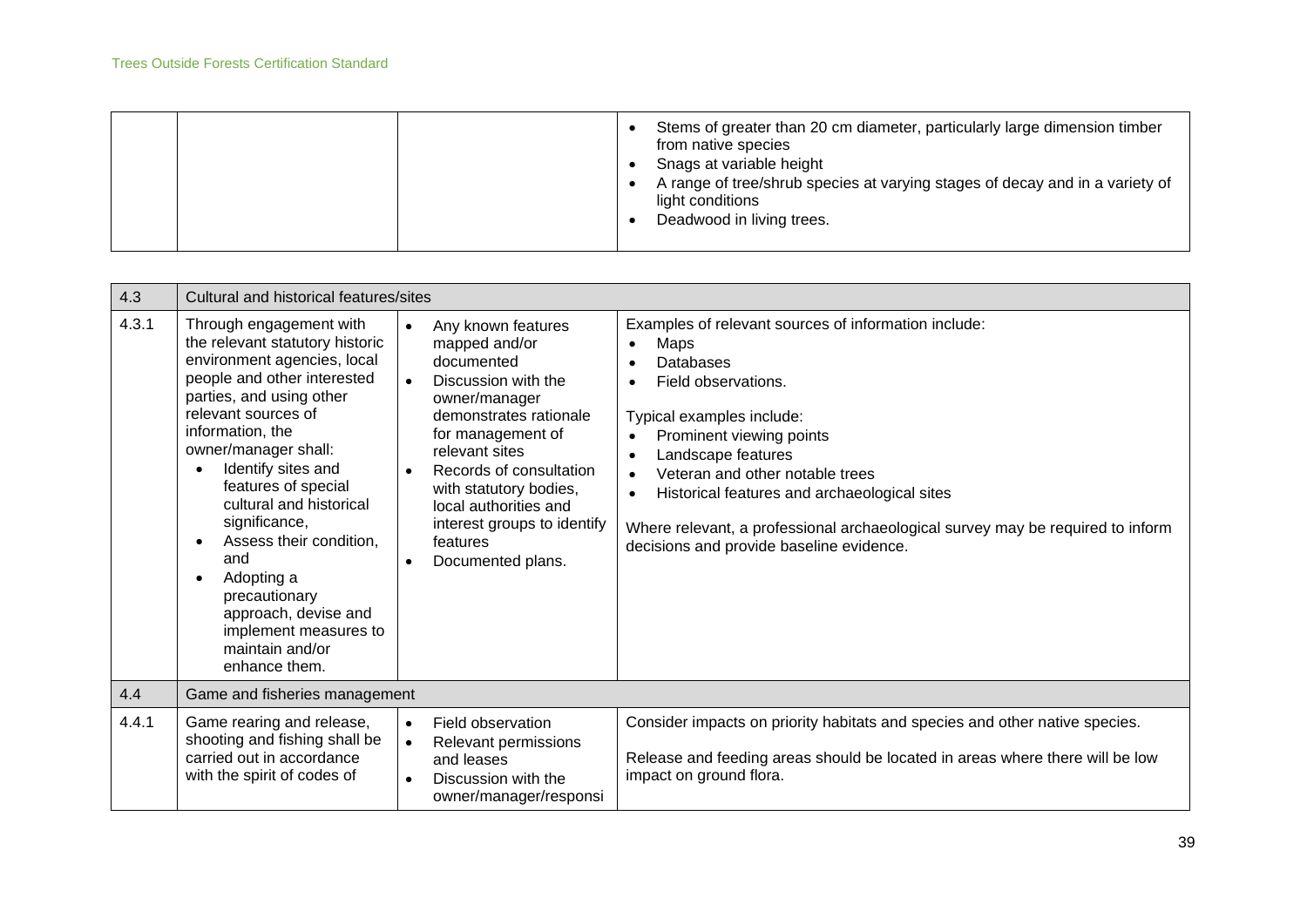| practice produced by<br>relevant organisations. | ble person demonstrates<br>awareness of the law                                                           | Predator control should be carried out in line with best practice.               |
|-------------------------------------------------|-----------------------------------------------------------------------------------------------------------|----------------------------------------------------------------------------------|
|                                                 | and good practice                                                                                         | The use of lead shot over wetland is restricted by regulations.                  |
|                                                 | Discussion with<br>interested parties<br>Permissions from<br>statutory bodies where<br>these are required | The use of non-toxic ammunition should be phased in for all shooting activities. |
|                                                 | Membership of sporting<br>and conservation<br>organisation.                                               |                                                                                  |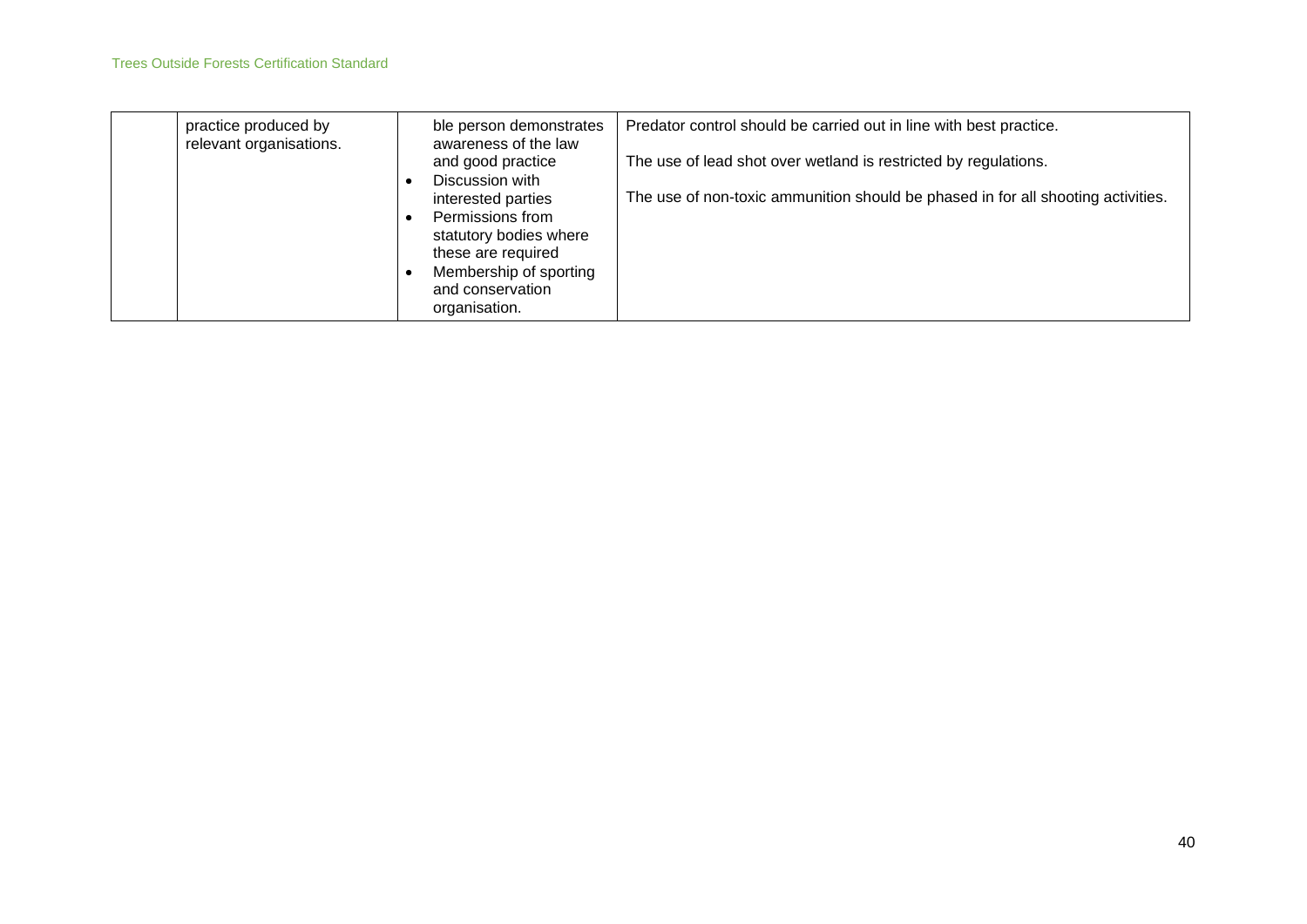## **5. People, communities and workers**

|       | <b>REQUIREMENT</b>                                                                                                                                                                                                                                                                                                     | <b>EXAMPLE VERIFIERS</b>                                                                                                                                                                                                                                                                                                                                                                                     | <b>GUIDANCE</b>                                                                                                                                                                                                                                                                                                                                                                                                                                                                                                                                                                                                                                                                                                                     |  |
|-------|------------------------------------------------------------------------------------------------------------------------------------------------------------------------------------------------------------------------------------------------------------------------------------------------------------------------|--------------------------------------------------------------------------------------------------------------------------------------------------------------------------------------------------------------------------------------------------------------------------------------------------------------------------------------------------------------------------------------------------------------|-------------------------------------------------------------------------------------------------------------------------------------------------------------------------------------------------------------------------------------------------------------------------------------------------------------------------------------------------------------------------------------------------------------------------------------------------------------------------------------------------------------------------------------------------------------------------------------------------------------------------------------------------------------------------------------------------------------------------------------|--|
| 5.1   |                                                                                                                                                                                                                                                                                                                        | Access and recreation including traditional and permissive use rights                                                                                                                                                                                                                                                                                                                                        |                                                                                                                                                                                                                                                                                                                                                                                                                                                                                                                                                                                                                                                                                                                                     |  |
| 5.1.1 | a) Existing permissive or<br>traditional uses of the trees<br>shall be identified and<br>sustained except when such<br>uses can be shown to<br>threaten their integrity or the<br>achievement of the<br>objectives of management.<br>b) A precautionary approach<br>shall be adopted in relation to<br>water supplies. | $\bullet$<br>Documentation or maps<br>of all existing permissive<br>and traditional uses of<br>the certified area<br>$\bullet$<br>Discussion with<br>interested parties<br>Field observation of<br>public rights of way<br>Evidence presented to<br>$\bullet$<br>justify any restriction of<br>permissive or traditional<br>uses.                                                                            | Permissive and traditional uses include:<br>Permissive access routes<br>$\bullet$<br>De facto access to well-known landmarks<br>$\bullet$<br>Gathering fruit or fungi by the public for their own consumption where this<br>$\bullet$<br>does not jeopardise the achievement of biodiversity objectives (having<br>regard to codes of good practice)<br>Water supplies.<br>$\bullet$<br>Permissive routes can be closed annually to maintain their permissive status.<br>Parks may be closed at night time or when required for prevention of anti-social<br>behaviour.                                                                                                                                                             |  |
| 5.1.2 | a) There shall be provision<br>for some public access<br>subject only to limited<br>exemptions.<br>b) Where there is a special<br>demand for further public<br>access for the purpose of<br>environmental education, the<br>owner/manager shall make<br>reasonable efforts to meet<br>this demand.                     | Field observation to<br>$\bullet$<br>confirm that access is<br>available<br>Maps show public rights<br>$\bullet$<br>of way and/or core paths<br>through or beside the<br>certified area<br>Evidence of publicised<br>$\bullet$<br>annual open days or<br>guided walks<br>$\bullet$<br>Access agreements with<br>local authorities<br>Evidence that account<br>$\bullet$<br>has been taken of local<br>demand | Professional associations can advise on necessary safety and insurance<br>provisions, ways of supporting educational visits and studies, and methods for<br>recovering some or all of the extra costs of satisfying public demand.<br>In Scotland:<br>The Land Reform (Scotland) Act (2003) provides for responsible access on foot,<br>cycle or horse and also for responsible management of access by land owners<br>and managers.<br>The Scottish Outdoor Access Code provides guidance on responsible behaviour<br>of those taking and managing access together with circumstances where access<br>may be restricted.<br>In addition, supplementary guidance is published on specific aspects such as<br>events and core paths. |  |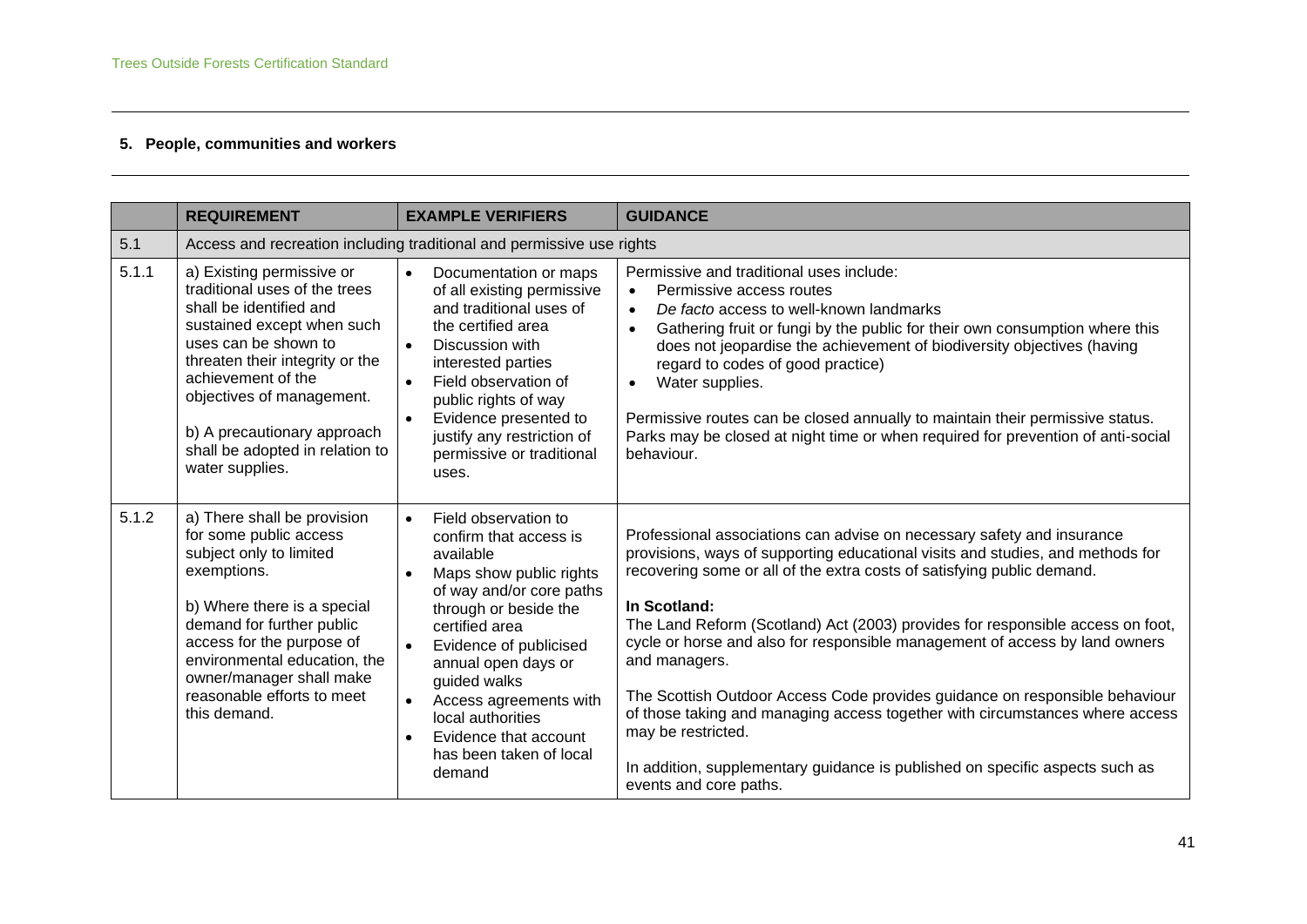|       |                                                                                                                                              | Evidence from<br>$\bullet$<br>consultation with<br>interested parties<br>Records of publicised<br>$\bullet$<br>annual open days or<br>guided walks, school<br>visits or research<br>undertaken in the<br>certified area<br>Evidence of access<br>provision, path<br>maintenance,<br>conservation<br>management (particularly<br>in regard to visitor<br>erosion) and<br>interpretation at<br>significant cultural and<br>historic environment<br>assets. | In England, Wales and Northern Ireland:<br>There is no statutory right of general access thus emphasising the value of<br>allowing some public access which may be provided through one or more of:<br>A permissive freedom to roam<br>$\bullet$<br>Public rights of way through or beside the wood<br>$\bullet$<br>Publicised open days or guided walks each year<br>$\bullet$<br>Permissive access on specified routes<br>$\bullet$<br>Access management agreements with local authorities<br>$\bullet$ |
|-------|----------------------------------------------------------------------------------------------------------------------------------------------|----------------------------------------------------------------------------------------------------------------------------------------------------------------------------------------------------------------------------------------------------------------------------------------------------------------------------------------------------------------------------------------------------------------------------------------------------------|-----------------------------------------------------------------------------------------------------------------------------------------------------------------------------------------------------------------------------------------------------------------------------------------------------------------------------------------------------------------------------------------------------------------------------------------------------------------------------------------------------------|
| 5.2   | Minimising adverse impacts                                                                                                                   |                                                                                                                                                                                                                                                                                                                                                                                                                                                          |                                                                                                                                                                                                                                                                                                                                                                                                                                                                                                           |
| 5.2.1 | The owner/manager shall<br>mitigate the risks to public<br>health and safety and other<br>negative impacts of<br>operations on local people. | No evidence of legal<br>$\bullet$<br>non-compliance<br>Evidence that complaints<br>$\bullet$<br>have been dealt with<br>constructively<br>Documented evidence<br>$\bullet$<br>that owners/managers<br>have considered actual<br>and potential impacts of<br>operations on local<br>people and interest<br>groups and have taken<br>steps to mitigate them<br>Use of risk assessment<br>$\bullet$<br>and site management<br>with safety signs and         | Examples of impacts include:<br>Public safety and access implications of operations<br>Natural hazards to workers and the public, e.g. hazardous trees<br>$\bullet$<br>Management of hazards caused by visitor use.<br>$\bullet$                                                                                                                                                                                                                                                                          |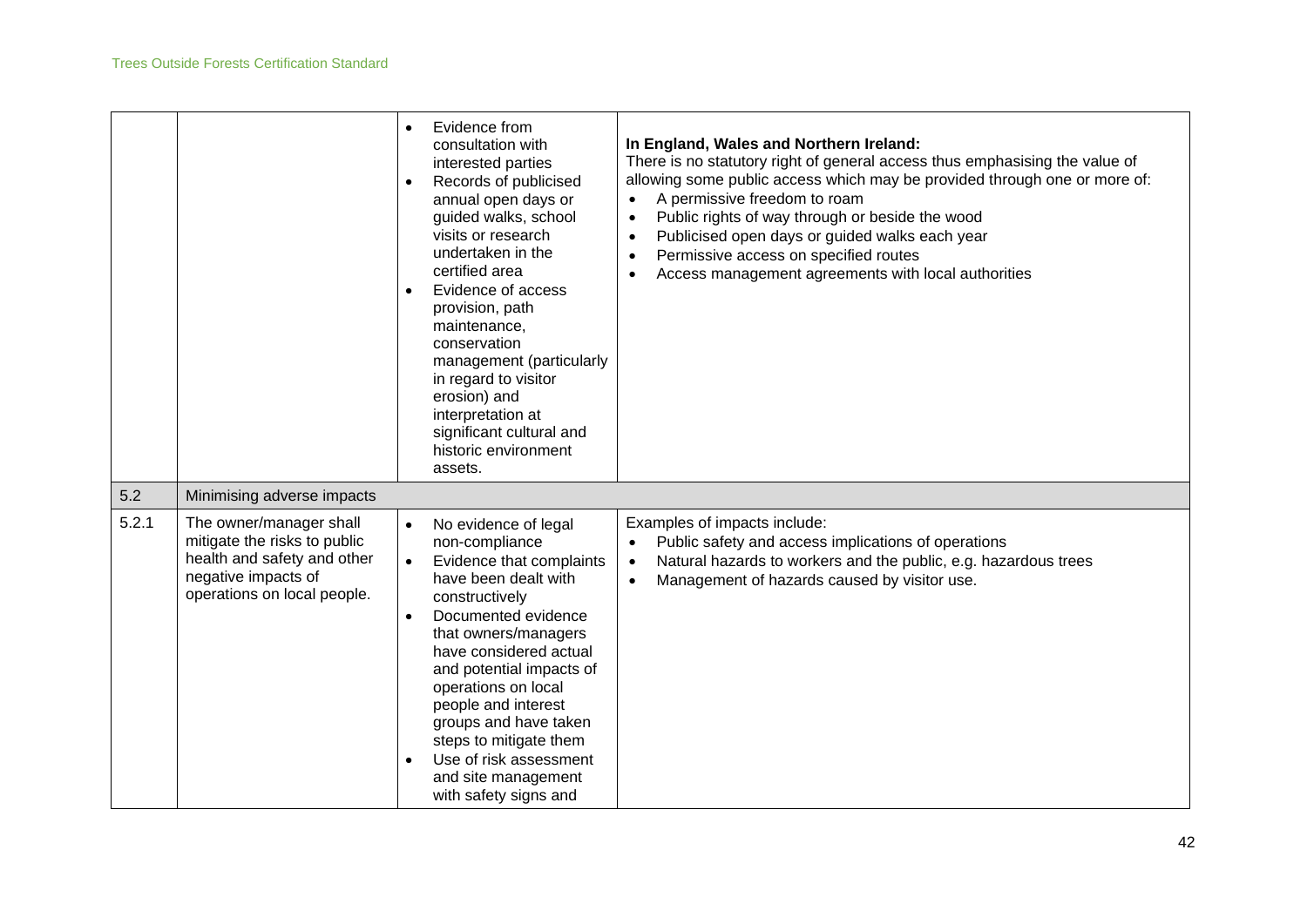|       |                                                                                                                                                                                                                                                    | diversions around active<br>operational sites.                                           |  |
|-------|----------------------------------------------------------------------------------------------------------------------------------------------------------------------------------------------------------------------------------------------------|------------------------------------------------------------------------------------------|--|
| 5.2.2 | The owner/manager shall<br>respond constructively to<br>complaints, seek to resolve<br>grievances through<br>engagement with<br>complainants in the first<br>instance, and follow<br>established legal process<br>should this become<br>necessary. | Discussion with<br>interested parties<br>A complaints process<br>A public contact point. |  |

| 5.3   | Local economy                                                                                                                                                                                                                                                                                                                              |                                                                                                                                                                                                                                    |                                                                                                                                                                                                                                                                                                                                                                                                                                                                                                                                                                                                                                                                                                                                                                                                                                                                        |
|-------|--------------------------------------------------------------------------------------------------------------------------------------------------------------------------------------------------------------------------------------------------------------------------------------------------------------------------------------------|------------------------------------------------------------------------------------------------------------------------------------------------------------------------------------------------------------------------------------|------------------------------------------------------------------------------------------------------------------------------------------------------------------------------------------------------------------------------------------------------------------------------------------------------------------------------------------------------------------------------------------------------------------------------------------------------------------------------------------------------------------------------------------------------------------------------------------------------------------------------------------------------------------------------------------------------------------------------------------------------------------------------------------------------------------------------------------------------------------------|
| 5.3.1 | The owner/manager shall<br>promote the integration of<br>operations into the local<br>economy by:<br>Making the best use of<br>the trees' potential<br>products and services<br>consistent with other<br>objectives<br>Providing local people<br>with equitable<br>opportunities for<br>employment and to<br>supply goods and<br>services. | Evidence of:<br>Local or specialist market<br>opportunities<br>Promoting and<br>encouraging enterprises<br>to strengthen and<br>diversify the local<br>economy<br>Provision for local<br>$\bullet$<br>employment and<br>suppliers. | Promotion of integration into the local economy may be achieved by:<br>Allowing local or specialist markets opportunities to purchase small-scale or<br>specialist parcels<br>Promoting and encouraging enterprises which will strengthen and diversify<br>$\bullet$<br>the local economy<br>Making equitable provision for local employment for contractors and<br>$\bullet$<br>suppliers to provide services and supplies and making this known.<br>The potential products include non-timber woodland products and recreational<br>activities.<br>An example of how the owner/manager might help to diversify the processing<br>industry is that a proportion of timber parcels are advertised and sold by open<br>tender or auction.<br>Engagement with local woodland and community forest initiatives may highlight<br>opportunities to fulfil this requirement. |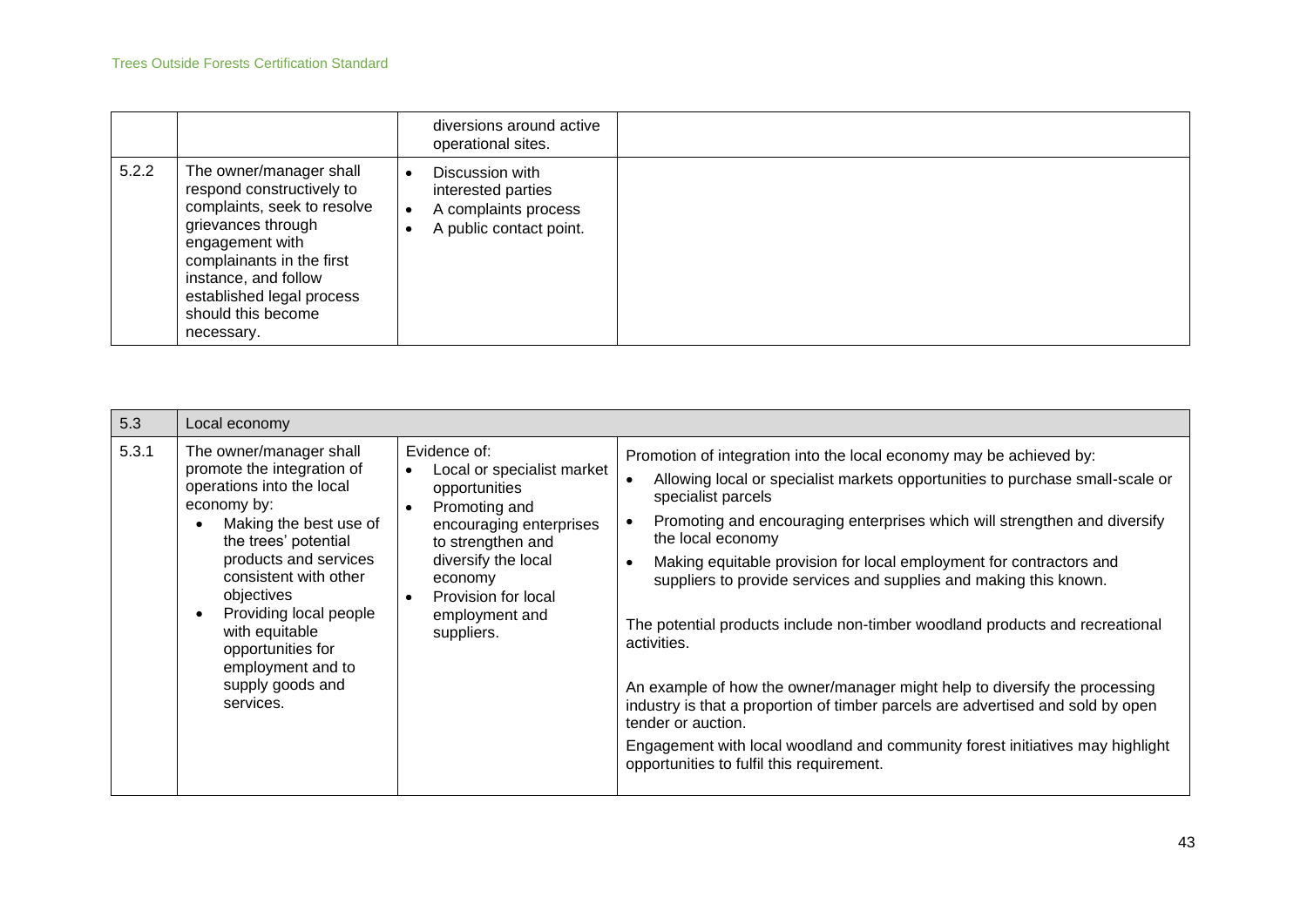| 5.4   | Health and safety                                                                                                                                                                                                                                    |                                                                                                                                                                                                                                                                                                                                                                                                                                                                                                                                                                                                                                                                                                                                                                                                                                                                                                                                                                                                                                                                                                                                                                                                                                          |
|-------|------------------------------------------------------------------------------------------------------------------------------------------------------------------------------------------------------------------------------------------------------|------------------------------------------------------------------------------------------------------------------------------------------------------------------------------------------------------------------------------------------------------------------------------------------------------------------------------------------------------------------------------------------------------------------------------------------------------------------------------------------------------------------------------------------------------------------------------------------------------------------------------------------------------------------------------------------------------------------------------------------------------------------------------------------------------------------------------------------------------------------------------------------------------------------------------------------------------------------------------------------------------------------------------------------------------------------------------------------------------------------------------------------------------------------------------------------------------------------------------------------|
| 5.4.1 | (a) There shall be:<br>• Compliance with health<br>and safety legislation<br>• Conformance with<br>associated codes of<br>practice<br>(b) There shall be<br>contingency plans for any<br>accidents.<br>(c) There shall be<br>appropriate competency. | This requirement relates to anyone on the work site, including workers,<br>Field observation that<br>$\bullet$<br>volunteers and members of the public.<br>health and safety<br>legislation and codes of<br><b>Advice to owners/managers</b><br>practice are being<br>With respect to health and safety, it is important for owners/managers to be<br>implemented<br>aware of their legal responsibilities.<br>Discussion with workers<br>demonstrates that they<br>are aware of relevant<br>requirements and have<br>access to appropriate<br>codes of practice<br>Contracts specifying<br>$\bullet$<br>health and safety<br>requirements<br>Records maintained and<br>up to date (e.g. accident<br>book, site risk<br>assessments, chemical<br>record book, tree safety<br>reports)<br>System to ensure that<br>$\bullet$<br>anyone working in the<br>certified area has had<br>relevant instruction in<br>safe working practice and<br>that the appropriate<br>number has had training<br>in basic first aid and,<br>where relevant, holds a<br>certificate of competence<br>Procedure for monitoring<br>$\bullet$<br>compliance with safety<br>requirements (written for<br>larger organisations) and<br>for dealing with situations |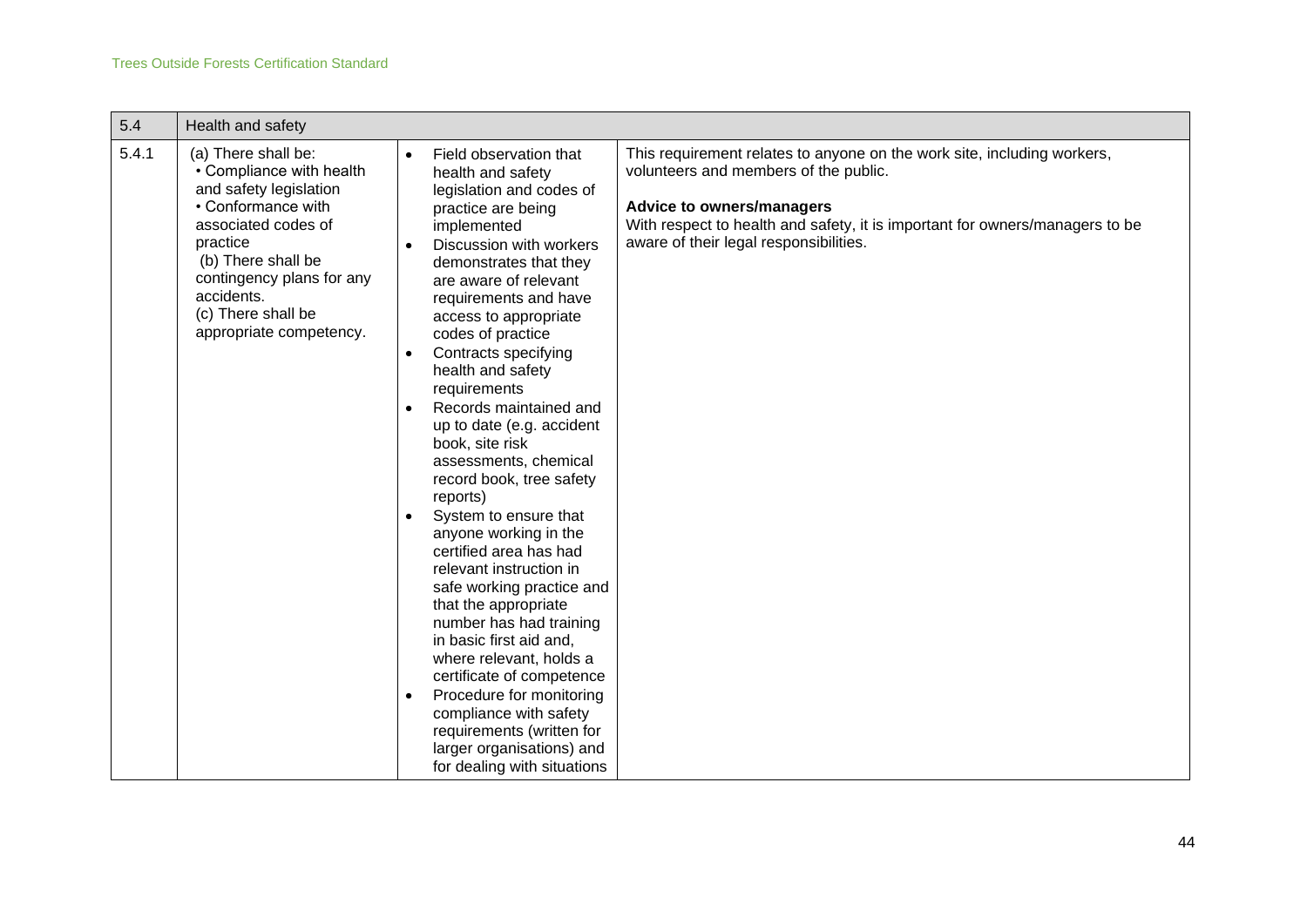|       |                                                                                                                                                                                                                                                                                                                                                                                           | where safety<br>requirements are not met<br>Documented health and<br>$\bullet$<br>safety policy and<br>consideration of issues in<br>all procedures and work<br>instructions<br>Evidence of a systematic<br>$\bullet$<br>approach to accident<br>prevention.                                                                                                                                                                                                                                           |                                                                                                                                                                                                                      |
|-------|-------------------------------------------------------------------------------------------------------------------------------------------------------------------------------------------------------------------------------------------------------------------------------------------------------------------------------------------------------------------------------------------|--------------------------------------------------------------------------------------------------------------------------------------------------------------------------------------------------------------------------------------------------------------------------------------------------------------------------------------------------------------------------------------------------------------------------------------------------------------------------------------------------------|----------------------------------------------------------------------------------------------------------------------------------------------------------------------------------------------------------------------|
| 5.5   | Training and continuing development                                                                                                                                                                                                                                                                                                                                                       |                                                                                                                                                                                                                                                                                                                                                                                                                                                                                                        |                                                                                                                                                                                                                      |
| 5.5.1 | a) All workers shall have<br>appropriate qualifications,<br>training and/or experience to<br>carry out their roles in<br>conformance to the<br>requirements of this<br>standard, unless working<br>under proper supervision if<br>they are currently undergoing<br>training.<br>b) responsibilities for<br>sustainable management of<br>the TMU shall be clearly<br>defined and assigned. | Copies of appropriate<br>$\bullet$<br>certificates of<br>competence<br>Discussion with workers<br>$\bullet$<br>System to ensure that<br>only workers who are<br>appropriately trained or<br>supervised work in the<br>certified area<br>No evidence of workers<br>$\bullet$<br>without relevant training,<br>experience or<br>qualifications working in<br>the certified area<br>Documented training<br>$\bullet$<br>programme for<br>employees<br>Training records for all<br>$\bullet$<br>employees. | Where requirements of the work are likely to change, a programme of ongoing<br>training and development should be undertaken.<br>Where volunteers work on a site, they are treated commensurately with<br>employees. |
| 5.5.2 | The owner/manager shall<br>promote training and<br>encourage and support new<br>recruits to the industry.                                                                                                                                                                                                                                                                                 | Documented policy<br>$\bullet$<br>Involvement with industry<br>$\bullet$<br>bodies promoting<br>training.<br>Records of training<br>$\bullet$<br>sessions, provision of                                                                                                                                                                                                                                                                                                                                | Promotion of training may be achieved through:<br>Providing sites for training courses<br>$\bullet$<br>Offering subsidies for training courses.<br>$\bullet$                                                         |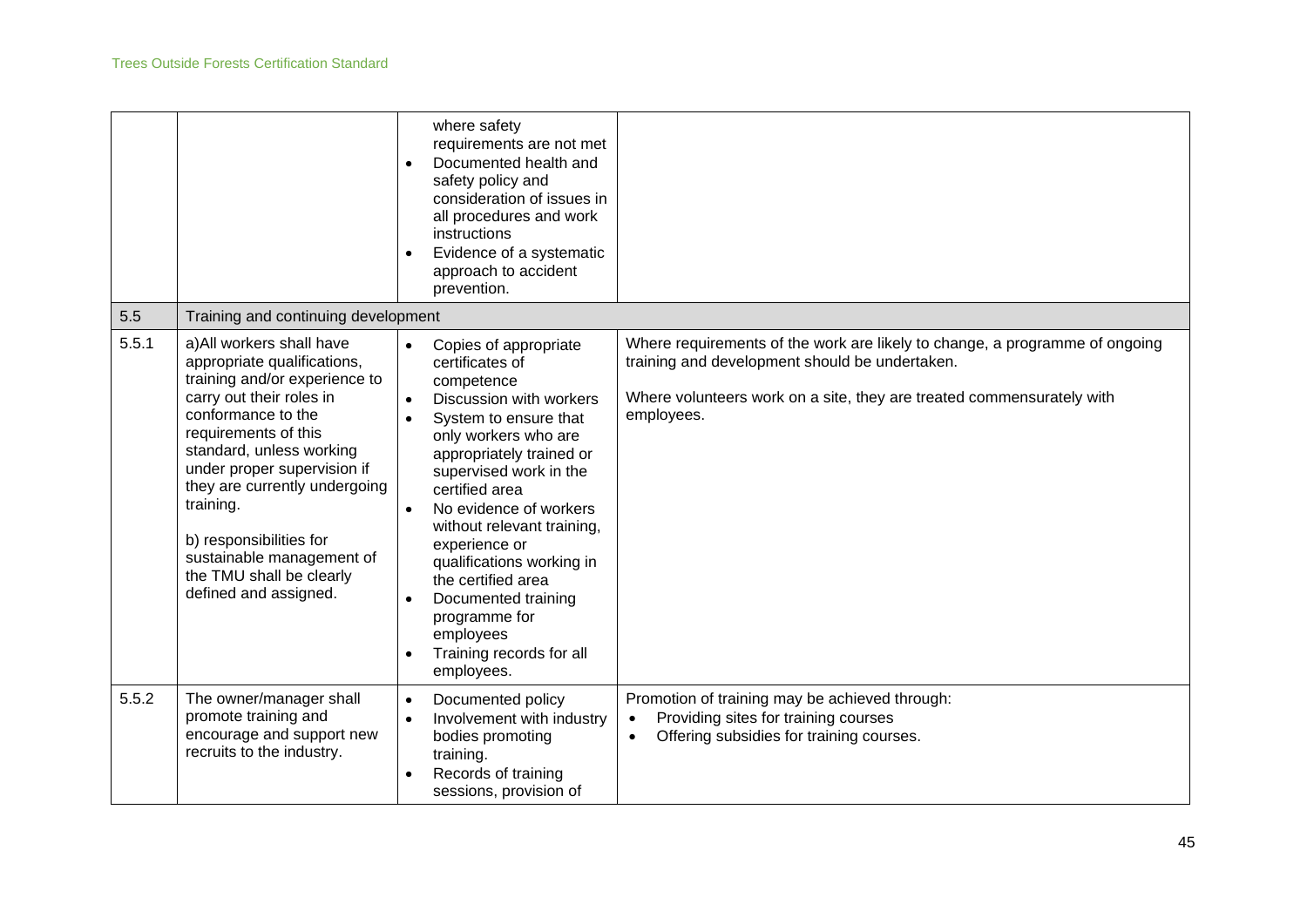|       |                                                                                                                                                                                                                                                                                                                                                                                                                                                                                                                                                                                                                                                                                                                       | sites for training,<br>subsidies for training<br>courses.    | Owner/managers should promote equality so that all workers are able to access<br>and enjoy the same recruitment, training, development and promotional<br>opportunities.                                                                                                                                                                                                                                                                                                                                                                                                                                                                                                                                                                                                                                           |
|-------|-----------------------------------------------------------------------------------------------------------------------------------------------------------------------------------------------------------------------------------------------------------------------------------------------------------------------------------------------------------------------------------------------------------------------------------------------------------------------------------------------------------------------------------------------------------------------------------------------------------------------------------------------------------------------------------------------------------------------|--------------------------------------------------------------|--------------------------------------------------------------------------------------------------------------------------------------------------------------------------------------------------------------------------------------------------------------------------------------------------------------------------------------------------------------------------------------------------------------------------------------------------------------------------------------------------------------------------------------------------------------------------------------------------------------------------------------------------------------------------------------------------------------------------------------------------------------------------------------------------------------------|
| 5.6   | Workers' rights                                                                                                                                                                                                                                                                                                                                                                                                                                                                                                                                                                                                                                                                                                       |                                                              |                                                                                                                                                                                                                                                                                                                                                                                                                                                                                                                                                                                                                                                                                                                                                                                                                    |
| 5.6.1 | a) There shall be compliance<br>with workers' rights<br>legislation, including equality<br>legislation.<br>b) Workers shall not be<br>deterred from joining a trade<br>union or employee<br>association.<br>c) Direct employees shall be<br>permitted to negotiate terms<br>and conditions, including<br>grievance procedures,<br>collectively should they so<br>wish.<br>d) Workers shall have<br>recourse to mechanisms for<br>resolving grievances which<br>meet the requirements of<br>statutory codes of practice<br>e) Wages paid to workers<br>shall meet or exceed the<br>statutory national living<br>wage.<br>f) There is no use of child<br>labour except as permitted<br>under employment<br>legislation. | Discussion with workers<br>Documented policies.<br>$\bullet$ | The statutory national living wage is defined in national minimum wage<br>regulations. The owner/manager may choose to pay wages that are higher than<br>the statutory national living wage, for example a voluntary living wage such as<br>that calculated by the Living Wage Foundation.<br>UK equality legislation provides protection against discrimination, harassment<br>and victimisation. Protected characteristics include age, disability, gender<br>reassignment, marriage and civil partnership, pregnancy and maternity, race,<br>religion or belief, sex, and sexual orientation.<br>Owner/managers should promote gender equality, so that all workers are able to<br>access and enjoy the same rewards, resources and opportunities.<br>Owner/managers should promote flexible working practices. |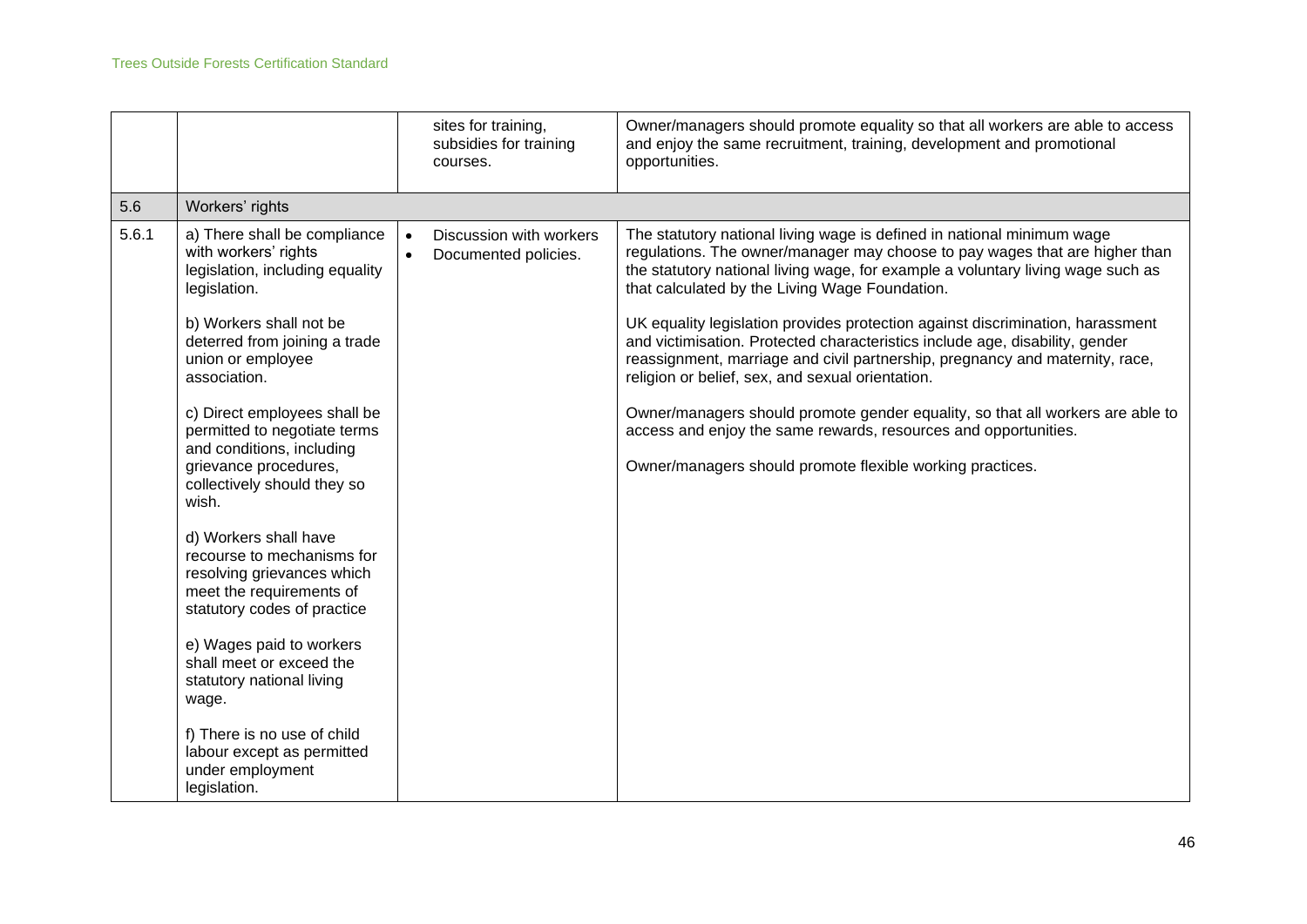|       | g) There is compliance with<br>modern slavery legislation.                                |                                                                   |  |
|-------|-------------------------------------------------------------------------------------------|-------------------------------------------------------------------|--|
| 5.7   | Insurance                                                                                 |                                                                   |  |
| 5.7.1 | All activities within the<br>certified area shall be<br>covered by adequate<br>insurance. | Insurance documents<br>Self-insurance with a<br>policy statement. |  |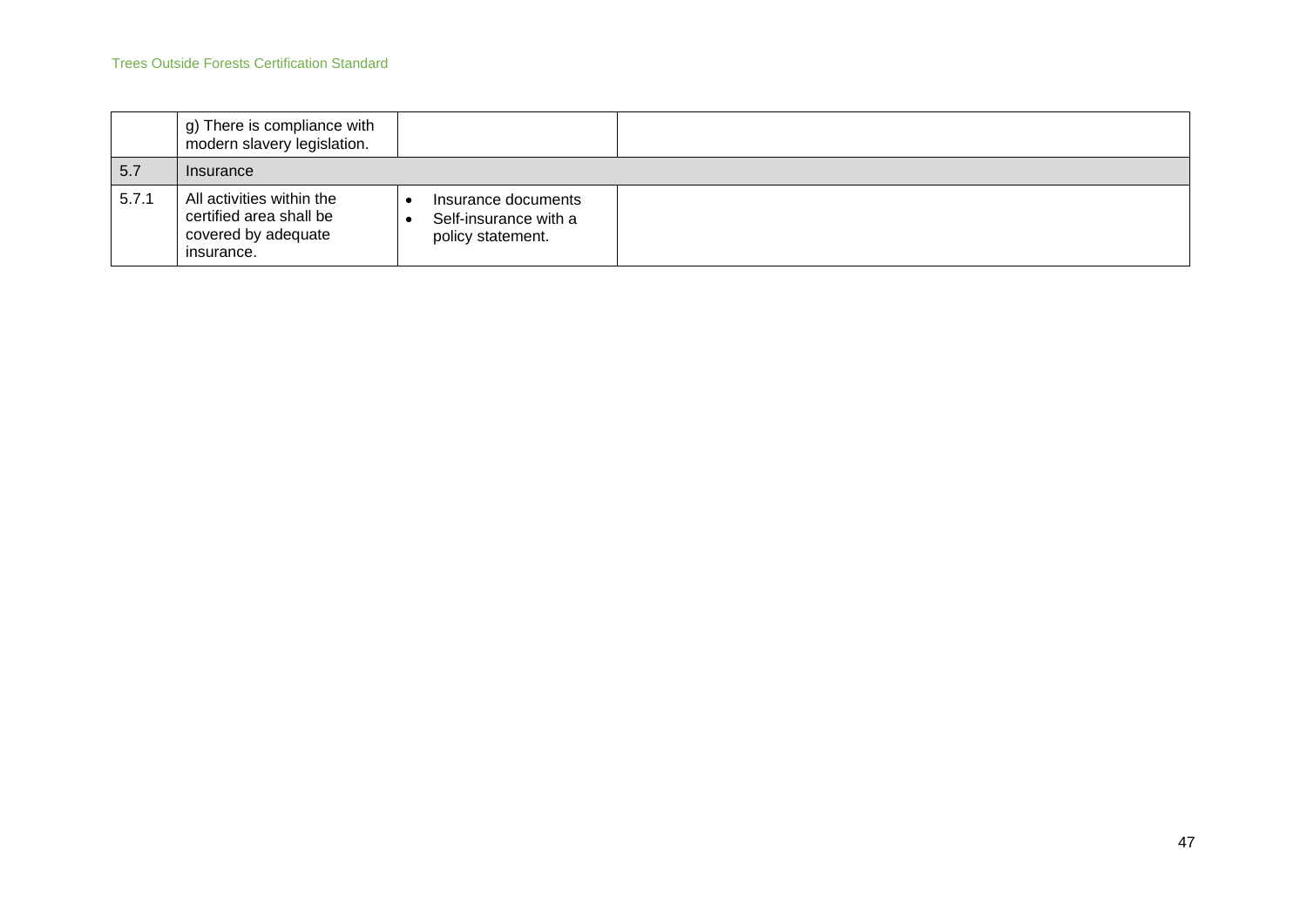# **Glossary of terms**

| Access (for public)                           | Refers to wooded areas and trees along with its associated<br>land open to the public for recreational or educational use<br>(sometimes subject to charges).                                                                                                                                                                                                                             |
|-----------------------------------------------|------------------------------------------------------------------------------------------------------------------------------------------------------------------------------------------------------------------------------------------------------------------------------------------------------------------------------------------------------------------------------------------|
| Accreditation service                         | An authoritative body which evaluates and recognises the<br>competence of bodies to certify that woodland management<br>conforms to the specific requirements of the UK Woodland<br>Assurance Standard. The United Kingdom Accreditation<br>Service (UKAS) provides an accreditation service in the UK.<br>Those bodies which are accredited are referred to as<br>certification bodies. |
| Appropriate Assessment                        | Appropriate Assessment (AA) is the process and<br>documentation associated with the statutory requirement<br>under the EU Habitats and Species Directive.                                                                                                                                                                                                                                |
| Arboriculture                                 | Arboriculture is the practice of establishing and managing<br>individual trees, generally for amenity purposes.                                                                                                                                                                                                                                                                          |
| Area of Special Scientific Interest<br>(ASSI) | A designated site providing statutory protection for the best<br>examples of the flora, fauna, or geological or physiographical<br>features of Northern Ireland. ASSIs also underpin other<br>national and international nature conservation designations.                                                                                                                               |
| <b>Ancient Tree</b>                           | An ancient tree is one that has passed beyond<br>maturity and is old, or aged, in comparison with other trees of<br>the same species.                                                                                                                                                                                                                                                    |
| Biodiversity                                  | The variety of ecosystems and living organisms (species),<br>including genetic variation within species.                                                                                                                                                                                                                                                                                 |
| Biological control agent                      | A living organism used to eliminate or regulate the population<br>of another living organism. Their use can play an important<br>role in an integrated pest management strategy.                                                                                                                                                                                                         |
| <b>Broadleaves</b>                            | Broadleaved trees are characterised by their broad leaves<br>and most are deciduous. They produce 'hardwood' timber.                                                                                                                                                                                                                                                                     |
|                                               | Also see Conifers.                                                                                                                                                                                                                                                                                                                                                                       |
| <b>Buffer</b>                                 | An area of non-invasive trees or other land use of sufficient<br>width to protect environmental features from the potential<br>negative impacts of management activities.                                                                                                                                                                                                                |
| Certification body                            | A body which is accredited by an accreditation service to<br>certify (by giving written assurance) that woodland<br>management conforms to the specific requirements of the UK<br>Woodland Assurance Standard. Also sometimes referred to<br>as a conformity assessment body.                                                                                                            |
| Certification scheme                          | A scheme that establishes a set of standards and processes<br>that govern a system to verify that its standards (e.g. for<br>sustainable forest management and chain-of-custody) are<br>met and thereby provide assurance to customers and<br>stakeholders.                                                                                                                              |
| Chain-of-custody certification                | Chain-of-custody certification is a traceability system that<br>ensures that certified products come from a well-managed<br>source. The chain starts at the forest and is maintained<br>through every link of the chain through to the end user.                                                                                                                                         |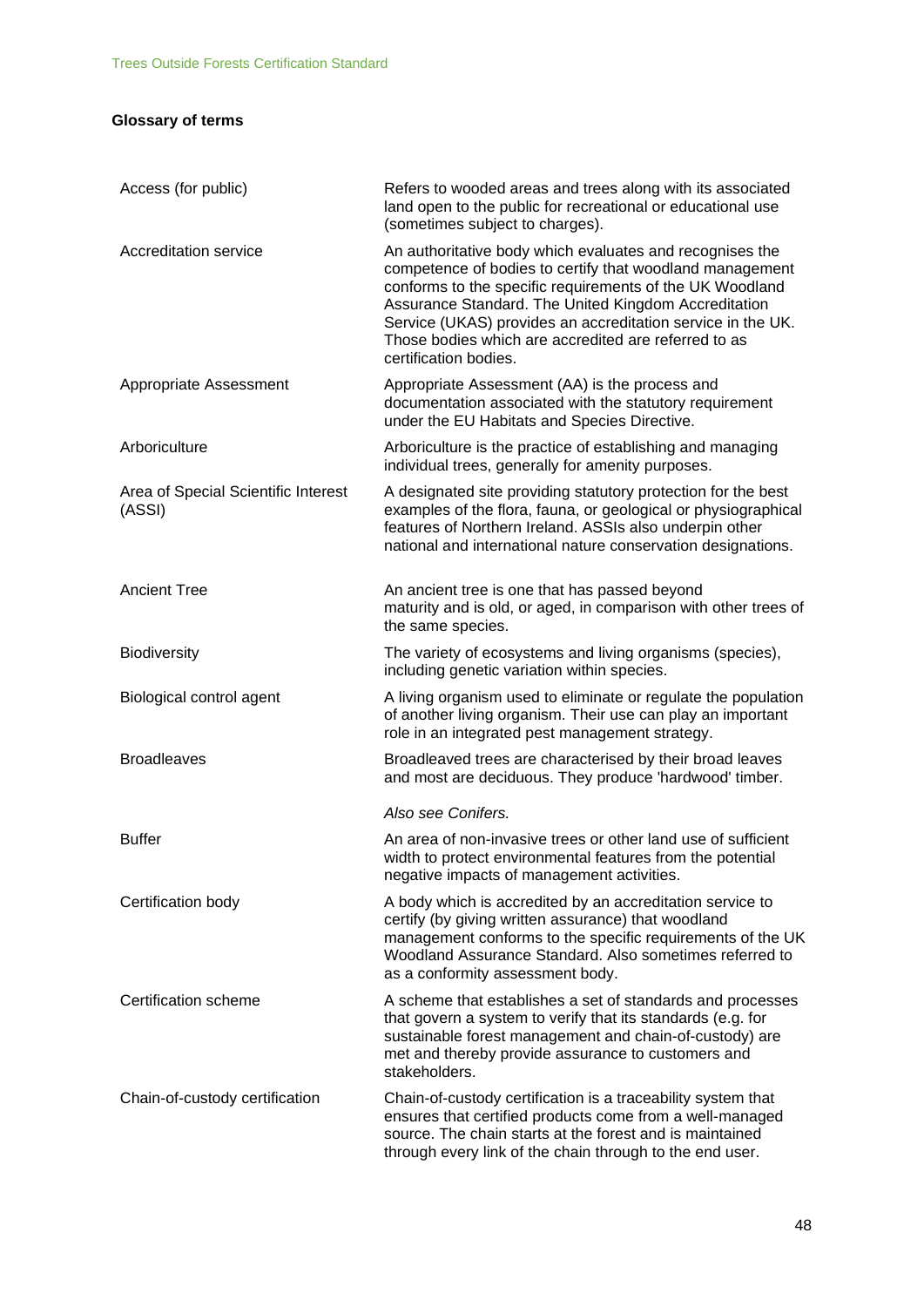| Compliance                          | In the context of this certification standard, the term<br>'compliance' refers to meeting legal requirements.                                                                                                                                                                         |
|-------------------------------------|---------------------------------------------------------------------------------------------------------------------------------------------------------------------------------------------------------------------------------------------------------------------------------------|
| Conformance                         | In the context of this certification standard, the term<br>'conformance' refers to meeting the requirements of the<br>certification standard.                                                                                                                                         |
| Conifers                            | Coniferous trees are characterised by their needle or scale-<br>like leaves and most are evergreen. They produce 'softwood'<br>timber.                                                                                                                                                |
|                                     | Also see Broadleaves.                                                                                                                                                                                                                                                                 |
| <b>Conservation Area</b>            | The statutory definition of a Conservation Area is, 'an area of<br>special architectural or historic interest, the character of<br>which it is desirable to preserve or enhance.' Designated<br>under the Planning (Listed Buildings and Conservation<br>Areas) Act 1990.             |
| <b>COSHH</b>                        | Control of Substances Hazardous to Health Regulations.                                                                                                                                                                                                                                |
| <b>Cultural features</b>            | Historic environment sites, historic buildings and heritage<br>landscapes including ancient woodlands.                                                                                                                                                                                |
| Deadwood                            | All types of wood that are dead including whole or wind-<br>snapped standing trees, fallen branch wood and stumps,<br>decaying wood habitats on living trees such as rot holes,<br>dead limbs, decay columns in trunks and limbs, and wood<br>below the ground as roots or stumps.    |
| Diffuse pollution                   | Diffuse pollution comes from non-point source, widespread<br>activities in the forest environment. Of particular relevance to<br>woodland operations are oil spills and leaks, cutting-chain<br>lubricants, siltation of water-courses, pesticide or fertiliser<br>run-off and smoke. |
| Drainage                            | An operation to remove excess water from an area in a<br>controlled way. In woodlands, drains are usually open,<br>unlined channels.                                                                                                                                                  |
| <b>Ecological integrity</b>         | The health and vitality of the tree's physical and biological<br>components.                                                                                                                                                                                                          |
| Ecologically important forest areas | a) Containing protected, rare, sensitive or representative<br>forest ecosystems;                                                                                                                                                                                                      |
|                                     | b) Containing significant concentrations of endemic species<br>and habitats of threatened species, as defined in recognised<br>reference lists;                                                                                                                                       |
|                                     | c) Containing endangered or protected genetic in situ<br>resources;                                                                                                                                                                                                                   |
|                                     | d) Contributing to globally, regionally and nationally<br>significant large landscapes with natural distribution and<br>abundance of naturally occurring species.                                                                                                                     |
| Ecosystem                           | A community of plants and animals (including humans)<br>interacting with each other and the forces of nature.                                                                                                                                                                         |
| Ecosystem services                  | The benefits people obtain from ecosystems. These include:<br>provisioning services such as food, forest products and<br>$\bullet$<br>water                                                                                                                                           |
|                                     | regulating services such as regulation of floods, drought,<br>$\bullet$<br>land degradation, air quality, climate and disease                                                                                                                                                         |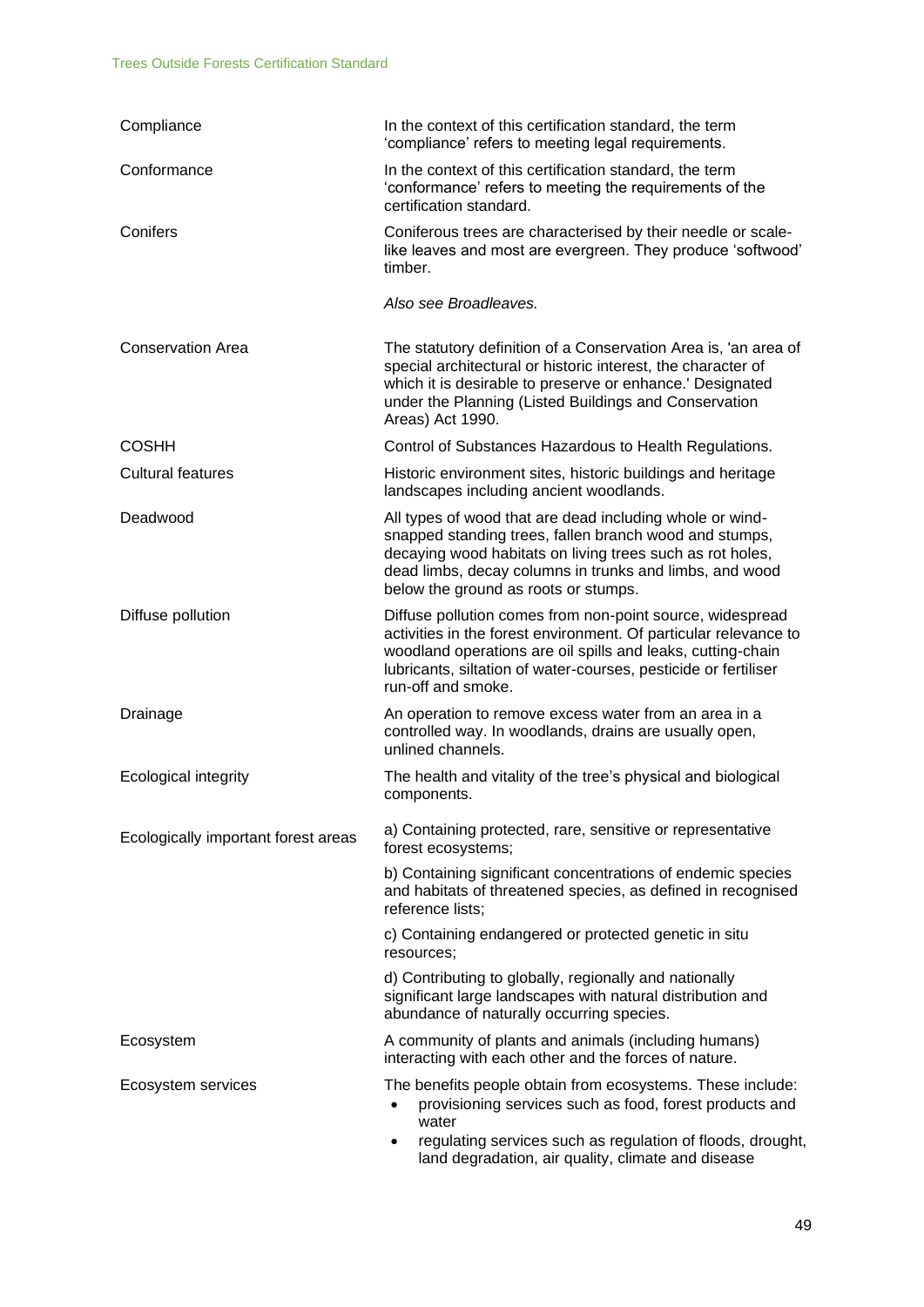|                                                    | supporting services such as soil formation and nutrient<br>$\bullet$<br>cycling; and<br>cultural services and cultural values such as<br>$\bullet$<br>recreational, spiritual, religious and other non-material<br>benefits.                                                                                                                                               |
|----------------------------------------------------|----------------------------------------------------------------------------------------------------------------------------------------------------------------------------------------------------------------------------------------------------------------------------------------------------------------------------------------------------------------------------|
| <b>Endemic Species</b>                             | A species (or distinct sub-species) naturally occurring and<br>confined to a specific geographical area or country. For the<br>purposes of this standard this is the British Isles (Great<br>Britain and the island of Ireland).                                                                                                                                           |
| Environmental appraisal                            | Generic term for the process of assessing the impact of plans<br>or operations on the environment.                                                                                                                                                                                                                                                                         |
| Environmental impact assessment                    | Environmental impact assessment (EIA) is the process and<br>documentation associated with the statutory requirement<br>under the EU Environmental Assessment Directive.                                                                                                                                                                                                    |
| Environmental values                               | The following set of elements of the biophysical and human<br>environment:<br>Ecosystem functions (including carbon sequestration<br>$\bullet$<br>and storage)<br><b>Biological diversity</b><br>$\bullet$<br>Water resources<br>$\bullet$<br>Soils<br>$\bullet$<br>Atmosphere<br>$\bullet$<br>Landscape values (including cultural and spiritual<br>$\bullet$<br>values). |
|                                                    | The actual worth attributed to these elements depends on<br>human and societal perceptions.                                                                                                                                                                                                                                                                                |
| Felling licence (Felling Permission -<br>Scotland) | Licence issued by the relevant forestry authority to permit<br>trees to be felled. With certain exceptions it is illegal to fell<br>trees without prior approval.                                                                                                                                                                                                          |
| <b>FEPA</b>                                        | Food and Environment Protection Act 1985.                                                                                                                                                                                                                                                                                                                                  |
| Tree resilience                                    | The ability of trees to recover from short-term disturbances or<br>to adapt to long-term changes, such as climate change, pests<br>or diseases, while retaining or recovering the same basic<br>structure and ways of functioning. Resilience should be<br>considered in both ecological and economic terms.                                                               |
| Forestry authority(ies)                            | The competent body with responsibility for the regulation of<br>forestry in each country of the United Kingdom: Forestry<br>England, Department of Agriculture and Rural<br>Development/Northern Ireland Forest Service, Forestry and<br>Land Scotland and Welsh Government/Natural Resources<br>Wales or their successor bodies.                                          |
| Genotype                                           | The genetic constitution of an organism, as contrasted with<br>its expressed characteristics which are known as the<br>phenotype.                                                                                                                                                                                                                                          |
| Greenhouse gases                                   | Gases that trap heat in the earth's atmosphere and cause<br>warming that disrupts the world's climate. These include<br>carbon dioxide, methane and nitrous oxides.                                                                                                                                                                                                        |
| Harvesting and Harvest operations                  | Removal of trees including the removal of individual trees.                                                                                                                                                                                                                                                                                                                |
| High conservation value                            | Areas and features of ecological and biodiversity interest<br>identified in sections 4.1-4.3 and meets the definition of                                                                                                                                                                                                                                                   |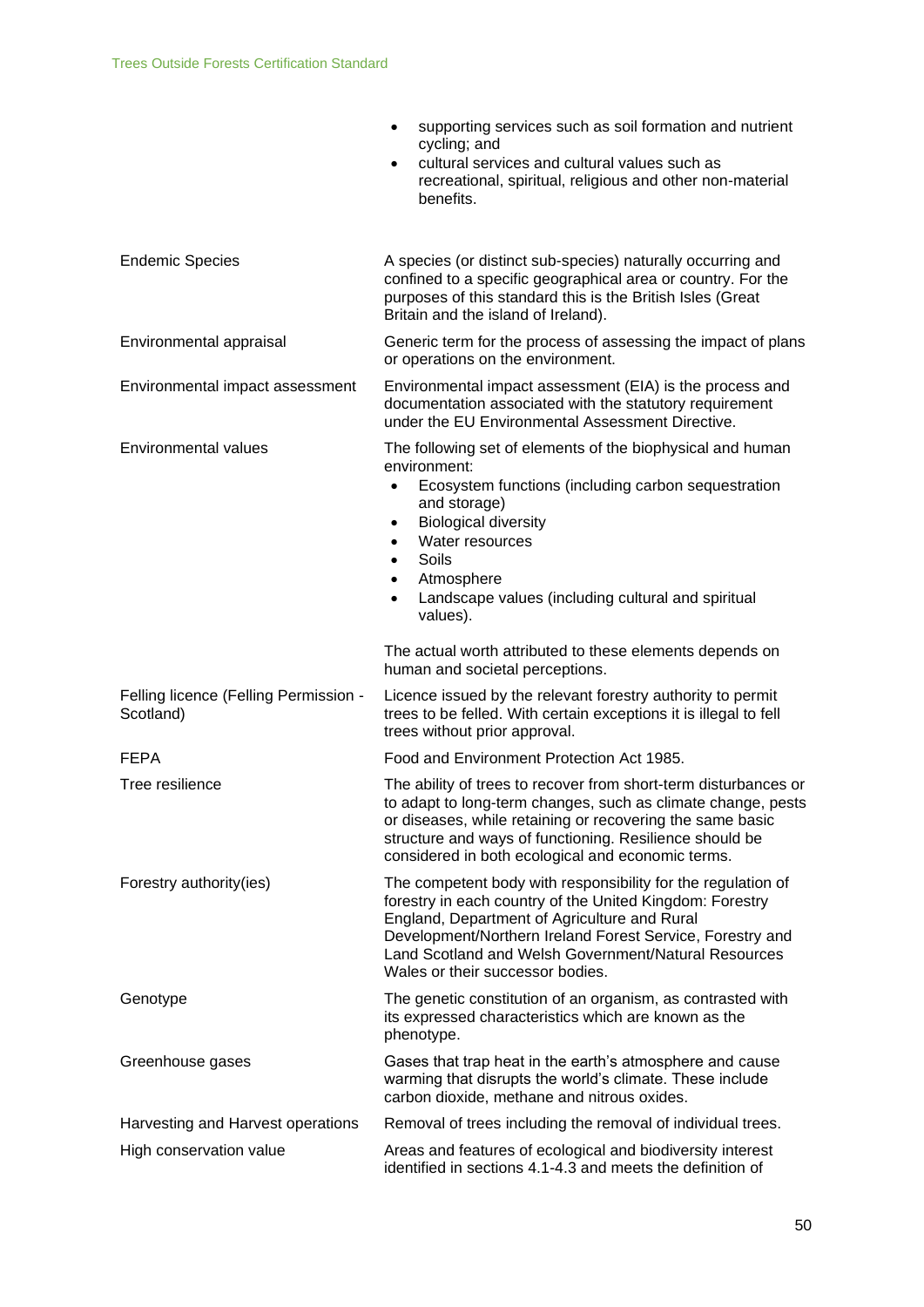|                                      | Ecologically Important Forest areas as defined in PEFC ST<br>1003:2018                                                                                                                                                                                                                                                                                                                                                                                                                                                                                                                                                                                                              |
|--------------------------------------|-------------------------------------------------------------------------------------------------------------------------------------------------------------------------------------------------------------------------------------------------------------------------------------------------------------------------------------------------------------------------------------------------------------------------------------------------------------------------------------------------------------------------------------------------------------------------------------------------------------------------------------------------------------------------------------|
| Historic environment                 | Several thousand years of human activity has contributed to<br>the landscape of the UK that we experience today. The<br>surviving elements of the past take many forms, including<br>ancient woods and forests, veteran trees, earthworks, ruined<br>structures and features buried below ground. Together these<br>elements provide a rich source of information about past<br>societies and how they used and managed the land including<br>their woods and forests.                                                                                                                                                                                                              |
| Interested parties                   | People directly affected by or who have a significant interest<br>in the woodland being managed.                                                                                                                                                                                                                                                                                                                                                                                                                                                                                                                                                                                    |
| International agreement              | An agreement under international law entered into by<br>sovereign states and international organisations which may<br>also be known as a treaty, protocol, covenant, convention,<br>exchange of letters, etc. It provides a means for willing<br>parties to assume obligations among themselves, and a party<br>that fails to live up to their obligations can be held liable<br>under international law. The Foreign & Commonwealth<br>Office's 'UK Treaties Online' database on fco.gov.uk lists<br>those involving the UK.                                                                                                                                                       |
| Invasive (species)                   | Introduced non-native species which spread readily and<br>dominate native species.                                                                                                                                                                                                                                                                                                                                                                                                                                                                                                                                                                                                  |
| <b>IUCN Red List</b>                 | The IUCN Red List of Threatened Species is widely<br>recognised as the most comprehensive, objective global<br>approach for evaluating the conservation status of plant and<br>animal species. It provides a global context for the<br>establishment of conservation priorities at the local level.                                                                                                                                                                                                                                                                                                                                                                                 |
| Landscape level                      | The level of the landscape unit.                                                                                                                                                                                                                                                                                                                                                                                                                                                                                                                                                                                                                                                    |
| Landscape unit                       | An area of broadly homogeneous landscape character.                                                                                                                                                                                                                                                                                                                                                                                                                                                                                                                                                                                                                                 |
| Large enterprise                     | An organisation with at least 250 employees.                                                                                                                                                                                                                                                                                                                                                                                                                                                                                                                                                                                                                                        |
| <b>Local Authority</b>               | See Statutory body.                                                                                                                                                                                                                                                                                                                                                                                                                                                                                                                                                                                                                                                                 |
| Local people                         | Anyone living or working in the vicinity who has an interest in<br>the woodland. It is intentional that this term is not more<br>closely defined, and the wider public is not excluded. It is<br>particularly difficult to be precise about how local people are<br>to be contacted or consulted. In some situations, it would be<br>appropriate for this simply to mean those living beside the<br>woodland (e.g. concerning noise disturbance). In other cases<br>(such as using local services), a much wider geographical<br>area will be appropriate. If there is difficulty in identifying local<br>contacts, then the elected representatives should be the first<br>choice. |
| Management planning<br>documentation | See Tree management plan.                                                                                                                                                                                                                                                                                                                                                                                                                                                                                                                                                                                                                                                           |
| National Nature Reserve (NNR)        | A designated site containing examples of some of the most<br>important natural and semi-natural terrestrial and coastal<br>ecosystems, managed to conserve their habitats or to<br>provide special opportunities for scientific study of the<br>habitats, communities and species represented within them.<br>In addition, they may be managed to provide public<br>recreation that is compatible with their natural heritage<br>interests.                                                                                                                                                                                                                                         |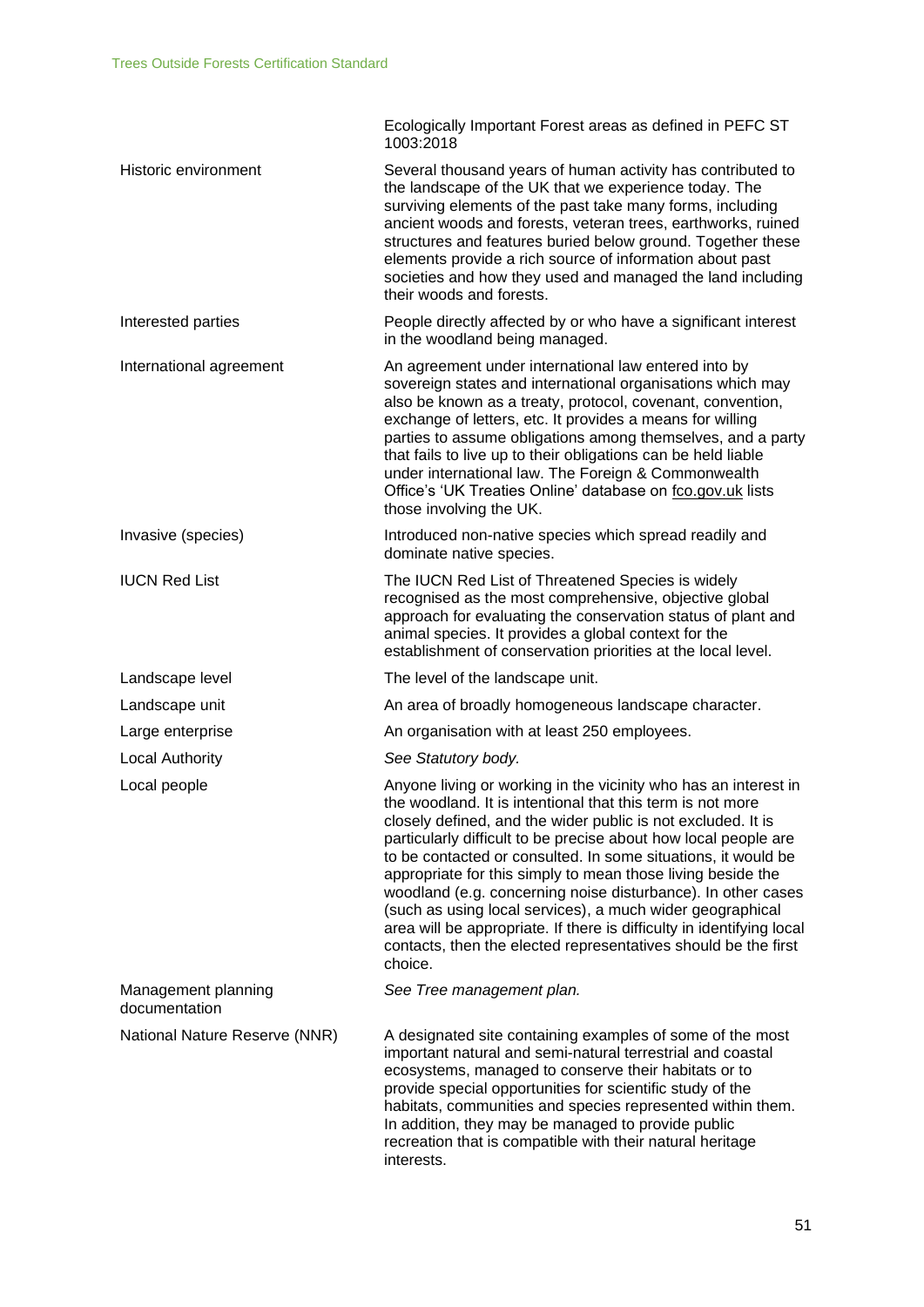| A species that has arrived and inhabited an area naturally,<br>without deliberate assistance by man, or would occur had it<br>not been removed through past management. For trees and<br>shrubs in the UK this is usually taken to mean those species<br>present after post-glacial recolonisation and before historical<br>times. Some species are only native in particular regions.<br>Differences in characteristics and adaptation to conditions<br>occur more locally hence the term 'locally native'.                                                                                                     |
|------------------------------------------------------------------------------------------------------------------------------------------------------------------------------------------------------------------------------------------------------------------------------------------------------------------------------------------------------------------------------------------------------------------------------------------------------------------------------------------------------------------------------------------------------------------------------------------------------------------|
| Native species, associations of native species and other<br>environmental values that are typical of the locality.                                                                                                                                                                                                                                                                                                                                                                                                                                                                                               |
| Non-wood tree products include plants or parts of plants,<br>bark, sap, moss, fungi, fruits, seeds and nuts, honey, venison<br>and other animal products. Also known as non-timber forest<br>products.                                                                                                                                                                                                                                                                                                                                                                                                           |
| The original natural genetic source of those trees which are<br>native to the site.                                                                                                                                                                                                                                                                                                                                                                                                                                                                                                                              |
| The person or entity holding or applying for certification and<br>therefore responsible for demonstrating conformance to this<br>standard. This may be a Local Authority                                                                                                                                                                                                                                                                                                                                                                                                                                         |
| Use is by permission whether written or implied, rather than<br>by right.                                                                                                                                                                                                                                                                                                                                                                                                                                                                                                                                        |
| Any substance, preparation or organism prepared or used,<br>among other uses, to protect plants or wood or other plant<br>products from harmful organisms, to regulate the growth of<br>plants, to give protection against harmful creatures or to<br>render such creatures harmless.                                                                                                                                                                                                                                                                                                                            |
| Where there are threats of serious or irreversible damage,<br>lack of full scientific certainty shall not be used as a reason<br>for postponing cost-effective measures to prevent<br>environmental damage. (Based on Principle 15 of the Rio<br>Declaration on Environment and Development.)                                                                                                                                                                                                                                                                                                                    |
| Habitats identified by statutory nature conservation and<br>countryside agencies under Section 41 (England) and<br>Section 42 (Wales) of the Natural Environment and Rural<br>Communities (NERC) Act 2006, Section 2(4) of the Nature<br>Conservation (Scotland) Act 2004, and Section 3(1) of the<br>Wildlife and Natural Environment Act (Northern Ireland) 2011.                                                                                                                                                                                                                                              |
| Also see Statutory body.                                                                                                                                                                                                                                                                                                                                                                                                                                                                                                                                                                                         |
| Protected, rare and endangered species which are:                                                                                                                                                                                                                                                                                                                                                                                                                                                                                                                                                                |
| Identified by statutory nature conservation and<br>$\bullet$<br>countryside agencies under Section 41 (England) and<br>Section 42 (Wales) of the Natural Environment and<br>Rural Communities (NERC) Act 2006, Section 2(4) of<br>the Nature Conservation (Scotland) Act 2004, and<br>Section 3(1) of the Wildlife and Natural Environment Act<br>(Northern Ireland) 2011<br>Protected under the Wildlife and Countryside Act 1981<br>Protected under European law (European Protected<br>Species), and/or<br>Categorised as Near Threatened, Vulnerable,<br>Endangered or Critically Endangered in the IUCN Red |
|                                                                                                                                                                                                                                                                                                                                                                                                                                                                                                                                                                                                                  |

List.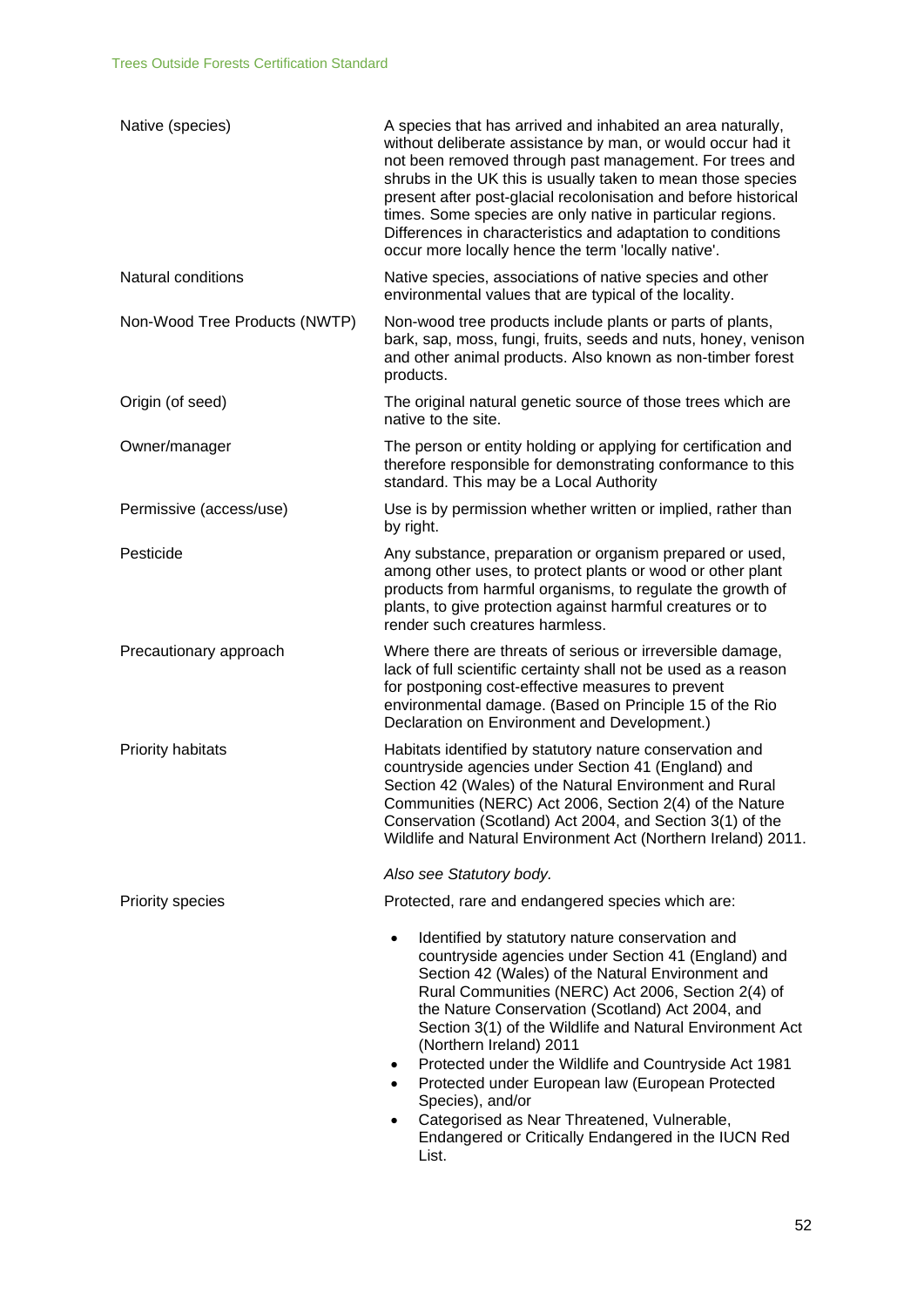|                                               | Also see Statutory body and IUCN Red List.                                                                                                                                                                                                                                                                                                                                                                                                                                                                                                  |
|-----------------------------------------------|---------------------------------------------------------------------------------------------------------------------------------------------------------------------------------------------------------------------------------------------------------------------------------------------------------------------------------------------------------------------------------------------------------------------------------------------------------------------------------------------------------------------------------------------|
| Provenance                                    | Location of trees from which seed or cuttings are collected.<br>Designation of Regions of Provenance under the Forest<br>Reproductive Materials regulations is used to help nurseries<br>and growers select suitable material. The term is often<br>confused with 'origin' which is the original natural genetic<br>source.                                                                                                                                                                                                                 |
| Publicly available                            | Accessible to local people or other interested parties. For<br>example, placing material on a website or on signage,<br>providing electronic or hard copies of documents, or making<br>documents available for inspection at a local office. In most<br>cases, a charge may not be made for making material<br>publicly available. However, where a summary of material<br>has been made publicly available free of charge, a charge to<br>cover costs of reproduction and handling may be made if any<br>additional material is requested. |
| Public Rights of Way                          | Public Rights of Way are statutory rights of way in England<br>and Wales and are recorded on Definitive Maps held by local<br>authorities showing whether the right of way is by foot, horse<br>or vehicle.                                                                                                                                                                                                                                                                                                                                 |
|                                               | In Northern Ireland, records of public rights of way are held<br>by district councils.                                                                                                                                                                                                                                                                                                                                                                                                                                                      |
| Recreation                                    | Activity or experience of the visitor's own choice within a<br>woodland setting. (Facilities may sometimes be provided and<br>charges levied for their use.)                                                                                                                                                                                                                                                                                                                                                                                |
|                                               | Also see Access.                                                                                                                                                                                                                                                                                                                                                                                                                                                                                                                            |
| Regeneration                                  | Renewal of trees through sowing, planting, or natural<br>regeneration.                                                                                                                                                                                                                                                                                                                                                                                                                                                                      |
| Relict                                        | A remnant of a formerly widespread species or habitat that<br>persists in an isolated area from a previous land-use or<br>vegetation cover.                                                                                                                                                                                                                                                                                                                                                                                                 |
| Resilience                                    | The capacity of an ecosystem to respond to a perturbation or<br>disturbance by resisting damage and recover.                                                                                                                                                                                                                                                                                                                                                                                                                                |
| Restocking                                    | Replacing felled areas by sowing seed, planting or natural<br>regeneration.                                                                                                                                                                                                                                                                                                                                                                                                                                                                 |
| Retentions                                    | Trees retained, usually for environmental benefit, significantly<br>beyond the age or size generally adopted by the owner for<br>felling.                                                                                                                                                                                                                                                                                                                                                                                                   |
| Site of Special Scientific Interest<br>(SSSI) | A designated site providing statutory protection for the best<br>examples of the flora, fauna, or geological or physiographical<br>features of England, Scotland and Wales. SSSIs also<br>underpin other national and international nature conservation<br>designations.                                                                                                                                                                                                                                                                    |
| Snag                                          | A standing dead tree that has lost its top.                                                                                                                                                                                                                                                                                                                                                                                                                                                                                                 |
| Special Area of Conservation<br>(SAC)         | Area designated under the EU Habitats Directive.                                                                                                                                                                                                                                                                                                                                                                                                                                                                                            |
| Special Protection Area (SPA)                 | Area designated under the EU Birds Directive.                                                                                                                                                                                                                                                                                                                                                                                                                                                                                               |
| Spirit, conformance to                        | Conformance to the spirit means that the owner/manager is<br>aiming to achieve the principles set out in the certification<br>standard.                                                                                                                                                                                                                                                                                                                                                                                                     |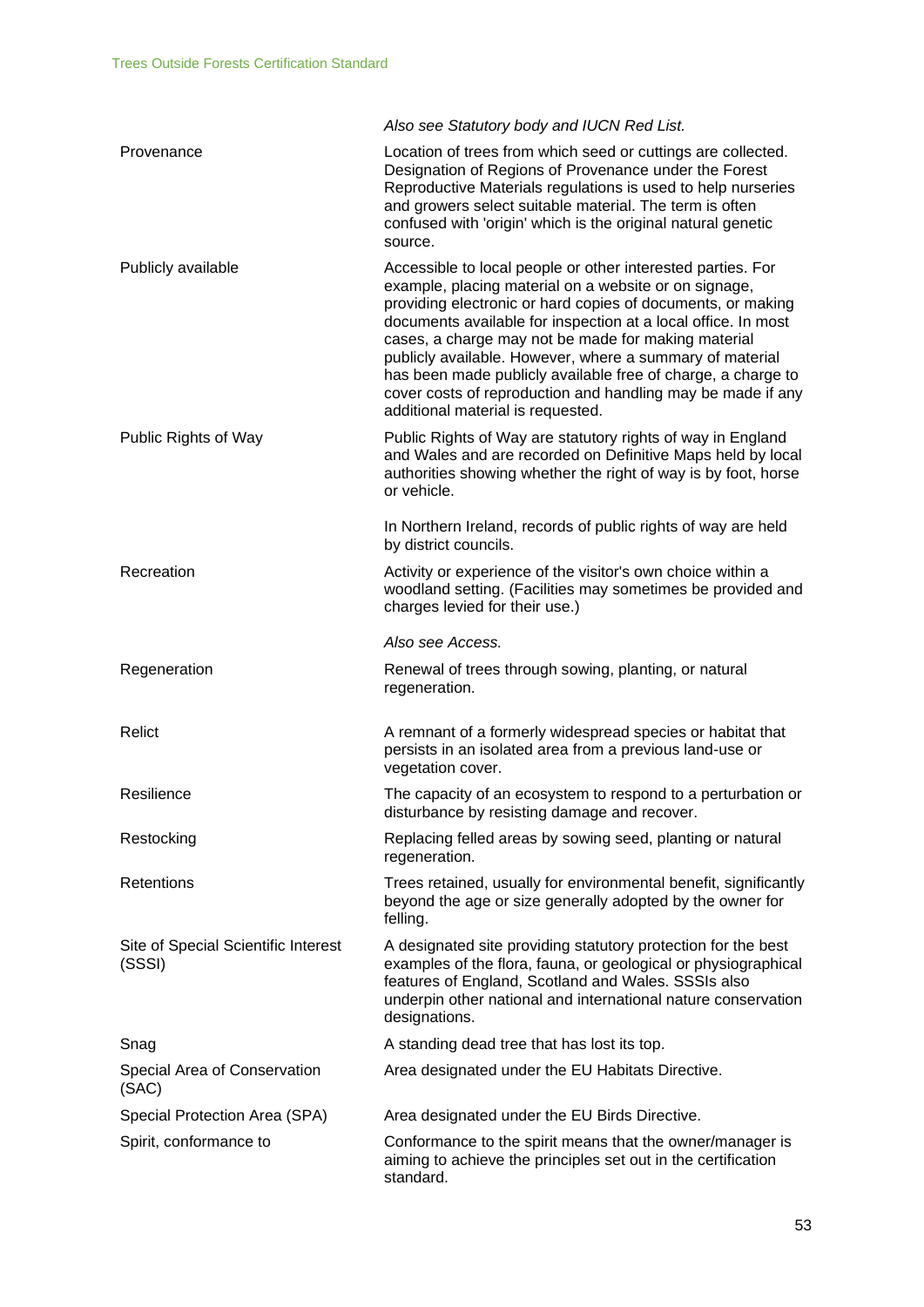| Statutory body(ies)           | There are four categories:<br>The statutory nature conservation and countryside<br>agencies: Natural England, Scottish Natural Heritage,<br>Natural Resources Wales and the Northern Ireland<br>Environment Agency or their successor bodies<br>The statutory environment protection agencies:<br>$\bullet$<br>Environment Agency (in England), Scottish Environment<br>Protection Agency, Natural Resources Wales and the<br>Northern Ireland Environment Agency or their successor<br>bodies<br>The statutory historic environment agencies: Historic<br>$\bullet$<br>England, Historic Environment Scotland, Cadw (in<br>Wales) and the Northern Ireland Environment Agency or<br>their successor bodies<br>Local authorities responsible for a wide range of<br>$\bullet$<br>functions including highways and planning. |
|-------------------------------|-----------------------------------------------------------------------------------------------------------------------------------------------------------------------------------------------------------------------------------------------------------------------------------------------------------------------------------------------------------------------------------------------------------------------------------------------------------------------------------------------------------------------------------------------------------------------------------------------------------------------------------------------------------------------------------------------------------------------------------------------------------------------------------------------------------------------------|
| Timely manner                 | As promptly as circumstances reasonably allow; not<br>intentionally postponed by the owner/manager.                                                                                                                                                                                                                                                                                                                                                                                                                                                                                                                                                                                                                                                                                                                         |
| <b>Traditional rights</b>     | Rights which result from a long series of habitual or<br>customary actions, which have, by uninterrupted<br>acquiescence, acquired the force of a law within a<br>geographical or sociological unit.                                                                                                                                                                                                                                                                                                                                                                                                                                                                                                                                                                                                                        |
| Trees Outside Forests (TOF)   | Trees growing outside areas of nationally designated forest<br>land. Such areas will normally be classified as 'agriculture' or<br>'settlement'                                                                                                                                                                                                                                                                                                                                                                                                                                                                                                                                                                                                                                                                             |
| <b>Tree Management Plan</b>   | The collection of documents, reports, records and maps that<br>describe, justify and regulate the activities carried out by any<br>manager, staff or organisation in a management unit,<br>including statements of objectives and policies.                                                                                                                                                                                                                                                                                                                                                                                                                                                                                                                                                                                 |
| Tree Management Unit (TMU)    | A TMU is a clearly defined area, or areas, with mapped<br>boundaries, managed to a set of explicit long-term objectives.<br>Defined as an area where trees are in an urban environment<br>(street trees), parkland, orchards or other TOF                                                                                                                                                                                                                                                                                                                                                                                                                                                                                                                                                                                   |
| Tree Preservation Order (TPO) | A Tree Preservation Order is an order made by a local<br>planning authority in England to protect specific trees, groups<br>of trees or woodlands in the interests of amenity.                                                                                                                                                                                                                                                                                                                                                                                                                                                                                                                                                                                                                                              |
| United Kingdom (UK)           | References to the 'United Kingdom' or 'UK' refer to the<br>'United Kingdom of Great Britain and Northern Ireland' which<br>comprises England, Scotland and Wales (collectively referred<br>to as 'Great Britain') and Northern Ireland.                                                                                                                                                                                                                                                                                                                                                                                                                                                                                                                                                                                     |
| <b>Urban Trees</b>            | Urban forestry is the care and management of single trees<br>and whole tree populations in urban settings for the purpose<br>of improving the urban environment in towns and cities for<br>the benefit of people who live in, work in and visit them.<br>Urban forestry involves both planning and management,<br>including the programming and maintenance operations of<br>the urban forest to create a resilient, sustainable and long-<br>lived resource.                                                                                                                                                                                                                                                                                                                                                               |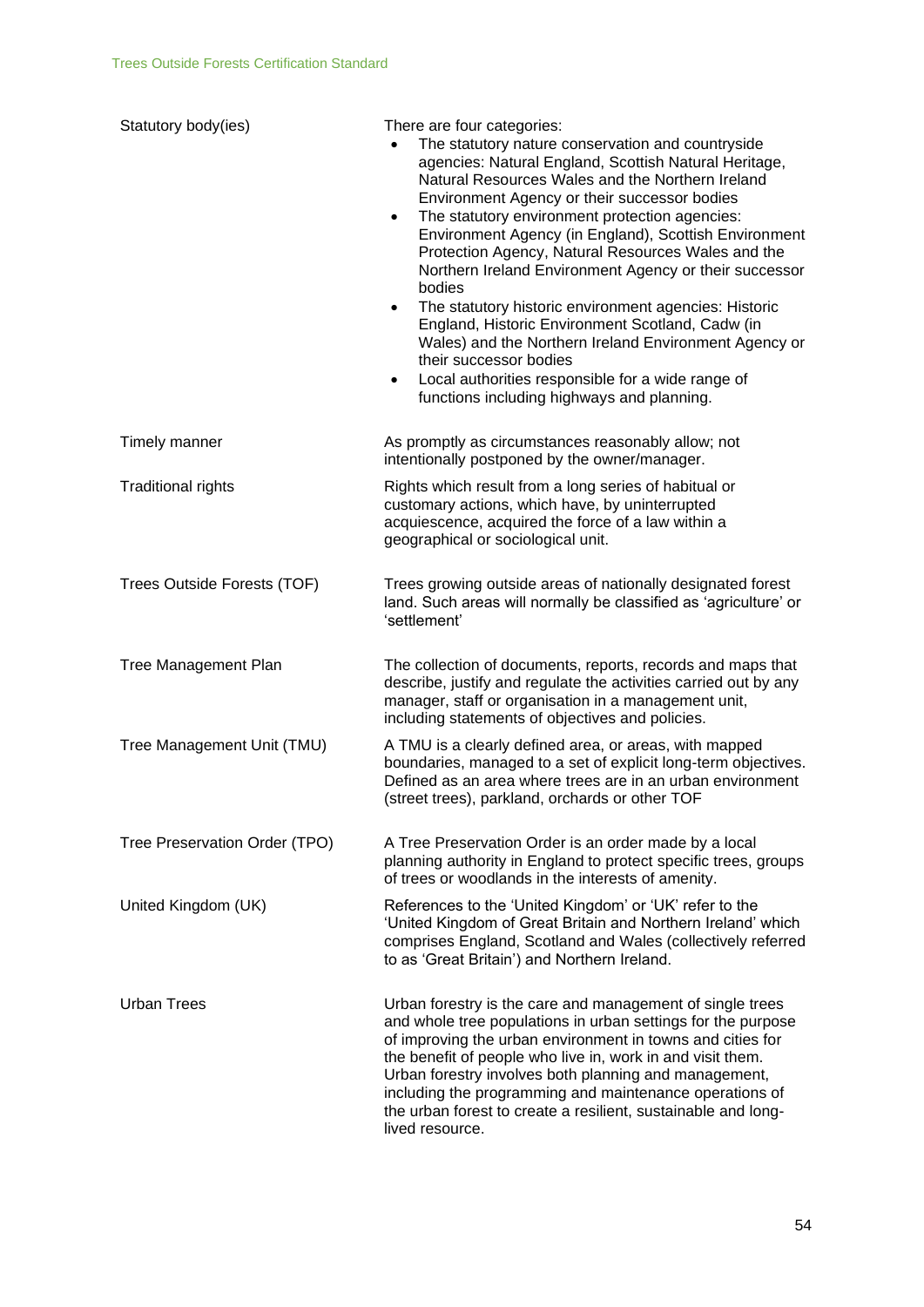| Value(s)       | The weights given to economic, biodiversity, recreational,<br>environmental, social and cultural impacts when considering<br>management options.                                                                                                                                                                                                               |
|----------------|----------------------------------------------------------------------------------------------------------------------------------------------------------------------------------------------------------------------------------------------------------------------------------------------------------------------------------------------------------------|
| Veteran tree   | A tree that is of interest biologically, culturally or aesthetically<br>because of its age, size or condition, including the presence<br>of deadwood micro-habitats.                                                                                                                                                                                           |
| Water course   | Streams and rivers. References to forestry practice on<br>adjacent land should be taken as applying also to adjacent<br>water e.g. ponds and lakes.                                                                                                                                                                                                            |
| Windthrow      | Uprooting of trees by the wind.                                                                                                                                                                                                                                                                                                                                |
| Windthrow risk | A technical assessment of risk based on local climate,<br>topography, site conditions and tree height.                                                                                                                                                                                                                                                         |
| Workers        | All employed persons including public employees as well as<br>self-employed persons and volunteers. This includes part-<br>time and seasonal employees, of all ranks and categories,<br>including labourers, administrators, supervisors, executives,<br>contractor employees, self-employed contractors and sub-<br>contractors and other licensed operators. |

### **References**

## **Main legislation, regulations, guidelines and codes of practice referred to in the UKWAS**

The main legislation, guidelines and codes of practice relevant to the UK Woodland Assurance Standard are shown here. These are correct and as complete as possible as at August 2017 but should not be treated as an exhaustive list. It is important at all times to refer to the most recent and/or new documents and relevant websites should be checked frequently.

The key main documents are listed below and the other main documents are available in a separate UKWAS Appendix document under the five section headings of the certification standard.

#### **Key Legislation**

- 1967: Forestry Act 1967 (as amended)
- 1967: Plant Health Act 1967
- 1982: Forestry Commission Bye-laws
- 1953: Forestry Act (Northern Ireland) 1953
- 2010: Forestry Act (Northern Ireland) 2010
- 1990: Town and Country Planning Act (TPO and Conservation areas)

#### **Key Publications**

2017: The UK Forestry Standard (fourth edition) which incorporates previously separate guidelines on seven themes:

Forests and Biodiversity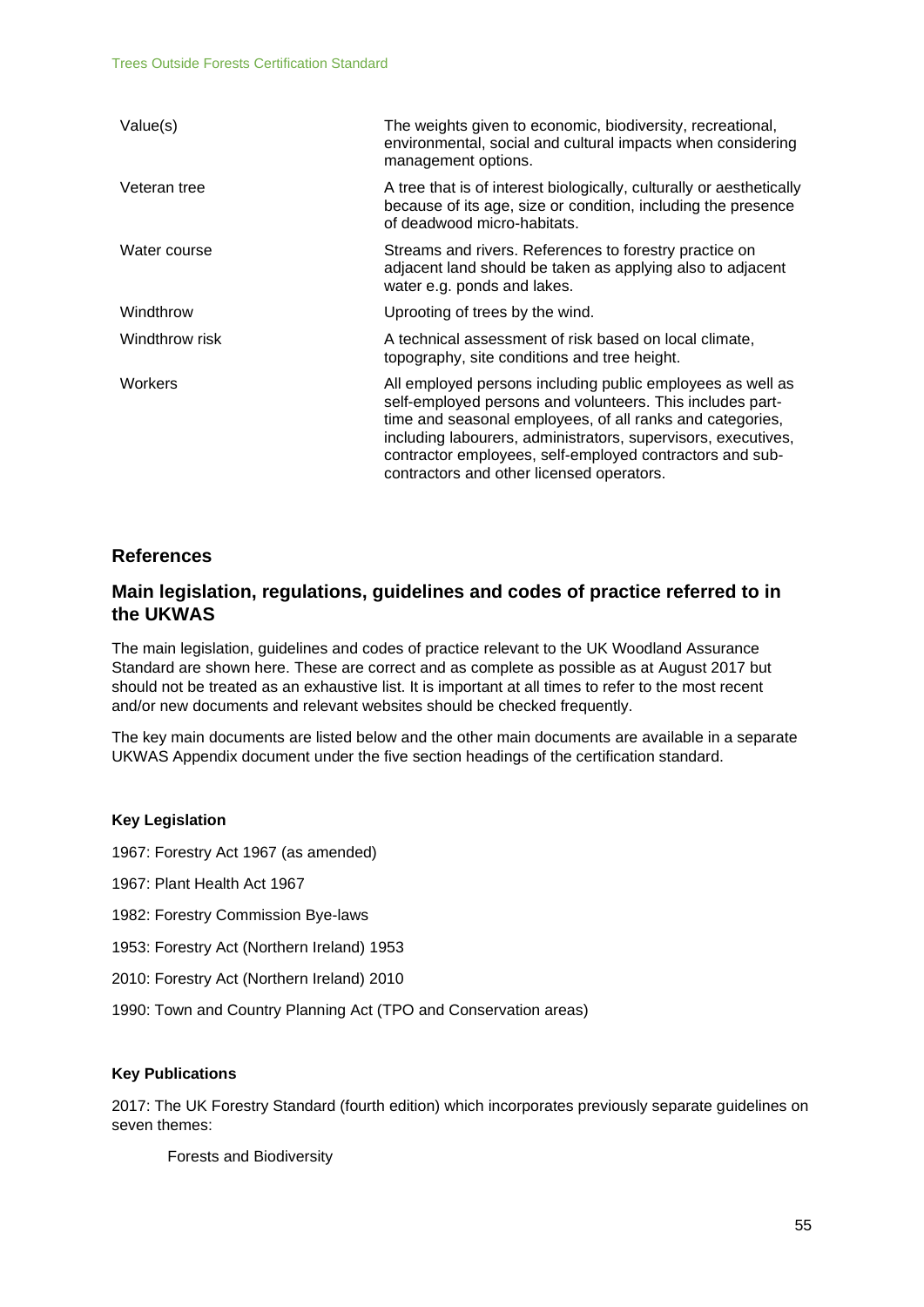Forests and Climate Change

Forests and Historic Environment

Forests and Landscape

Forests and People

Forests and Soil

Forests and Water

Aboricultural Association guidance - [https://www.trees.org.uk/Help-and-Advice](about:blank)

Climate change and street trees guidance [https://www.forestresearch.gov.uk/documents/763/CCST\\_Social\\_Report\\_March2010.pdf](about:blank)

Ancient Tree Forum Guidance - [https://www.ancienttreeforum.org.uk/ancient-trees/](about:blank)

National Tree Safety Group [https://ntsgroup.org.uk/guidance-publications/](about:blank)

Tree Preservation Orders and trees in conservation areas - [https://www.gov.uk/guidance/tree](about:blank)[preservation-orders-and-trees-in-conservation-areas](about:blank)

Well-managed Highway Infrastructure A Code of Practice [https://www.ciht.org.uk/ukrlg](about:blank)[home/code-of-practice/](about:blank)

A Code of Good Agricultural Practice for Farmers, Growers and Land Owners https://assets.publishing.service.gov.uk/government/uploads/system/uploads/attachment\_dat a/file/268691/pb13558-cogap-131223.pdf

### **Other main reference documents**

Other main reference documents are provided in a separate UKWAS Appendix document available on [ukwas.org.uk.](about:blank)

For easy reference, the documents are assigned to the appropriate section headings of the certification standard.

## **Further information sources**

Information on the UK Forestry Standard and to download a copy https://www.gov.uk/government/publications/the-uk-forestry-standard

Information on forestry grant schemes and regulations may be obtained from the relevant forestry authorities.

Guidance on environmental regulations is provided on the following websites:

England – [gov.uk/government/organisations/environment-agency](about:blank)

Scotland & Northern Ireland - [netregs.gov.uk](about:blank)

Wales – [naturalresources.wales](about:blank)